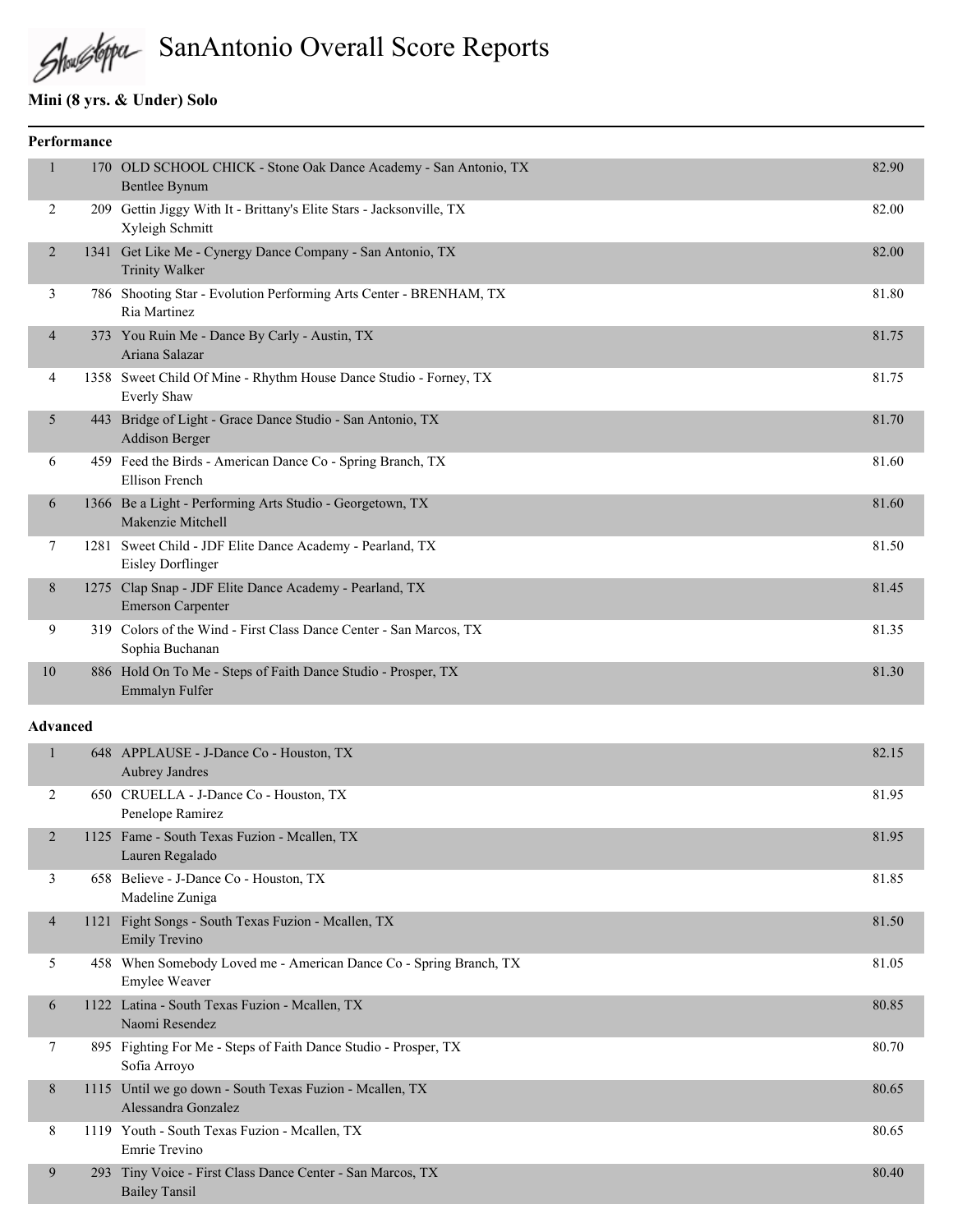10 1120 Doctor Doctor - South Texas Fuzion - Mcallen, TX 79.95 Ellazandra Elizondo

#### **Competitive**

|   | 1011 HBK - Chrissy's Dance Academy - Helotes, TX<br>Haiden Kezar                 | 85.40 |
|---|----------------------------------------------------------------------------------|-------|
|   | 1010 Comin' In Hot - Chrissy's Dance Academy - Helotes, TX<br>Audrey Bierschwale | 84.95 |
|   | 645 Hit the Road Jack - J-Dance Co - Houston, TX<br>Eva Fernandez                | 84.40 |
| 4 | 1012 What I Know Now - Chrissy's Dance Academy - Helotes, TX<br>Lily Sixtos      | 84.10 |

#### **Mini (8 yrs. & Under) Duet/Trio**

#### **Performance** 1 215 Better When Im Dancing - Brittany's Elite Stars - Jacksonville, TX 83.05 Lanie Seal, Zoey Ramirez 2 1264 Tea Party - JDF Elite Dance Academy - Pearland, TX 83.00 Emerson Carpenter, Emma Forst, Skylar Quintanilla 3 1381 I'll Be There for You - Performing Arts Studio - Georgetown, TX 82.95 Aspen Merryman, Lena Green 4 1266 Rescue - JDF Elite Dance Academy - Pearland, TX 82.75 Arabella Gonzales, Eisley Dorflinger 5 682 Sesame Street - J-Dance Co - Houston, TX 82.65 Layla Casarez, Emerie Payano, Ava Montes 6 441 Burn It Up - Grace Dance Studio - San Antonio, TX 82.60 Alanna Gutierrez, Marlie Guerra 7 1137 Jailhouse Rock - South Texas Fuzion - Mcallen, TX 82.55 Genesis Reyes, Leah Ponce, Gianna Marquez 8 417 Hot Stuff - Grace Dance Studio - San Antonio, TX 82.50 Tessa Vasquez, Allyrie Calandres, Gwendolyn Haas 9 345 Get Ready - A&K Dance and Acro - Killeen, TX 82.30 Makayla Clark, Aubree Yowell 10 1439 Greased Lighten - Carpe Diem Dance And Fitness - Madisonville, TX 82.20 Reese Brittain, Myka Fontenot, Nevaeh Dittman

|                | 665 Surfs Up - J-Dance Co - Houston, TX<br>Madeline Zuniga, Penelope Ramirez                                    | 83.00 |
|----------------|-----------------------------------------------------------------------------------------------------------------|-------|
| 2              | 327 Walking In the Rain - The Dance Academy - San Angelo, TX<br>Audrey Kulchar, Jaycee Kreitler, Evelyn Trainer | 82.40 |
| 3              | 509 Everybody Wants to be Cat - American Dance Co - Spring Branch, TX<br>Emylee Weaver, Cheyenne Smith          | 82.15 |
| 4              | 577 Wings - iRule Dance - Beaumont, TX<br>Nia Williams, Soliiyah Johnson                                        | 82.10 |
| $\overline{4}$ | 579 Mambo #5 - iRule Dance - Beaumont, TX<br>Ashley Uz, Christopher Uz, Kalyn Holt                              | 82.10 |
| 5              | 554 Make You Feel My Love - iRule Dance - Beaumont, TX<br>Skylar Harding, Jace Leonard, Zoe Nethercott          | 82.05 |
| 6              | 1407 The Pact - American Dance Co - Spring Branch, TX<br>Emylee Weaver, Bree Williamson, Gracie King            | 82.00 |
| 7              | 540 In His Kiss - iRule Dance - Beaumont, TX<br>Emily Eccles, Aspen Fairchild, Adelyn Stagg                     | 81.95 |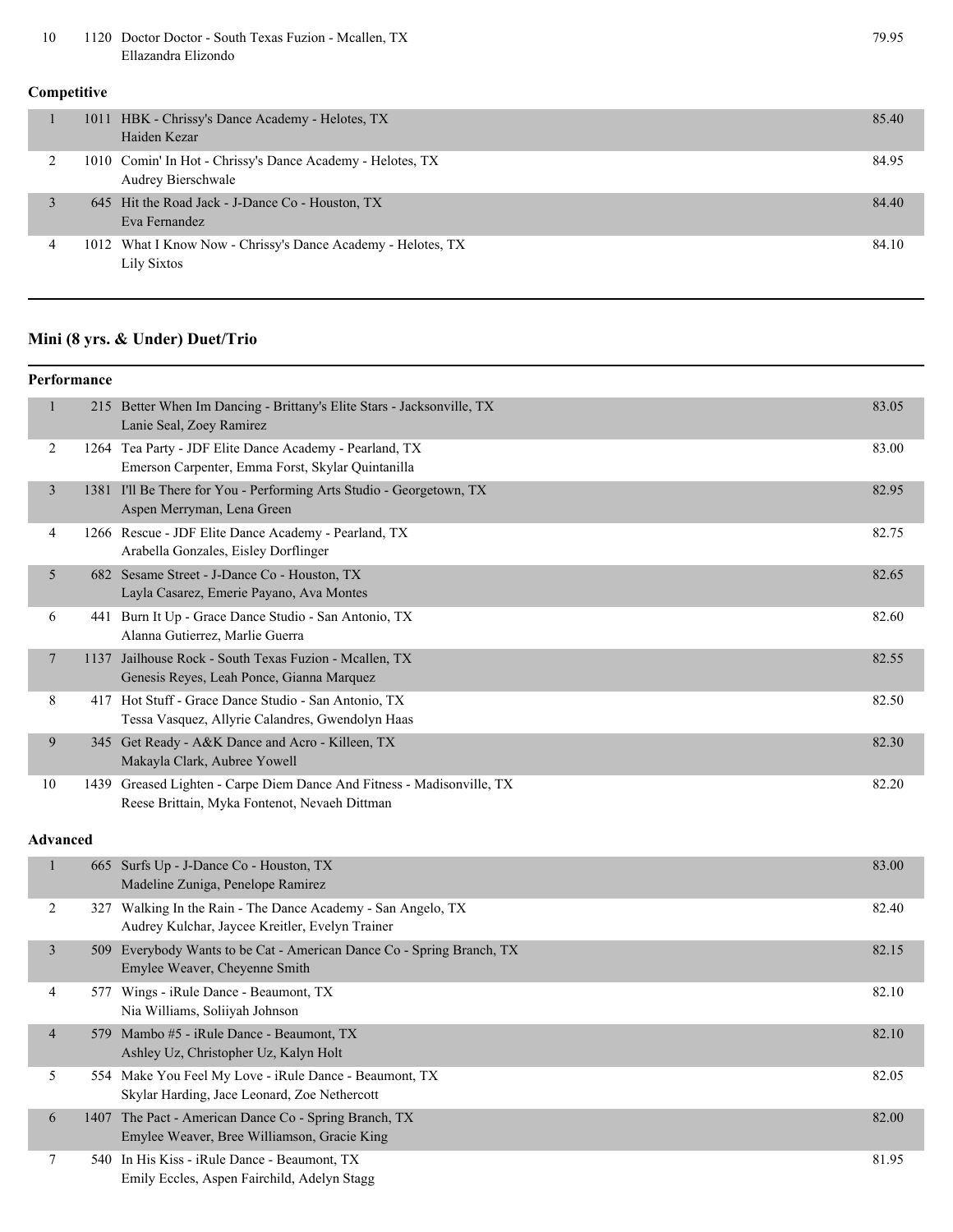|    |             | 983 Grown - iRule Dance - Beaumont, TX<br>Baylee Manning, Harper Caleb, Armani Keegan  | 81.75 |  |
|----|-------------|----------------------------------------------------------------------------------------|-------|--|
|    |             | 548 Sisters - iRule Dance - Beaumont, TX<br>Kalyn Holt, Gabrielle Appu, Peyton Spencer | 81.70 |  |
| 10 |             | 580 Perm - iRule Dance - Beaumont, TX<br>Christopher Uz, Gavin Caleb, Keegan Owen      | 81.65 |  |
|    | Competitive |                                                                                        |       |  |

| 649 ARRASANDO - J-Dance Co - Houston, TX       | 85.00 |
|------------------------------------------------|-------|
| Aubrey Jandres, Eva Fernandez, Dacey Gaona     |       |
| 667 TWIST AND SHOUT - J-Dance Co - Houston, TX | 84.65 |
| Aubrey Jandres, Eva Fernandez                  |       |

# **Mini (8 yrs. & Under) Small**

| Performance  |                                                                                                                                                                                                                              |        |
|--------------|------------------------------------------------------------------------------------------------------------------------------------------------------------------------------------------------------------------------------|--------|
|              | 1261 Game of Survival - JDF Elite Dance Academy - Pearland, TX<br>Alicia Rodriguez, Arabella Gonzales, Eisley Dorflinger, Emerson Carpenter, Emma Forst, Skylar<br>Quintanilla, Brennan Redmond, Hailey Garcia, Simone Jones | 111.20 |
| 2            | 255 Surprise! - Illusion Dance Center - New Braunfels, TX<br>Joanna Cross, RaeLeigh Henk, Emily Brisco, Annabelle Byatt, Amelia Engler, Gretchen Engler, Peyton<br>Klar, Lilianna Rivera                                     | 109.90 |
| 3            | 688 Mambo Italiano - Dance Works - Sugar Land, TX<br>Abigail Chen, Leayden Kral, Isabel Ferrer, Idia Igbinadolor, Annabelle Lee, Idalia Rivera, Avery Tran,<br>Angelee Volle                                                 | 109.75 |
| 4            | 1259 Ooh Child - JDF Elite Dance Academy - Pearland, TX<br>Emerson Carpenter, Emma Forst, Simone Jones, Skylar Quintanilla, Eisley Dorflinger                                                                                | 109.50 |
| 5            | 727 Starbucks - Performing Arts Studio - Georgetown, TX<br>Parker Causby, Lena Green, Sarah Jane Lockwood, Aspen Merryman, Kenley Stockton, Calyee Webster                                                                   | 109.45 |
| 6            | 98 Let's get loud - T J's Dance Factory - Helotes, TX<br>Emma Stone, Emily Ramirez, Charlotte Martinez, Mimi Kemp, Sofia Salas, Sophia Sepehri                                                                               | 109.40 |
| 7            | 99 Friend like me - T J's Dance Factory - Helotes, TX<br>Emma Stone, Mimi Kemp, Sofia Salas, Sophia Sepehri, Charlotte Martinez, Emily Ramirez                                                                               | 109.30 |
| 8            | 197 Bellas Mix - Brittany's Elite Stars - Jacksonville, TX<br>Avery Orr, Emoree Clark, Isabella Murillo, Lanie Seal, Xyleigh Schmitt, Zoe Rodriguez, Zoey Ramirez                                                            | 109.25 |
| 9            | 254 I Wanna Be Like You - Illusion Dance Center - New Braunfels, TX<br>Joanna Cross, RaeLeigh Henk, Emily Brisco, Annabelle Byatt, Amelia Engler, Gretchen Engler, Peyton<br>Klar, Lilianna Rivera                           | 109.20 |
| 10           | 32 Dance With Somebody - Dancers Workshop - Austin, TX<br>Lily Fustes, Eleanor Morgan, Jaliyah Moore, Kate Watson, Sutton Sharpe, Vivian Stilley, Maya Taboada,<br>Gracie Tipton                                             | 109.15 |
| 10           | 422 Babylon - Grace Dance Studio - San Antonio, TX<br>Kayden Anders, Siena Coronado, Elisa Flores, Marlie Guerra, Kendall McFarland, Khaleesi Smith, Ava<br>Vallejo                                                          | 109.15 |
| 10           | 653 Dino-Saur - J-Dance Co - Houston, TX<br>Analee Resendiz, Devany Delao, Elizabella Echegoyen, Eriany Zavala                                                                                                               | 109.15 |
| Advanced     |                                                                                                                                                                                                                              |        |
| $\mathbf{1}$ | 996 Icy - Chrissy's Dance Academy - Helotes, TX<br>$\mathbf{M}$ $\mathbf{C}$ $\mathbf{H}$ $\mathbf{M}$ $\mathbf{C}$ $\mathbf{D}$ $\mathbf{D}$                                                                                | 111.80 |
|              |                                                                                                                                                                                                                              |        |

|  | Alayna Martinez, Giselle Martinez, Piper Perrenoud, Thessaly Mendler, Dominique Rodriguez        |        |
|--|--------------------------------------------------------------------------------------------------|--------|
|  | 994 Power Girls - Chrissy's Dance Academy - Helotes, TX                                          | 110.40 |
|  | Alayna Martinez, Giselle Martinez, Piper Perrenoud, Dominique Rodriguez, Thessaly Mendler, Jenna |        |
|  | Schuurman                                                                                        |        |
|  | 995 Jazzercise - Chrissy's Dance Academy - Helotes, TX                                           | 110.20 |
|  | Dominique Rodriguez, Alayna Martinez, Giselle Martinez, Piper Perrenoud                          |        |
|  | 763 Candy - FLEX Dance and Fitness - Montgomery, TX                                              | 110.15 |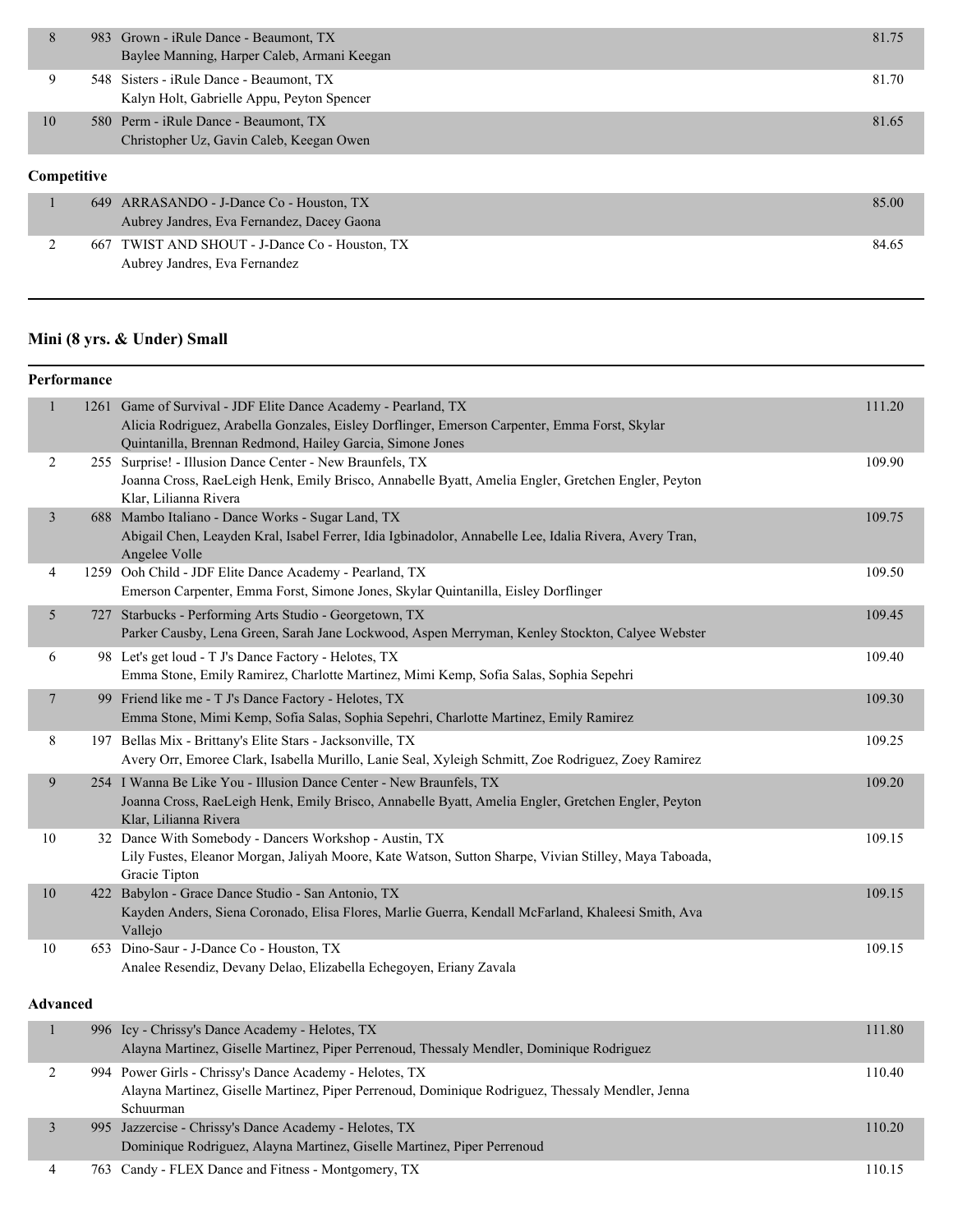|                | Caroline Stuart, Charlee Hines, Ellanora House, Grace Reyes, Hannah Long, Raylyn Aufill, Emery<br>Wheeler, Emily McDonald, Rylee Hirt                                                                           |        |
|----------------|-----------------------------------------------------------------------------------------------------------------------------------------------------------------------------------------------------------------|--------|
| 5              | 1163 Cruisin' - Dance Expressions - Brownsville, TX<br>Gea Trevino, Aimee Mendoza, Anaily Flores, Isabella Pena                                                                                                 | 109.90 |
| 6              | 325 Pop - The Dance Academy - San Angelo, TX<br>Audrey Kulchar, Jaycee Kreitler, Abby Scott, Annalise Denkeler, Aubrey Sanford, Azaleah Morris,<br>Evelyn Trainer, Kaleigh Harmon, Elizabeth Ziriax             | 109.45 |
| 7              | 979 LIKE THE SUN - NB Dance and Co - New Braunfels, TX<br>Ally Verastegui, Violet Matthews, Mailee Cornejo, Gulianna Bustos                                                                                     | 109.40 |
| 8              | 1116 A moment like this - South Texas Fuzion - Mcallen, TX<br>Alessandra Guiterrez, Alessandra Gonzalez, Ellazandra Elizondo, Emily Trevino, Emrie Trevino, Lauren<br>Regalado, Miranda Robles, Naomi Resendez  | 109.25 |
| 8              | 1387 My Wish - American Dance Co - Spring Branch, TX<br>Penny Duncan, Emylee Weaver, Ellison French, Cheyenne Smith, Addison Higby                                                                              | 109.25 |
| 9              | 1118 Over the Rainbow - South Texas Fuzion - Mcallen, TX<br>Alessandra Guiterrez, Alessandra Gonzalez, Ellazandra Elizondo, Emily Trevino, Emrie Trevino, Lauren<br>Regalado, Naomi Resendez, Miranda Robles    | 109.20 |
| $10\,$         | 1117 I feel Like a Woman - South Texas Fuzion - Mcallen, TX<br>Alessandra Guiterrez, Alessandra Gonzalez, Emily Trevino, Ellazandra Elizondo, Emrie Trevino, Lauren<br>Regalado, Miranda Robles, Naomi Resendez | 109.00 |
| 10             | 1386 Mermaid Party - American Dance Co - Spring Branch, TX<br>Gracie King, Bree Williamson, Penny Duncan, Emylee Weaver, Ellison French, Cheyenne Smith,<br>Addison Higby                                       | 109.00 |
| Competitive    |                                                                                                                                                                                                                 |        |
| $\mathbf{1}$   | 999 Bossy - Chrissy's Dance Academy - Helotes, TX<br>Audrey Bierschwale, Billie Hall, Haiden Kezar, Daniela Rodriguez, Avery Medley, Lily Sixtos, Mariah<br>Waters                                              | 113.20 |
| 2              | 660 Ponytail - J-Dance Co - Houston, TX<br>Eva Fernandez, Madeline Zuniga, Penelope Ramirez, Aubrey Jandres, Dacey Gaona                                                                                        | 112.70 |
| 3              | 998 The Villains - Chrissy's Dance Academy - Helotes, TX<br>Audrey Bierschwale, Billie Hall, Avery Medley, Haiden Kezar, Lily Sixtos, Mariah Waters                                                             | 112.10 |
| 4              | 997 Wild Wild West - Chrissy's Dance Academy - Helotes, TX<br>Audrey Bierschwale, Avery Medley, Haiden Kezar, Billie Hall, Lily Sixtos, Daniela Rodriguez, Mariah<br>Waters                                     | 111.70 |
| 5              | 1389 Good Job - American Dance Co - Spring Branch, TX<br>Macy Stafford, Kinley Allen, Kamryn Luirette, Gracie King, Emery Pierce, Bree Williamson, Emylee<br>Weaver, Ellison French, Cheyenne Smith             | 111.35 |
| 6              | 538 The Answer - iRule Dance - Beaumont, TX<br>Danielle Fernandez, Emma Driskill, Gabrielle Appu, Kalyn Holt, Nia Williams, Armani Keegan, Lauren<br>Cayetano, Maddison Fontenot, Soliiyah Johnson              | 109.95 |
| $\overline{7}$ | 1388 River Deep - American Dance Co - Spring Branch, TX<br>Macy Stafford, Kinley Allen, Gracie King, Emery Pierce, Bree Williamson, Emylee Weaver                                                               | 109.75 |
| 8              | 468 She Bangs - NB Dance and Co - New Braunfels, TX<br>Ally Verastegui, Gulianna Bustos, Mailee Cornejo, Violet Matthews                                                                                        | 109.55 |
| 9              | 1346 Mom - Technique and Tumble - Mansfield, TX<br>Patricia Wesley, Cassidy Rogers, Zuriel Naughton, Trinity Ballard, Tamia Nelson, Olivia Boykin, Kennidi<br>Washington, Giehl Yafah, Brystal Davenport        | 109.20 |
|                |                                                                                                                                                                                                                 |        |

# **Mini (8 yrs. & Under) Large**

#### **Performance**

|  | 686 Attention - Dance Works - Sugar Land, TX<br>Annabella Barlow, Alexa Saucedo, Abigail Chen, Cadence Williams, Baylie Keel, Avery Tran, Camryn<br>Jacquet, Idia Igbinadolor, London Ivery, Leayden Kral, Yaretzi Burrisqueta, Victoria Bartee, Zyah<br>Bluncson, Idalia Rivera | 110.45 |
|--|----------------------------------------------------------------------------------------------------------------------------------------------------------------------------------------------------------------------------------------------------------------------------------|--------|
|  | 203 Freeze - Brittany's Elite Stars - Jacksonville, TX<br>Jaxyn Strom, Avery Rodgers, Jaxon Blakeney, Elise Silvey, Aubree Clark, Isabella Murillo, Zoe<br>Rodriguez, Xyleigh Schmitt, Lanie Seal, Avery Orr, Emoree Clark                                                       | 109.40 |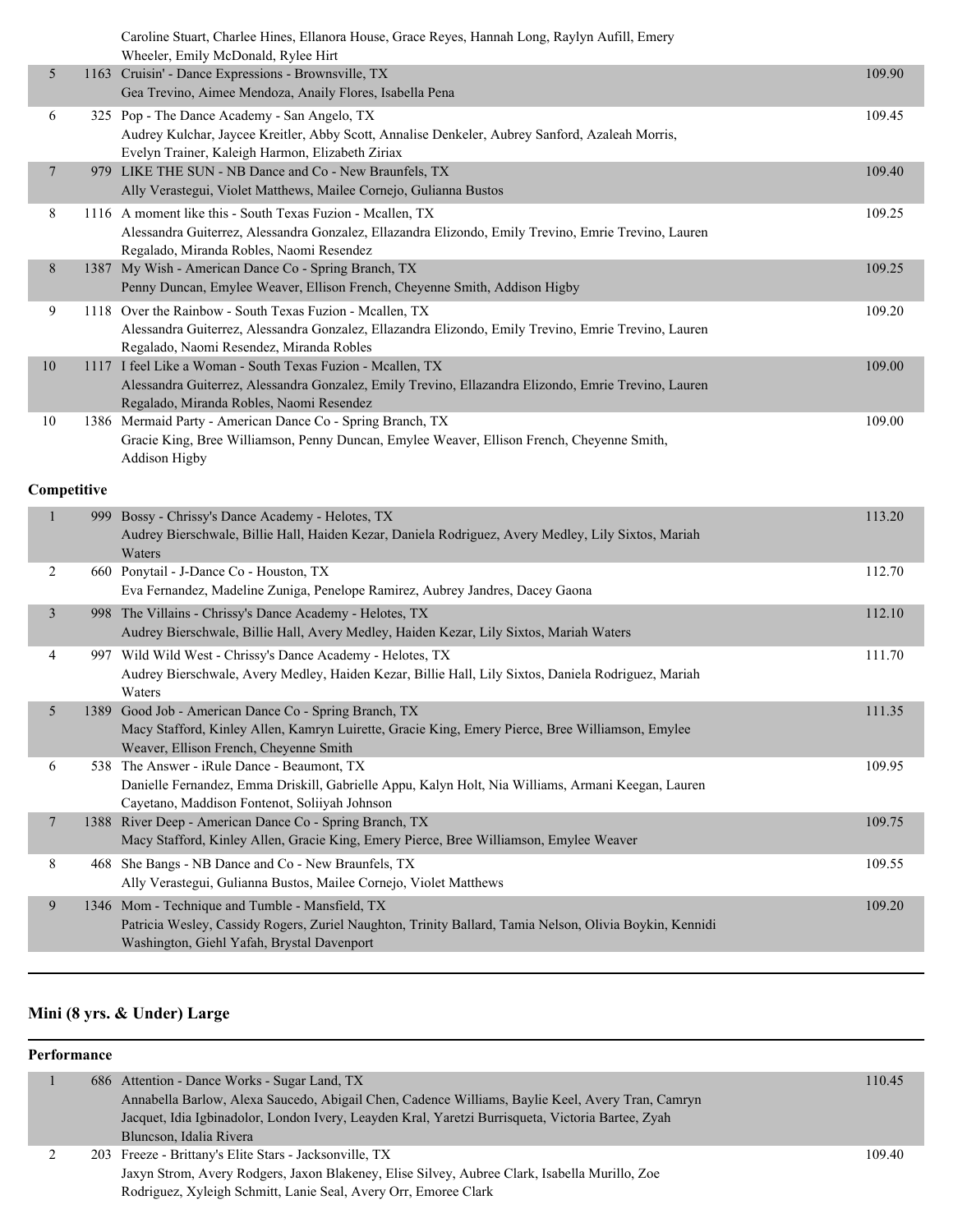| $\mathfrak{Z}$<br>109.15<br>49 Gotta Get On The Train - Studio 203 Dance Centre - Killeen, TX<br>Jaylee Justice, Emma Barclay, Guinevere Hurd, Lola McNeill, Shiloh Achmad, Victoria Esparza, Piper<br>Modde, Ryleigh Warren, Kassidy Salazar, Serenity Mendoza<br>108.90<br>1225 Here Comes the Sun - Dancers Workshop - Austin, TX<br>4<br>Emma Casco-Arias, Olivia Chapel, Greta Gordon, Simone Gueguen, Madelyn Johnson, Fiona Luber,<br>Kallista Pallanez, Aurora Schlamp, Peyton Smith, Arwen Wang, Kenzie L. Williams, Lucy Wilzbacher,<br>Alliyanna Zamora<br>34 Hello - Dancers Workshop - Austin, TX<br>5<br>108.85<br>Kallista Pallanez, Madelyn Johnson, Lucy Wilzbacher, Aurora Schlamp, Alliyanna Zamora, Arwen Wang,<br>Emma Casco-Arias, Fiona Luber, Greta Gordon, Kenzie L. Williams, Peyton Smith, Olivia Chapel,<br>Simone Gueguen<br>33 Tempo - Dancers Workshop - Austin, TX<br>108.80<br>6<br>Aurora Schlamp, Kallista Pallanez, Alliyanna Zamora, Kenzie L. Williams, Emma Casco-Arias, Arwen<br>Wang, Simone Gueguen, Peyton Smith, Olivia Chapel, Greta Gordon, Lucy Wilzbacher, Fiona Luber,<br>Madelyn Johnson<br>$\overline{7}$<br>48 Let's Get Loud - Studio 203 Dance Centre - Killeen, TX<br>108.75<br>Jaylee Justice, Emma Barclay, Guinevere Hurd, Lola McNeill, Shiloh Achmad, Victoria Esparza, Piper<br>Modde, Ryleigh Warren, Kassidy Salazar, Serenity Mendoza<br>8<br>689 Wow - Dance Works - Sugar Land, TX<br>108.70<br>Aria Williams, Gia St Louis, Camryn Jacquet, Camden Tickle, Cadence Williams, London Ivery, Zyah<br>Bluncson, Zoe Nance, Yaretzi Burrisqueta, Victoria Bartee, Melinda Chen<br>27 9 to 5 - Dancers Workshop - Austin, TX<br>9<br>108.40<br>Indy Cargill, Hattie Schoenfeld, Grace Harper, Emme Tomkins, Brooke Beil, Vivienne Hulsizer, Violet<br>Orosco, Piper Joyce, Natalia Popov, Marlowe Hawke, Sawyer Drury<br>29 A Dream Is A Wish - Dancers Workshop - Austin, TX<br>108.30<br>10<br>Indy Cargill, Hattie Schoenfeld, Grace Harper, Emme Tomkins, Brooke Beil, Sawyer Drury, Piper Joyce,<br>Natalia Popov, Marlowe Hawke, Vivienne Hulsizer, Violet Orosco<br>Competitive<br>$\mathbf{1}$<br>111.35<br>555 Spice Up Your Life - iRule Dance - Beaumont, TX<br>Emma Driskill, Skylar Harding, Armani Keegan, Jace Leonard, Zoe Nethercott, Gabrielle Appu, Lauren<br>Cayetano, Danielle Fernandez, Maddison Fontenot, Soliiyah Johnson, Nia Williams, Jer'Riyah Hayward,<br>Chloe Collins, Kalyn Holt, Falon Malonson<br>1390 The Tribe - American Dance Co - Spring Branch, TX<br>$\overline{c}$<br>111.00<br>Rylee Weaver, Macy Stafford, Kinley Allen, Kamryn Luirette, Gracie King, Gracelyn Peterson, Emery<br>Pierce, Charlotte Warnock, Bree Williamson, Avery Jones, Penny Duncan, Emylee Weaver, Ellison<br>French, Cheyenne Smith, Addison Higby |  |  |
|--------------------------------------------------------------------------------------------------------------------------------------------------------------------------------------------------------------------------------------------------------------------------------------------------------------------------------------------------------------------------------------------------------------------------------------------------------------------------------------------------------------------------------------------------------------------------------------------------------------------------------------------------------------------------------------------------------------------------------------------------------------------------------------------------------------------------------------------------------------------------------------------------------------------------------------------------------------------------------------------------------------------------------------------------------------------------------------------------------------------------------------------------------------------------------------------------------------------------------------------------------------------------------------------------------------------------------------------------------------------------------------------------------------------------------------------------------------------------------------------------------------------------------------------------------------------------------------------------------------------------------------------------------------------------------------------------------------------------------------------------------------------------------------------------------------------------------------------------------------------------------------------------------------------------------------------------------------------------------------------------------------------------------------------------------------------------------------------------------------------------------------------------------------------------------------------------------------------------------------------------------------------------------------------------------------------------------------------------------------------------------------------------------------------------------------------------------------------------------------------------------------------------------------------------------------------------------------------------------------------------------------------------------------------------------------------------------------------------------------------------------------------------------------------------------------------------------------|--|--|
|                                                                                                                                                                                                                                                                                                                                                                                                                                                                                                                                                                                                                                                                                                                                                                                                                                                                                                                                                                                                                                                                                                                                                                                                                                                                                                                                                                                                                                                                                                                                                                                                                                                                                                                                                                                                                                                                                                                                                                                                                                                                                                                                                                                                                                                                                                                                                                                                                                                                                                                                                                                                                                                                                                                                                                                                                                      |  |  |
|                                                                                                                                                                                                                                                                                                                                                                                                                                                                                                                                                                                                                                                                                                                                                                                                                                                                                                                                                                                                                                                                                                                                                                                                                                                                                                                                                                                                                                                                                                                                                                                                                                                                                                                                                                                                                                                                                                                                                                                                                                                                                                                                                                                                                                                                                                                                                                                                                                                                                                                                                                                                                                                                                                                                                                                                                                      |  |  |
|                                                                                                                                                                                                                                                                                                                                                                                                                                                                                                                                                                                                                                                                                                                                                                                                                                                                                                                                                                                                                                                                                                                                                                                                                                                                                                                                                                                                                                                                                                                                                                                                                                                                                                                                                                                                                                                                                                                                                                                                                                                                                                                                                                                                                                                                                                                                                                                                                                                                                                                                                                                                                                                                                                                                                                                                                                      |  |  |
|                                                                                                                                                                                                                                                                                                                                                                                                                                                                                                                                                                                                                                                                                                                                                                                                                                                                                                                                                                                                                                                                                                                                                                                                                                                                                                                                                                                                                                                                                                                                                                                                                                                                                                                                                                                                                                                                                                                                                                                                                                                                                                                                                                                                                                                                                                                                                                                                                                                                                                                                                                                                                                                                                                                                                                                                                                      |  |  |
|                                                                                                                                                                                                                                                                                                                                                                                                                                                                                                                                                                                                                                                                                                                                                                                                                                                                                                                                                                                                                                                                                                                                                                                                                                                                                                                                                                                                                                                                                                                                                                                                                                                                                                                                                                                                                                                                                                                                                                                                                                                                                                                                                                                                                                                                                                                                                                                                                                                                                                                                                                                                                                                                                                                                                                                                                                      |  |  |
|                                                                                                                                                                                                                                                                                                                                                                                                                                                                                                                                                                                                                                                                                                                                                                                                                                                                                                                                                                                                                                                                                                                                                                                                                                                                                                                                                                                                                                                                                                                                                                                                                                                                                                                                                                                                                                                                                                                                                                                                                                                                                                                                                                                                                                                                                                                                                                                                                                                                                                                                                                                                                                                                                                                                                                                                                                      |  |  |
|                                                                                                                                                                                                                                                                                                                                                                                                                                                                                                                                                                                                                                                                                                                                                                                                                                                                                                                                                                                                                                                                                                                                                                                                                                                                                                                                                                                                                                                                                                                                                                                                                                                                                                                                                                                                                                                                                                                                                                                                                                                                                                                                                                                                                                                                                                                                                                                                                                                                                                                                                                                                                                                                                                                                                                                                                                      |  |  |
|                                                                                                                                                                                                                                                                                                                                                                                                                                                                                                                                                                                                                                                                                                                                                                                                                                                                                                                                                                                                                                                                                                                                                                                                                                                                                                                                                                                                                                                                                                                                                                                                                                                                                                                                                                                                                                                                                                                                                                                                                                                                                                                                                                                                                                                                                                                                                                                                                                                                                                                                                                                                                                                                                                                                                                                                                                      |  |  |
|                                                                                                                                                                                                                                                                                                                                                                                                                                                                                                                                                                                                                                                                                                                                                                                                                                                                                                                                                                                                                                                                                                                                                                                                                                                                                                                                                                                                                                                                                                                                                                                                                                                                                                                                                                                                                                                                                                                                                                                                                                                                                                                                                                                                                                                                                                                                                                                                                                                                                                                                                                                                                                                                                                                                                                                                                                      |  |  |
|                                                                                                                                                                                                                                                                                                                                                                                                                                                                                                                                                                                                                                                                                                                                                                                                                                                                                                                                                                                                                                                                                                                                                                                                                                                                                                                                                                                                                                                                                                                                                                                                                                                                                                                                                                                                                                                                                                                                                                                                                                                                                                                                                                                                                                                                                                                                                                                                                                                                                                                                                                                                                                                                                                                                                                                                                                      |  |  |
|                                                                                                                                                                                                                                                                                                                                                                                                                                                                                                                                                                                                                                                                                                                                                                                                                                                                                                                                                                                                                                                                                                                                                                                                                                                                                                                                                                                                                                                                                                                                                                                                                                                                                                                                                                                                                                                                                                                                                                                                                                                                                                                                                                                                                                                                                                                                                                                                                                                                                                                                                                                                                                                                                                                                                                                                                                      |  |  |

# **Mini (8 yrs. & Under) Super**

|   | Performance |                                                                                                                                                                                                                                                                                                                                                                                                                        |        |
|---|-------------|------------------------------------------------------------------------------------------------------------------------------------------------------------------------------------------------------------------------------------------------------------------------------------------------------------------------------------------------------------------------------------------------------------------------|--------|
|   | 685         | This is Home - Dance Works - Sugar Land, TX<br>London Ivery, Leayden Kral, Isabel Ferrer, Idia Igbinadolor, Hannah Schneider, Gia St Louis, Camryn<br>Jacquet, Camden Tickle, Cadence Williams, Baylie Keel, Avery Tran, Aria Williams, Annabelle Lee,<br>Annabella Barlow, Angelee Volle, Alexa Saucedo, Abigail Chen, Zyah Bluncson, Zoe Nance, Yaretzi<br>Burrisqueta, Victoria Bartee, Melinda Chen, Idalia Rivera | 110.00 |
|   | Competitive |                                                                                                                                                                                                                                                                                                                                                                                                                        |        |
|   |             | 535 Uptown Funk - iRule Dance - Beaumont, TX<br>Cera Kirk, Baylee Manning, Harper Caleb, Camille Mensah, Jonia Mergerson, Ashley Uz, Christopher<br>Uz, Tihana Benard, Gavin Caleb, Emily Eccles, Aspen Fairchild, Zsofia Gaudet, Khloe Lavergne, Blakely<br>Novak, Keegan Owen, Noelle Pelican, Alani Richard, Julian Rivera, Ellie Salinas, Peyton Spencer,<br>Adelyn Stagg, Aleigha Taylor, Jaxson Holt             | 109.35 |
|   | 537         | All of You - iRule Dance - Beaumont, TX<br>Cera Kirk, Baylee Manning, Harper Caleb, Camille Mensah, Jonia Mergerson, Ashley Uz, Christopher<br>Uz, Tihana Benard, Gavin Caleb, Emily Eccles, Aspen Fairchild, Zsofia Gaudet, Khloe Lavergne, Blakely<br>Novak, Keegan Owen, Noelle Pelican, Alani Richard, Julian Rivera, Ellie Salinas, Peyton Spencer,<br>Adelyn Stagg, Aleigha Taylor, Jaxson Holt                  | 109.35 |
| 2 |             | 536 It's A Party - iRule Dance - Beaumont, TX                                                                                                                                                                                                                                                                                                                                                                          | 109.25 |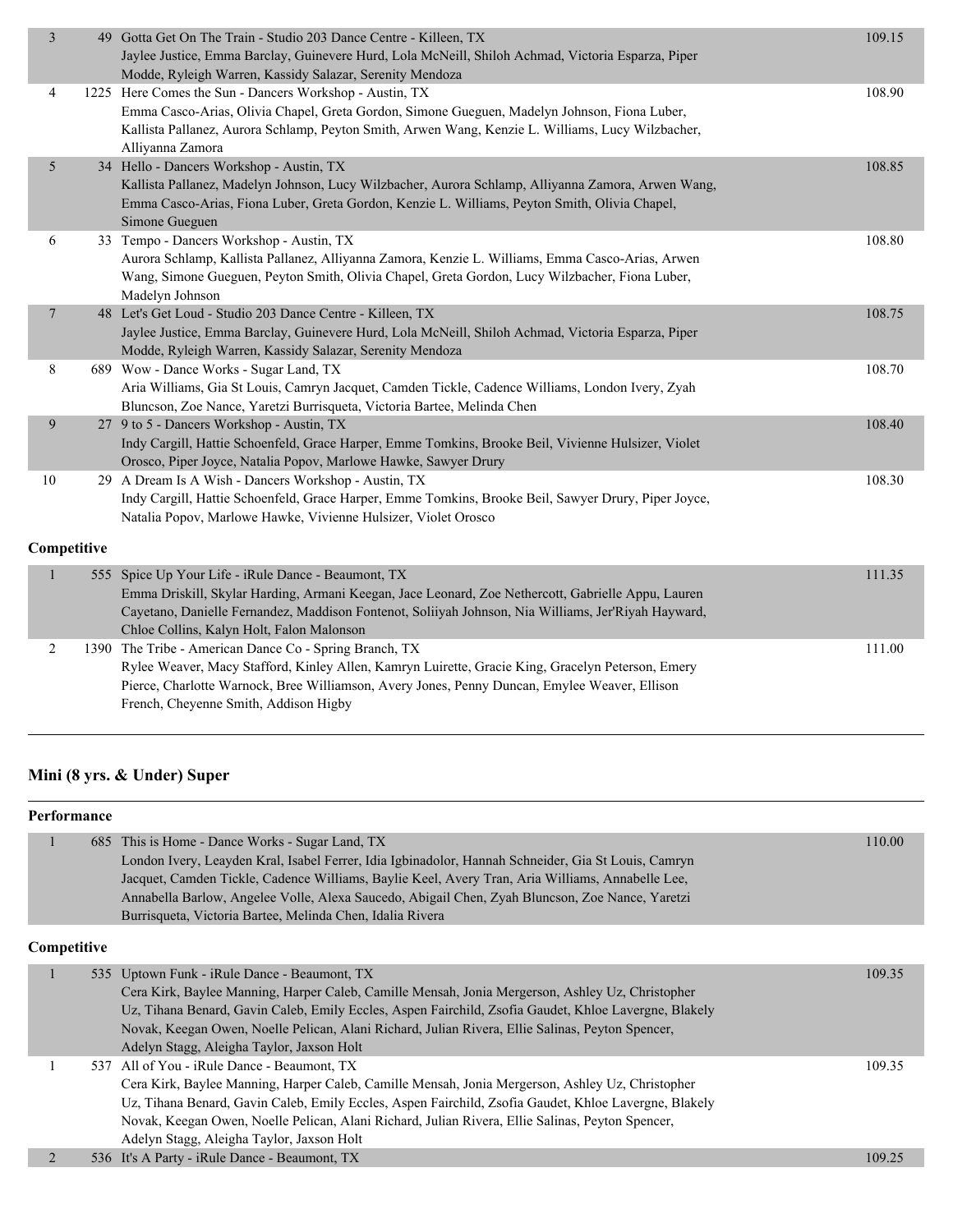Adelyn Stagg, Alani Richard, Aleigha Taylor, Ashley Uz, Aspen Fairchild, Baylee Manning, Blakely Novak, Cera Kirk, Christopher Uz, Ellie Salinas, Emily Eccles, Gavin Caleb, Harper Caleb, Jaxson Holt, Julian Rivera, Keegan Owen, Khloe Lavergne, Noelle Pelican, Peyton Spencer, Tihana Benard, Camille Mensah, Jonia Mergerson, Zsofia Gaudet

#### **Junior (9 - 11 yrs.) Solo**

|                 | Performance |                                                                                             |       |
|-----------------|-------------|---------------------------------------------------------------------------------------------|-------|
| $\mathbf{1}$    |             | 116 Storm - The Dance Works - Round Rock, TX<br>Holly Linstruth                             | 84.40 |
| 2               |             | 131 Somebody To Love - The Dance Works - Round Rock, TX<br><b>Brooke Booker</b>             | 84.15 |
| $\mathfrak{Z}$  |             | 1234 CIRCUS - Brownsville Dance Center - Brownsville, TX<br>Mariapaula Villon               | 83.80 |
| 4               |             | 135 Enemy - The Dance Works - Round Rock, TX<br>Dennis Paul Haggerty                        | 83.70 |
| 5               |             | 652 Diamonds - J-Dance Co - Houston, TX<br>Gabriela Hernandez                               | 83.55 |
| 6               |             | 1103 Little White Secrets - Jen's Dance Spot - Olmos Park, TX<br>Cecilia Balldin            | 83.45 |
| 6               |             | 1114 Love is in This Place - Dance Works - Sugar Land, TX<br>Hannah Schneider               | 83.45 |
| 7               |             | 1049 Wild One - Dance Works - Sugar Land, TX<br>Neha Surya                                  | 83.15 |
| 7               |             | 1053 Show Off - Dance Works - Sugar Land, TX<br><b>Baylie Keel</b>                          | 83.15 |
| 8               |             | 1403 Supermarket Flower - American Dance Co - Spring Branch, TX<br>Kamryn Luirette          | 83.05 |
| 9               |             | 117 If I Could Turn Back Time - The Dance Works - Round Rock, TX<br>Sadie Bonner            | 83.00 |
| 9               |             | 217 Fireman - Brittany's Elite Stars - Jacksonville, TX<br>Gabriella Galva                  | 83.00 |
| 10              |             | 174 MAMA KNOWS BEST - Stone Oak Dance Academy - San Antonio, TX<br><b>Charlotte Mallory</b> | 82.95 |
| <b>Advanced</b> |             |                                                                                             |       |
| $\mathbf{1}$    |             | 1111 Say Something - Jen's Dance Spot - Olmos Park, TX<br>Dallas Gaston                     | 87.40 |
| 2               |             | 1181 Dangerous - Dance Expressions - Brownsville, TX<br>Renata Cardenas                     | 86.30 |
| 3               |             | 111 About that Walk - The Dance Works - Round Rock, TX<br>Esther Pi                         | 86.20 |
| 4               |             | 1462 Glam - Elite Institute of Dance - Laredo, TX<br>Aimee Rubio                            | 85.85 |
| 5               |             | 115 So Will I - The Dance Works - Round Rock, TX<br>Sarah Bensimon                          | 85.60 |
| 6               |             | 668 WEIRD PEOPLE - J-Dance Co - Houston, TX<br><b>Emily Martinez</b>                        | 84.80 |
| $\tau$          |             | 1466 Can't Help Falling In Love - Elite Institute of Dance - Laredo, TX<br>Niali Mahtani    | 84.75 |
| 8               |             | 1048 Legs - Dance Works - Sugar Land, TX<br>Naiya Sultan                                    | 84.65 |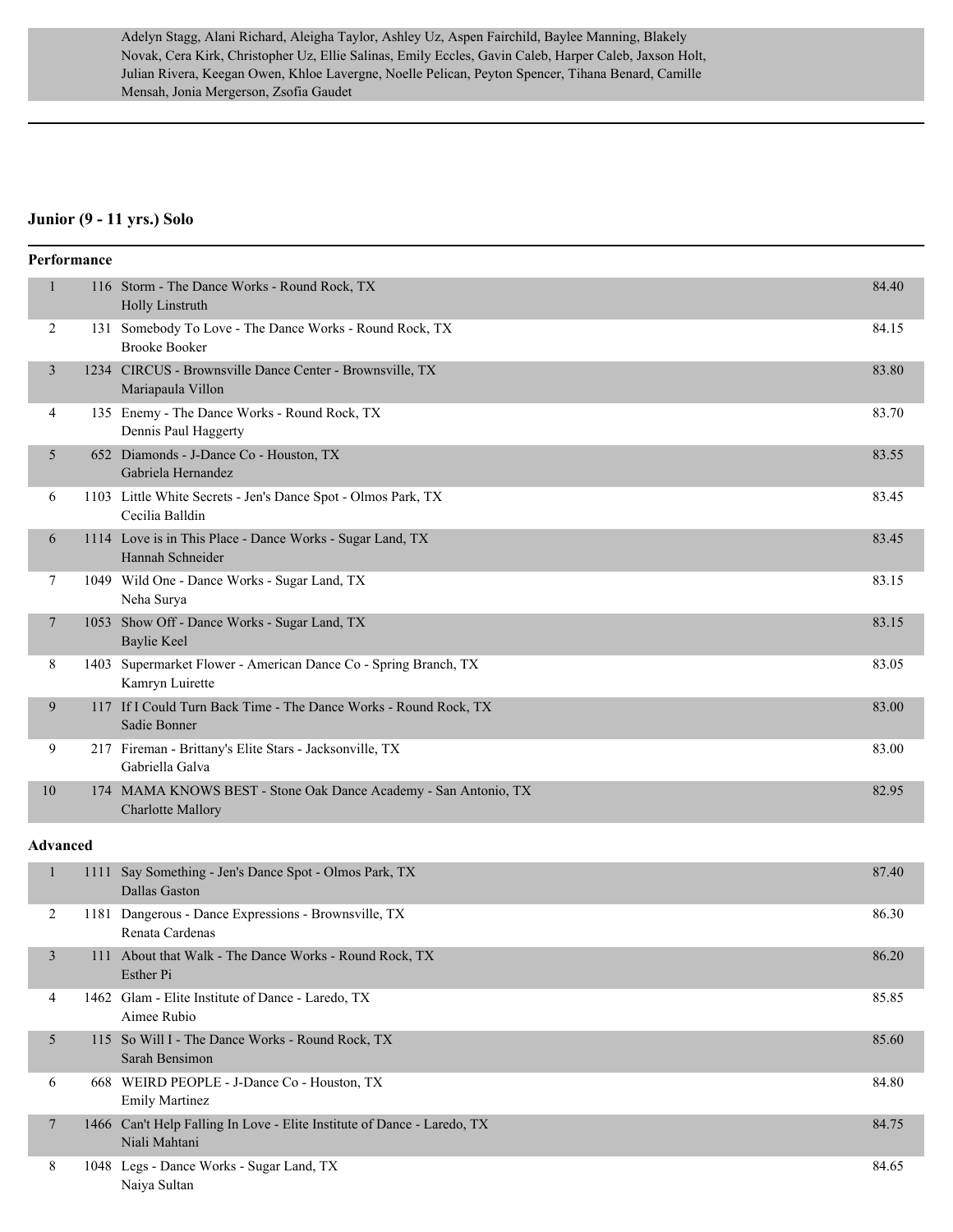| 9              |     | 1042 Turn to Stone - Dance Works - Sugar Land, TX<br>Lexi Lloyd                       | 84.50 |
|----------------|-----|---------------------------------------------------------------------------------------|-------|
| 10             |     | 973 Thy Will - Dance Works - Sugar Land, TX<br>Julia Chang                            | 84.35 |
| Competitive    |     |                                                                                       |       |
| $\mathbf{1}$   |     | 462 Hallelujah - American Dance Co - Spring Branch, TX<br>Olivia Greve                | 86.70 |
| $\overline{2}$ |     | 880 I Will Follow - Steps of Faith Dance Studio - Prosper, TX<br><b>Taylor Rowley</b> | 86.05 |
| $\overline{3}$ |     | 661 RAISE THE ROOF - J-Dance Co - Houston, TX<br>Dacey Gaona                          | 85.50 |
| 4              |     | 1305 Doom - Avant Dance - Corpus Christi, TX<br>Bella Buentello                       | 85.45 |
| 5              |     | 646 A WHOLE LOTTA WOMAN - J-Dance Co - Houston, TX<br>Makaelah Argueta                | 85.40 |
| 6              |     | 299 Dynamite - First Class Dance Center - San Marcos, TX<br><b>Brooklyn Tansil</b>    | 85.35 |
| 6              | 877 | Upside Of Down - Steps of Faith Dance Studio - Prosper, TX<br>Emmaleigh Shatto        | 85.35 |
| 7              |     | 1302 Up to the Mountain - Avant Dance - Corpus Christi, TX<br>Londyn Harper           | 85.25 |
| 8              |     | 1015 Attention - Chrissy's Dance Academy - Helotes, TX<br>Nola Sturdevant             | 85.20 |
| 8              |     | 1291 She Used to be Mine - Avant Dance - Corpus Christi, TX<br>Emma Hutchens          | 85.20 |
| 9              |     | 1017 Apale - Chrissy's Dance Academy - Helotes, TX<br>Elliot Carrillo                 | 85.15 |
| 10             |     | 757 Another in the Fire - FLEX Dance and Fitness - Montgomery, TX<br>Cali Anzelotti   | 85.10 |
| 10             |     | 1016 Baddie - Chrissy's Dance Academy - Helotes, TX<br>Francesca Pena                 | 85.10 |

# **Junior (9 - 11 yrs.) Duet/Trio**

| <b>Performance</b> |      |                                                                                                           |       |
|--------------------|------|-----------------------------------------------------------------------------------------------------------|-------|
| 1                  |      | 142 I Don't Feel Like Dancing - The Dance Works - Round Rock, TX<br>Dennis Paul Haggerty, Sadie Bonner    | 84.85 |
| 2                  |      | 1265 Anything You Can Do - JDF Elite Dance Academy - Pearland, TX<br>Brennan Redmond, Hailey Garcia       | 83.75 |
| 3                  |      | 1112 Woman Up - Dance Works - Sugar Land, TX<br>Brooklyn Thomas, Ashtyn Easter                            | 83.70 |
| 3                  |      | 1228 THE CALL - Brownsville Dance Center - Brownsville, TX<br>Fernanda Loya, Audrey Rodriguez             | 83.70 |
| $\overline{4}$     |      | 631 Holla At The DJ - Lisa's Dance Connection - Temple, TX<br>Sydney Harvey, Azaylee Wooten               | 83.65 |
| 5                  |      | 140 Fall On Me - The Dance Works - Round Rock, TX<br>Charlotte Wells, Rory Hillyer                        | 83.45 |
| 6                  | 1420 | Sistas - Carpe Diem Dance And Fitness - Madisonville, TX<br>Jaelynn Gipson, Makinzi Gipson, Makila Gipson | 83.20 |
| 7                  |      | 1378 Welcome to Wonderland - Performing Arts Studio - Georgetown, TX<br>Ainsley Guerra, Kaitlyn Hamilton  | 83.15 |
| 8                  | 988  | Can't Stop Our Beat - Lynn Bates School of Dance - Bay City, TX<br>Ryleigh Siptak, Kenzie Zamora          | 83.10 |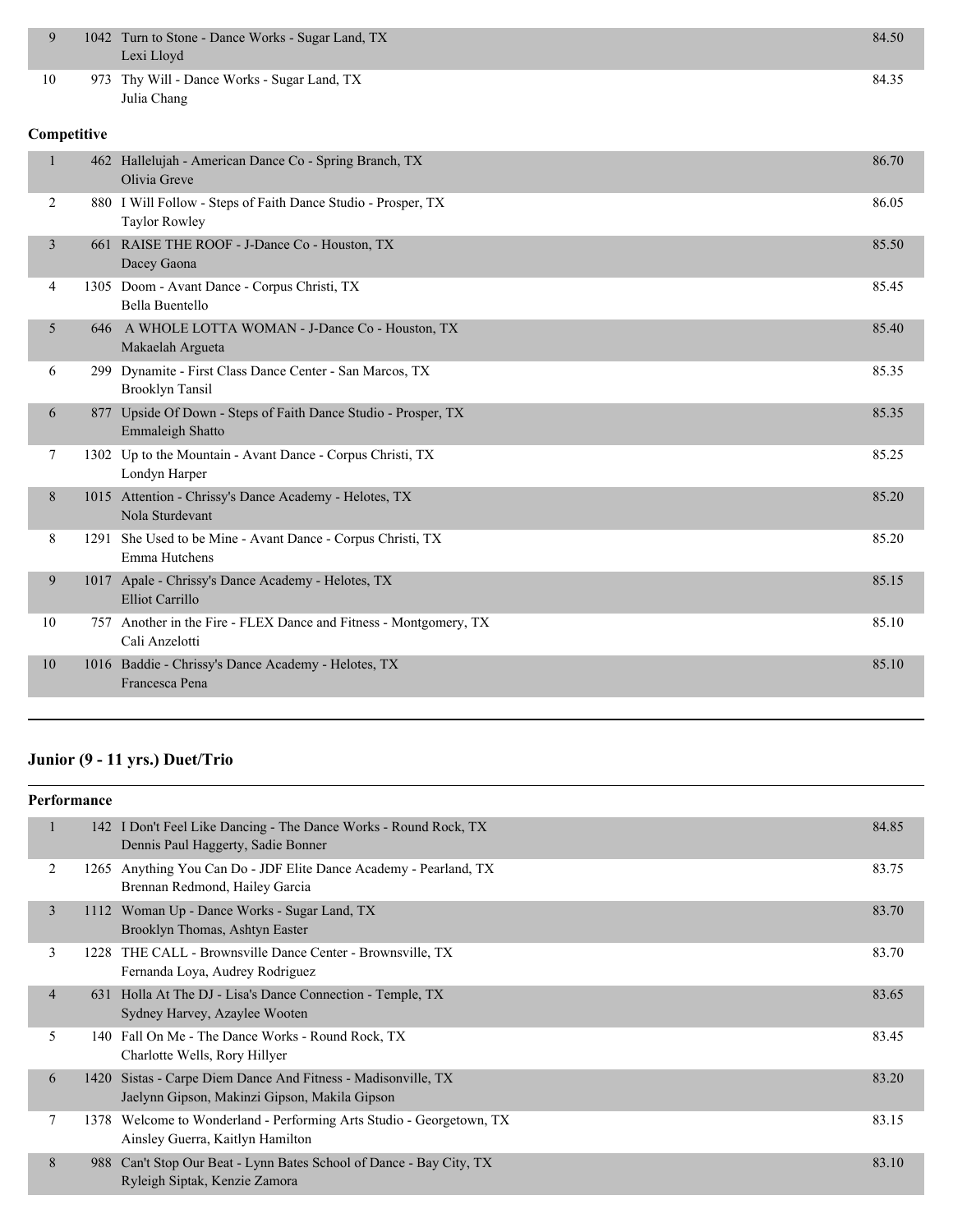| 9               |             | 630 One Jump - Lisa's Dance Connection - Temple, TX<br>Mckenzie Shick, Paisley Mullins                             | 82.60 |
|-----------------|-------------|--------------------------------------------------------------------------------------------------------------------|-------|
| 10              |             | 103 Lost Without You - Elite Institute of Dance - Laredo, TX<br>Gabriella Cisneros, Audrina Sanchez, Ava Rodriguez | 82.55 |
| <b>Advanced</b> |             |                                                                                                                    |       |
| $\mathbf{1}$    |             | 974 Work For It - Dance Works - Sugar Land, TX<br>Julia Chang, Sarah Delgado                                       | 84.60 |
| $\overline{c}$  |             | 1108 Pretty Girls - Jen's Dance Spot - Olmos Park, TX<br>Teryn Foster, Dallas Gaston                               | 84.00 |
| $\mathfrak{Z}$  |             | 1413 Rain - American Dance Co - Spring Branch, TX<br>Hudson Starr, Charlotte Warnock                               | 83.85 |
| 4               |             | 329 Black & Gold - The Dance Academy - San Angelo, TX<br>Brooklyn Bunting, Addison Carson                          | 83.35 |
| $\overline{4}$  |             | 944 Forever Young - Steppin Out Dance Company - Forney, TX<br>Julianna Lee, Dryden Lee                             | 83.35 |
| $\overline{4}$  |             | 1408 Incognito - American Dance Co - Spring Branch, TX<br>Macy Stafford, Kinley Allen                              | 83.35 |
| 5               |             | 946 Traveling Song - Steppin Out Dance Company - Forney, TX<br>Baylee Robinson, JaKhyla Cunningham                 | 83.20 |
| 6               |             | 549 Old Now - iRule Dance - Beaumont, TX<br>Aliyah Petry, Kaylie Riggs, Aylet Zamudio                              | 82.90 |
| 6               |             | 1336 Stepsisters Lament - Cynergy Dance Company - San Antonio, TX<br>Erilin Fonseca, Emma Sanchez                  | 82.90 |
| 6               |             | 1411 Seven Nation Army - American Dance Co - Spring Branch, TX<br>Rylee Weaver, Kamryn Luirette                    | 82.90 |
| $\overline{7}$  |             | 332 Now That I Found You - The Dance Academy - San Angelo, TX<br>Kynnley Hasty, Claire Kulchar                     | 82.85 |
| 7               |             | 850 Reckless Love - Steps of Faith Dance Studio - Prosper, TX<br>Danica Cassaday, Quinn Speed, Ellanor Head        | 82.85 |
| $\tau$          |             | 899 Echo Holy - Steps of Faith Dance Studio - Prosper, TX<br>Aven Garlington, Caroline Glawson                     | 82.85 |
| 7               |             | 977 Wherever You Will Go - Dance Works - Sugar Land, TX<br>Joslyn Trimble, Katie Arcuri                            | 82.85 |
| $\overline{7}$  |             | 1204 Wherever You Go - Elite Institute of Dance - Laredo, TX<br>Andrea Flores, Niali Mahtani                       | 82.85 |
| 8               |             | 547 Take This Hand - iRule Dance - Beaumont, TX<br>Zoe Nethercott, Kaitlyn Nethercott                              | 82.80 |
| 8               |             | 948 Who Am I - Steppin Out Dance Company - Forney, TX<br>Makayla Hunt, Julianna Lee, Isabella Cunningham           | 82.80 |
| 9               |             | 551 Bang Bang - iRule Dance - Beaumont, TX<br>Lamiah Brown, McKenzie Carr, Kelsey Riggs                            | 82.70 |
| 9               |             | 897 Look What You've Done - Steps of Faith Dance Studio - Prosper, TX<br>Kierstan Colberg, Maddy Storer            | 82.70 |
| 9               |             | 1337 Hold On - Cynergy Dance Company - San Antonio, TX<br>Giana Hernandez, Emma Sanchez, Ellie Lee                 | 82.70 |
| 10              |             | 1171 Grown - Dance Expressions - Brownsville, TX<br>Gea Trevino, Anaily Flores                                     | 82.65 |
|                 | Competitive |                                                                                                                    |       |
| 1               |             | 1289 Let's Go to London - Avant Dance - Corpus Christi, TX<br>Bella Buentello, Emma Hutchens, Lauren Martin        | 85.95 |
| $\overline{c}$  |             | 762 Breakin Dishes - FLEX Dance and Fitness - Montgomery, TX<br>Addison Cano, Cali Anzelotti, Ellison McDonald     | 85.40 |

| 544 Oh, So Quiet - iRule Dance - Beaumont, TX | 85.30 |
|-----------------------------------------------|-------|
| Emma Rape, Hailey McNeely, Masyn Shakes       |       |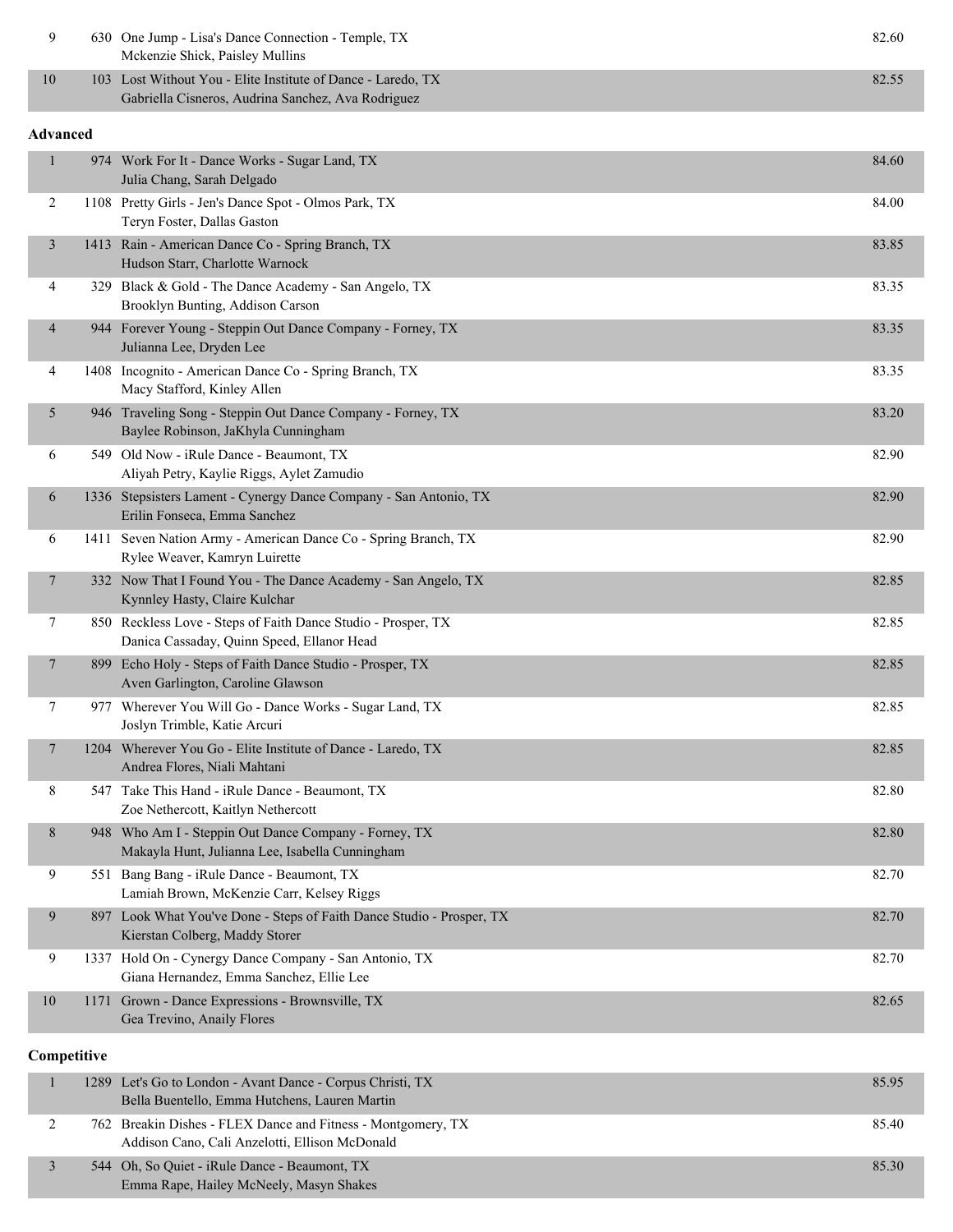| 4  |      | 545 Dog Days - iRule Dance - Beaumont, TX<br>Chloe Liboro, Hailey McNeely, Isabella Castelan             | 85.10 |
|----|------|----------------------------------------------------------------------------------------------------------|-------|
| 5  |      | 858 The Anchor - Steps of Faith Dance Studio - Prosper, TX<br>Taylor Rowley, Emmaleigh Shatto            | 85.05 |
| 6  |      | 860 Grace - Steps of Faith Dance Studio - Prosper, TX<br>Gracie McInnis, Taylor Rowley                   | 85.00 |
| 6  |      | 1175 My Sins - Dance Expressions - Brownsville, TX<br>Adriana Sanchez, Abigail Guerrero, Renata Cardenas | 85.00 |
| 7  |      | 576 Skate Away - iRule Dance - Beaumont, TX<br>Hailey McNeely, Chloe Liboro                              | 84.70 |
| 8  |      | 588 Trouble - iRule Dance - Beaumont, TX<br>Camila Venzor, Lily Driskill, Maryn Bordelon                 | 84.55 |
| 9  |      | 1410 True North - American Dance Co - Spring Branch, TX<br>Carleigh French, Olivia Greve, Claire Grimes  | 84.25 |
| 10 | 1061 | Fancy Footwork - Just Dance!, LLC - Carlsbad, NM<br>Taylor Caddell, Brooke Owen                          | 83.80 |
|    |      |                                                                                                          |       |

# **Junior (9 - 11 yrs.) Small**

| Performance     |                                                                                                                                                                                                                            |       |
|-----------------|----------------------------------------------------------------------------------------------------------------------------------------------------------------------------------------------------------------------------|-------|
| $\mathbf{1}$    | 730 Fire - Performing Arts Studio - Georgetown, TX<br>Bailey Brown, Ainsley Guerra, Kaitlyn Hamilton, Helen Howard, Emily Laing, Jillian Marrou, Makenzie<br>Mitchell, Katherine Robinson, Kinlea Rogers                   | 84.60 |
| $\overline{2}$  | 703 Taking Over - Dance Works - Sugar Land, TX<br>Allison Holder, Alana Dichoso, Ashtyn Easter, Claire Schneider, Lilianna Davila, Michelle Maldonado,<br>Neha Surya, Quinn Yakopich, Brooklyn Thomas                      | 83.85 |
| $\mathfrak{Z}$  | 144 Sweet Dreams - The Dance Works - Round Rock, TX<br>Brooke Booker, Charlotte Wells, Dennis Paul Haggerty, Holly Linstruth, Katie Savage, Liam Haggerty,<br>Rory Hillyer, Sadie Bonner                                   | 83.65 |
| 4               | 733 Praise - Performing Arts Studio - Georgetown, TX<br>Hudson Brown, Reese Krause, Allyson Martin, Victoria Poe, Kerrigan Van Rensburg                                                                                    | 83.30 |
| $5\overline{)}$ | 748 Too Bright - Performing Arts Studio - Georgetown, TX<br>Kendal Curtis, Ella Dawson, Caedy Graves, Morgan Hutchings, Reese Krause, Emily Laing, Allyson<br>Martin, Ava Schmidt, Ginger Snow                             | 83.25 |
| 6               | 702 Release the Energy - Dance Works - Sugar Land, TX<br>Anayah Lakhani, Brooklyn Jacquet, Emily Yang, Elim Deng, Harper Mixon, Keira Brumfield, Sofia<br>Schnieders, Sophia Ly                                            | 83.20 |
| $\overline{7}$  | 198 Welcome To The Jungle - Brittany's Elite Stars - Jacksonville, TX<br>Averyee Goff, Gabby Apolskis, Gabriella Galva, Gracen Sprayberry, Kirsten McDaniel, Lilly Springer,<br>Maycee Evans, Naomie Rodriguez             | 83.05 |
| 8               | 256 Ride - Illusion Dance Center - New Braunfels, TX<br>Joanna Cross, Alanah Cortez, Kaitlyn Griffin, Lyla Silvas, Marilyn Caldwell, Natalie Rice, Sydney Mehl,<br>Xochitl Sala                                            | 83.00 |
| 8               | 732 Teach Me How to Shimmy - Performing Arts Studio - Georgetown, TX<br>Bailey Brown, Ainsley Guerra, Kaitlyn Hamilton, Helen Howard, Emily Laing, Jillian Marrou, Makenzie<br>Mitchell, Katherine Robinson, Kinlea Rogers | 83.00 |
| 9               | 185 MONEY - Stone Oak Dance Academy - San Antonio, TX<br>Kailyn Gonzalez, Eva Herrera, Antonia Mafnas, Emilia Martinez, Madison Schulz, Liliana Pohlke,<br>Charlotte Mallory, Khloe Prater, Scarlett Scrimpsher            | 82.90 |
| 9               | 1096 Ease On Down The Road - Jen's Dance Spot - Olmos Park, TX<br>Finley Spielhagen, Kasey Mitchell, Mallory Woolley, Analilia Pena, Carolina Hernandez, Cassidy Click,<br>Cecilia Balldin                                 | 82.90 |
| 10              | 731 It's Gonna Be Alright - Performing Arts Studio - Georgetown, TX<br>Bailey Brown, Ainsley Guerra, Kaitlyn Hamilton, Helen Howard, Emily Laing, Jillian Marrou, Makenzie<br>Mitchell, Katherine Robinson, Kinlea Rogers  | 82.85 |
| $10\,$          | 1224 Legs - Dancers Workshop - Austin, TX<br>Berkeley Cannon, Chloe Corcoran, Sally Gitcho, Sloane Kinard, Avery McElvaney, Amelia Patel, Allie<br>Kate Sencenbaugh, Marion Yeats                                          | 82.85 |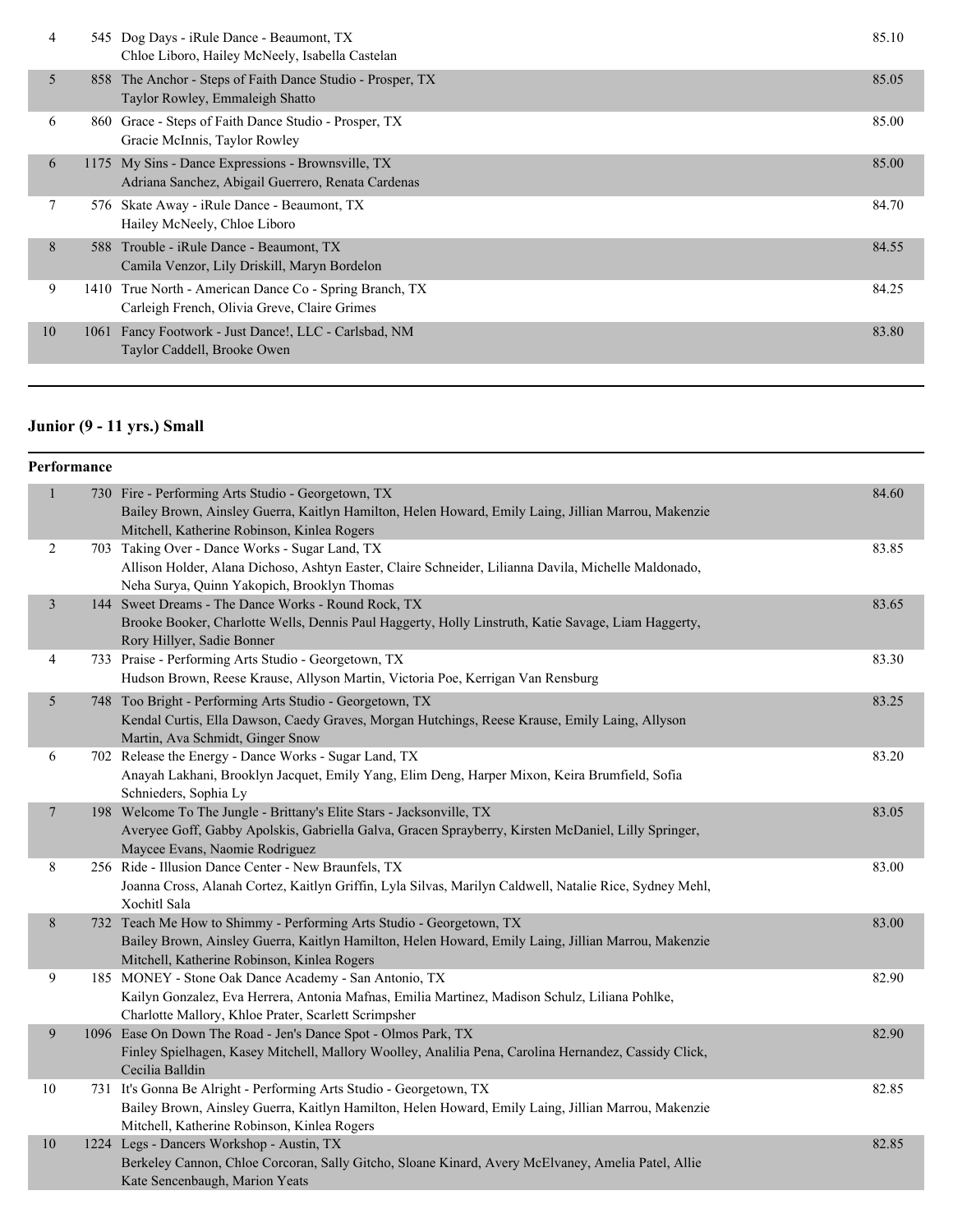| $\mathbf{1}$   | 1478 Mirror Mirror - Performing Arts Studio - Georgetown, TX<br>Tatum Trubee, JJ Rossorelli, Brennan Rider, Zoey Parker, Caedy Graves, Kendal Curtis                                                             | 112.40 |
|----------------|------------------------------------------------------------------------------------------------------------------------------------------------------------------------------------------------------------------|--------|
| $\overline{c}$ | 1235 WHEN I GROW UP - Brownsville Dance Center - Brownsville, TX<br>Laila Kauachi, Manola Lazcano, Ana Sofia Leal, Kamila Sandoval, Rubi Trevino, Daniela Saucedo                                                | 112.30 |
| 3              | 696 California Girls - Dance Works - Sugar Land, TX<br>Madeleine Chang, Adrianna Rosa, Catherine Smith, Emily Cashiola, Joslyn Trimble, Katie Arcuri, Naiya<br>Sultan, Sophia Goins, Annabella Barlow            | 112.10 |
| 4              | 1477 Welcome to the Jungle - Performing Arts Studio - Georgetown, TX<br>Tatum Trubee, JJ Rossorelli, Brennan Rider, Zoey Parker, Caedy Graves, Kendal Curtis                                                     | 112.00 |
| 5              | 1391 White Dress - American Dance Co - Spring Branch, TX<br>Hudson Starr, Chrissy Duncan, Scarlett Mitschke, Rylee Weaver, Kamryn Luirette, Gracelyn Peterson,<br>Charlotte Warnock, Avery Jones                 | 111.80 |
| 6              | 184 5 GUYS NAMED MOE - Stone Oak Dance Academy - San Antonio, TX<br>Charlotte Mallory, Liliana Pohlke, Makayla Schumacher, Michelle Liu, Mari Borlik                                                             | 111.75 |
| 6              | 423 Expensive - Grace Dance Studio - San Antonio, TX<br>Shaelly Arriaga, Safri Coughran, Aya Filali Baba, Charlese Jones, Iyana Keene                                                                            | 111.75 |
| 7              | 687 Do It Like This - Dance Works - Sugar Land, TX<br>Annabella Barlow, Baylie Keel, Hannah Schneider, Catherine Smith, Naiya Sultan, Sophia Goins                                                               | 111.50 |
| 8              | 92 Feeling good, looking gorgeous - T J's Dance Factory - Helotes, TX<br>Reese Tyson, Lauren Benavidez, Khloe Martinez, Charlotte Houghton, Nyla James                                                           | 111.40 |
| 8              | 892 Who You Are - Steps of Faith Dance Studio - Prosper, TX<br>Kierstan Colberg, Maddy Storer, Sofia Arroyo, Aven Garlington, Caroline Glawson                                                                   | 111.40 |
| 9              | 694 A Little Party - Dance Works - Sugar Land, TX<br>Julia Chang, Sarah Delgado, Copeland Fulbright, Abigail Ivy, Lexi Lloyd, Gracie Meijer, Lillian Reckers,<br>Ayla Sultan, Brooklyn Thomas                    | 111.25 |
| $10\,$         | 95 Hit the road jack - T J's Dance Factory - Helotes, TX<br>Adilyn Houghton, Aleah Holderread, Fiona Flower, Rylee Dugger                                                                                        | 111.20 |
|                |                                                                                                                                                                                                                  |        |
| Competitive    |                                                                                                                                                                                                                  |        |
| $\mathbf{1}$   | 1000 I Love Myself - Chrissy's Dance Academy - Helotes, TX<br>Nola Sturdevant, Isabella Govoni-Metzger, Francesca Pena, Elliot Carrillo                                                                          | 114.10 |
| 2              | 292 No Diggity - First Class Dance Center - San Marcos, TX<br>Brooklyn Tansil, Karissa Ybarra, Marlowe Congdon, Milana Ellis, Sam Jordan, Ava Maldonado, Rose<br>Leal                                            | 114.00 |
| 3              | 1003 ICON - Chrissy's Dance Academy - Helotes, TX<br>Nola Sturdevant, Isabella Govoni-Metzger, Francesca Pena, Elliot Carrillo                                                                                   | 113.75 |
| 4              | 1001 Another Night - Chrissy's Dance Academy - Helotes, TX<br>Nola Sturdevant, Isabella Govoni-Metzger, Francesca Pena, Elliot Carrillo                                                                          | 113.60 |
| 5              | 258 The Middle - Illusion Dance Center - New Braunfels, TX<br>Alora Smith, Ashlynn Mehl, Bracken Ashley, Hermione Slatis, Ovelia Haynes, Sammi Morales, Scarlett<br>Pacheco, Rain Mullins                        | 113.40 |
| 6              | 1002 Tomboy - Chrissy's Dance Academy - Helotes, TX<br>Nola Sturdevant, Isabella Govoni-Metzger, Francesca Pena, Elliot Carrillo                                                                                 | 113.30 |
| 7              | 306 Stand Out - First Class Dance Center - San Marcos, TX<br>Karissa Ybarra, Marlowe Congdon, Milana Ellis, Sam Jordan, Rose Leal                                                                                | 113.10 |
| 7              | 570 Half Life - iRule Dance - Beaumont, TX<br>Presley King, Olivia Knott, Jaidyn Woodside, Hannah McNeely, Hailey McNeely, Chloe Liboro, Emma<br>Rape                                                            | 113.10 |
| 8              | 1393 It All Starts Now - American Dance Co - Spring Branch, TX<br>Sydnie Salas, Sophia Capetillo, Hudson Starr, Caroline Orsak, Carleigh French, Scarlett Mitschke, Rylee<br>Weaver, Olivia Greve, Claire Grimes | 112.95 |
| 9              | 1325 Aire - Avant Dance - Corpus Christi, TX<br>Bella Buentello, Emma Hutchens, Lauren Martin, Alyvia Aleman, Ashley Arredondo, Brenna Brooks,<br>Chloe Delgado, Londyn Harper, Noremi Blanco                    | 112.85 |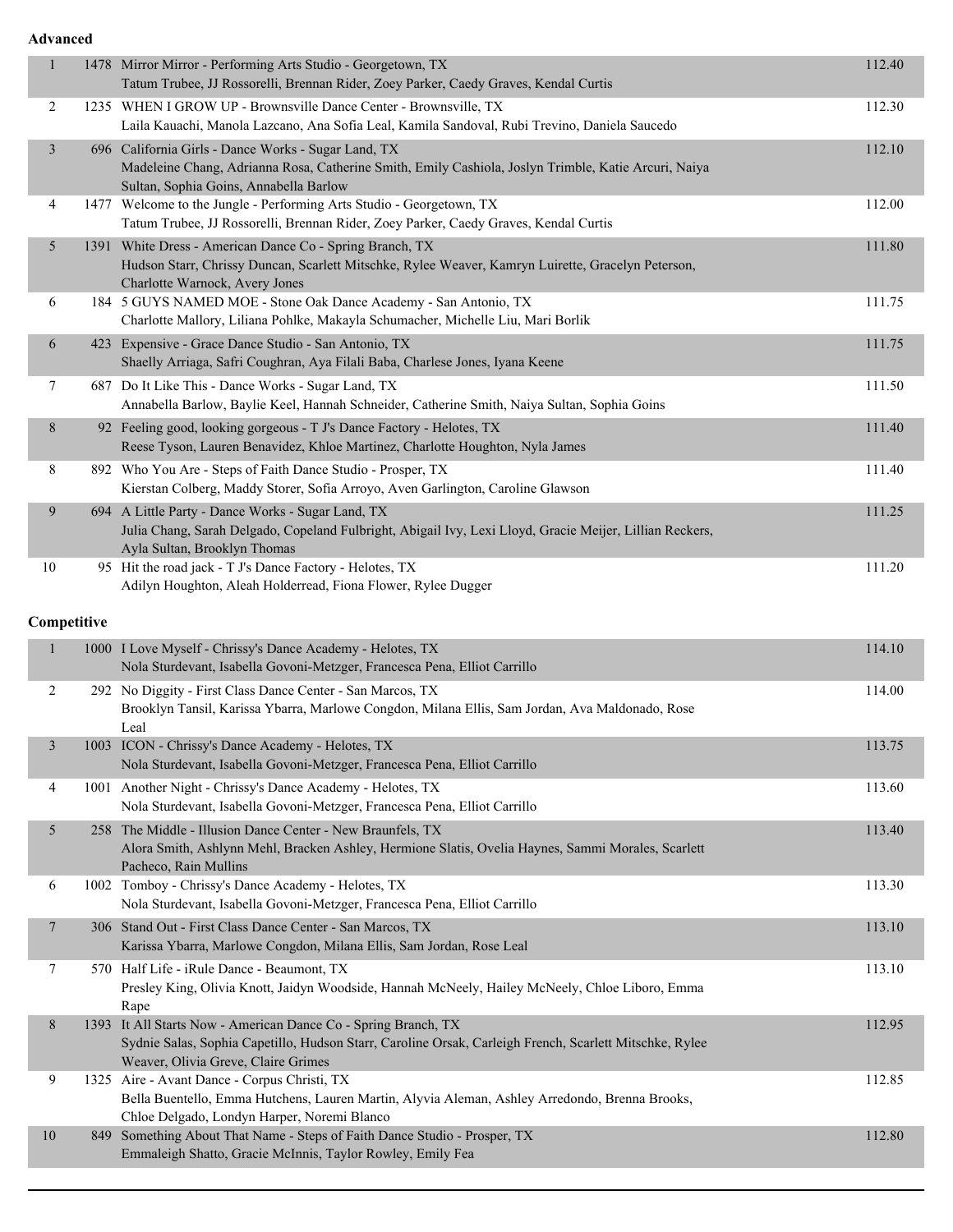#### **Junior (9 - 11 yrs.) Large**

|                | Performance |                                                                                                                                                                 |        |
|----------------|-------------|-----------------------------------------------------------------------------------------------------------------------------------------------------------------|--------|
| $\mathbf{1}$   |             | 735 Anything Goes - Performing Arts Studio - Georgetown, TX                                                                                                     | 110.70 |
|                |             | Hudson Brown, Reese Krause, Allyson Martin, Victoria Poe, Kerrigan Van Rensburg, Katie Albin, Sadie                                                             |        |
|                |             | Alfau, Morgan Hutchings, Ava Schmidt, Parker Shelton                                                                                                            |        |
| 2              |             | 747 Move - Performing Arts Studio - Georgetown, TX                                                                                                              | 110.50 |
|                |             | Aspen Bruce, Annabella Chastain, Helen Howard, Ella Kate Hoyt, Jillian Marrou, Katherine Robinson,                                                              |        |
|                |             | Kendal Scott, Ella Sturman, Gavin Sturman, Kerrigan Van Rensburg                                                                                                |        |
| $\mathfrak{Z}$ |             | 697 Cool Off - Dance Works - Sugar Land, TX                                                                                                                     | 110.35 |
|                |             | Ashtyn Easter, Anayah Lakhani, Allison Holder, Alana Dichoso, Brooklyn Jacquet, Emily Yang, Elim                                                                |        |
|                |             | Deng, Harper Mixon, Keira Brumfield, Michelle Maldonado, Quinn Yakopich, Neha Surya, Sofia                                                                      |        |
|                |             | Schnieders, Sophia Ly                                                                                                                                           |        |
| 4              |             | 728 Superhero - Performing Arts Studio - Georgetown, TX                                                                                                         | 110.05 |
|                |             | Capri Merryman, Rory Mowdy, Payton Shelton, Elliot Brown, Eleanor Hinds, Conley Johnston,                                                                       |        |
|                |             | Annabella Chastain, Claire Hildebrand, Margaret Laing, Kendal Scott, Kennedy Swafford, Caitlyn                                                                  |        |
|                |             | Transou, Emily McEntire                                                                                                                                         |        |
| $\overline{4}$ |             | 729 I'm Here for You - Performing Arts Studio - Georgetown, TX                                                                                                  | 110.05 |
|                |             | Elliot Brown, Annabella Chastain, Claire Hildebrand, Eleanor Hinds, Conley Johnston, Margaret Laing,                                                            |        |
|                |             | Emily McEntire, Capri Merryman, Rory Mowdy, Kendal Scott, Payton Shelton, Kennedy Swafford,                                                                     |        |
|                |             | Caitlyn Transou                                                                                                                                                 |        |
| 5              |             | 204 RITMO - Brittany's Elite Stars - Jacksonville, TX                                                                                                           | 109.95 |
|                |             | Averyee Goff, Lily Wooddell, Kloey Springer, Alexsandra Torres, Michaela Lloyd, Yoselin Torres,                                                                 |        |
|                |             | Kirsten McDaniel, Kayla Leon, McKenlee Maldonado, Gabriella Galva, Gracen Sprayberry<br>1232 LIFTING YOU UP - Brownsville Dance Center - Brownsville, TX        | 109.45 |
| 6              |             | Fernanda Guerra, Kamila Gamboa, Mariapaula Villon, Isabella Garza, Micaela Chapa, Giselle Atkinson,                                                             |        |
|                |             | Katherine Green, Isabella Contreras, Olivia Saldivar, Barbara Lopez, Ivanka Vicent, Regina Garza,                                                               |        |
|                |             | Isabella Gallegos, Gianna Gomez, Valentina Gomez, Fernanda Loya, Stella Saucedo, Audrey Rodriguez                                                               |        |
| 7              |             | 201 When She Loved Me - Brittany's Elite Stars - Jacksonville, TX                                                                                               | 109.40 |
|                |             | Averyee Goff, Gabby Apolskis, Gabriella Galva, Gracen Sprayberry, Kayla Leon, Kirsten McDaniel, Lilly                                                           |        |
|                |             | Springer, Lily Wooddell, Maycee Evans, Naomie Rodriguez                                                                                                         |        |
| 8              |             | 52 Space Jam - Studio 203 Dance Centre - Killeen, TX                                                                                                            | 109.15 |
|                |             | Ava Groover, Chloe Groover, Emma Barclay, Ethan Oliver, Guinevere Hurd, Javon Alvarado, Jaylee                                                                  |        |
|                |             | Justice, Lola McNeill, Gevette Hill, Hayden Carter, Kassidi Fairley, Nivia Booker, Radames Fuentes                                                              |        |
| 9              |             | 594 Whip My Ponytail - Lisa's Dance Connection - Temple, TX                                                                                                     | 109.05 |
|                |             | Natalia Perez, Magdalena Lucia, Madeline Rodriquez, Ansley Harvey, Ember Cockrum, Maggie Holt,                                                                  |        |
|                |             | Hadley Hunt, Adriana Goenaga, Alizay Ferguson, Kara Kelley, Mckenzie Broadwater, Kyley Klinger,                                                                 |        |
|                |             | Layla Pearson, Zadi Quintanilla, Mckenzie Shick, Paisley Mullins, Sydney Harvey                                                                                 |        |
|                |             |                                                                                                                                                                 |        |
| Advanced       |             |                                                                                                                                                                 |        |
| $\mathbf{1}$   |             | 699 Fast - Dance Works - Sugar Land, TX                                                                                                                         | 112.40 |
|                |             | Katie Arcuri, Emily Cashiola, Julia Chang, Madeleine Chang, Lilianna Davila, Sarah Delgado, Copeland                                                            |        |
|                |             | Fulbright, Sophia Goins, Abigail Ivy, Lexi Lloyd, Gracie Meijer, Lillian Reckers, Adrianna Rosa,                                                                |        |
|                |             | Catherine Smith, Ayla Sultan, Naiya Sultan, Brooklyn Thomas, Joslyn Trimble                                                                                     |        |
| $\overline{2}$ |             | 161 LADIES NIGHT - Brownsville Dance Center - Brownsville, TX                                                                                                   | 112.25 |
|                |             | Alexandra Filizola, Daniela Saucedo, Roberta Rodriguez, Valeria Duran, Marijose Gallegos, Maria Jose                                                            |        |
|                |             | Guerrero, Elyssa Jaross, Laila Kauachi, Manola Lazcano, Ana Sofia Leal, Italia Luna, Isabella Salinas,                                                          |        |
|                |             | Kamila Sandoval, Rubi Trevino                                                                                                                                   |        |
| 3              |             | 698 Don't Worry About Me - Dance Works - Sugar Land, TX                                                                                                         | 112.20 |
|                |             | Katie Arcuri, Emily Cashiola, Julia Chang, Madeleine Chang, Sarah Delgado, Copeland Fulbright, Sophia                                                           |        |
|                |             | Goins, Abigail Ivy, Lexi Lloyd, Gracie Meijer, Lillian Reckers, Adrianna Rosa, Claire Schneider,                                                                |        |
|                |             | Catherine Smith, Ayla Sultan, Naiya Sultan, Joslyn Trimble                                                                                                      |        |
| 4              |             | 162 ANCHOR - Brownsville Dance Center - Brownsville, TX<br>Alexandra Filizola, Daniela Saucedo, Roberta Rodriguez, Valeria Duran, Marijose Gallegos, Maria Jose | 111.75 |
|                |             |                                                                                                                                                                 |        |

Guerrero, Elyssa Jaross, Laila Kauachi, Manola Lazcano, Ana Sofia Leal, Italia Luna, Isabella Salinas, Kamila Sandoval, Rubi Trevino 5 73 Don't Stop Til You Get Enough - Dance By Carly - Austin, TX 111.15 Rhyea Brown, Fiona Bucco, Kamryn Foust, Annabelle Franke, Addison Garcia, Jaylena Howell, Kamille Jacobs, Ariana Salazar, Bella Stewart, Isabella Van Winkle, Blaire Stewart, Ciena Robinson, Loveiah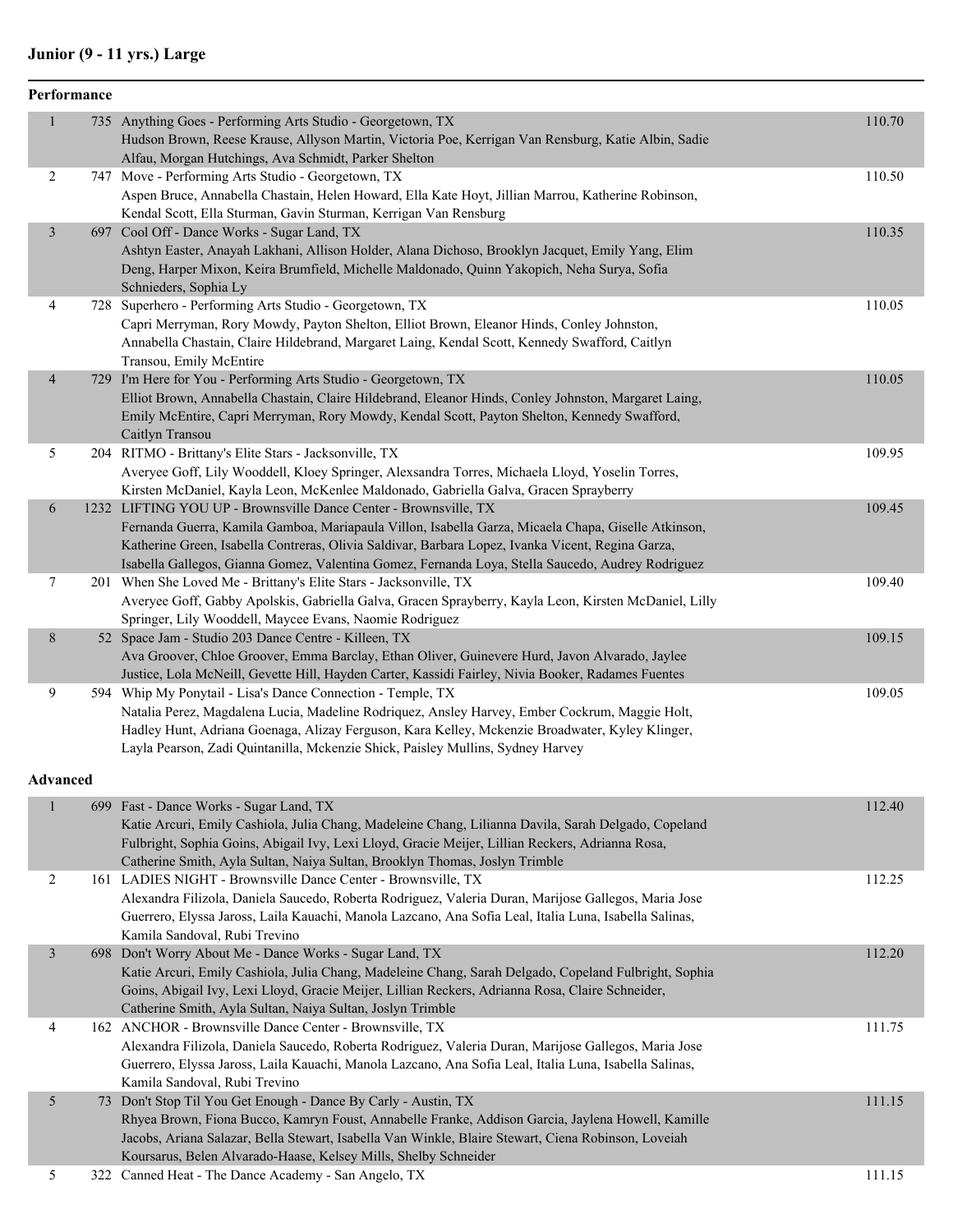|        |    | Audrey Kulchar, Jaycee Kreitler, Abby Scott, Annalise Denkeler, Aubrey Sanford, Claire Stallard,        |        |
|--------|----|---------------------------------------------------------------------------------------------------------|--------|
|        |    | Elizabeth Ziriax, Evelyn Trainer, Kaleigh Harmon, Tristen Reyes, Kendra Vasquez, Emma Crispin           |        |
| 5      |    | 393 Magic Man G - The Dance Gallery - Round Rock, TX                                                    | 111.15 |
|        |    | Emma Abernethy, Ashley Painter, Ashlyn Warr, Rylie Johnson, Cooper Kennedy, Ainsley Misner, Nyla        |        |
|        |    | Mitchell, Elizabeth Shumate, Addie Olesen, Hailey Cornish, Lila Gonzalez, Ellyn Seib                    |        |
| 6      |    | 593 Here I Come - Lisa's Dance Connection - Temple, TX                                                  | 111.05 |
|        |    | Addison Christopher, McKenna Christopher, Allie Spotts, Faith Underwood, Georgia Maxson, Hayley         |        |
|        |    | Wisener, Lyla Hill, McKenzie Malone, Lexi Malone, Azaylee Wooten                                        |        |
| $\tau$ |    | 955 Uptown Funk - Steppin Out Dance Company - Forney, TX                                                | 111.00 |
|        |    | Thea Christeson, Isabella Cunningham, Lilli Rios, Avery Shipp, Makayla Hunt, Julianna Lee, Addison      |        |
|        |    | Martinez, JaKhyla Cunningham, Daya Davis, Dryden Lee, Kacey Armada, Diana Cardona, Bella                |        |
|        |    | Hernandez, Haylee Juarez                                                                                |        |
| 8      |    | 324 Loyal, Brave, True - The Dance Academy - San Angelo, TX                                             | 110.80 |
|        |    | Jaycee Kreitler, Abby Scott, Annalise Denkeler, Aubrey Sanford, Azaleah Morris, Claire Stallard,        |        |
|        |    | Elizabeth Ziriax, Evelyn Trainer, Kaleigh Harmon, Tristen Reyes, Emma Crispin, Kendra Vasquez           |        |
| 9      | 69 | All That Jazz - Dance By Carly - Austin, TX                                                             | 110.75 |
|        |    | Rhyea Brown, Fiona Bucco, Layla Chrzastek, Kamryn Foust, Annabelle Franke, Addison Garcia, Jaylena      |        |
|        |    | Howell, Kamille Jacobs, Isabella Van Winkle, Blaire Stewart, Ciena Robinson, Loveiah Koursarus, Belen   |        |
|        |    | Alvarado-Haase, Darian Shepard, Shelby Schneider                                                        |        |
| 10     |    | 1361 Rhythm & Vibes - Rhythm House Dance Studio - Forney, TX                                            | 110.35 |
|        |    | Kendall Gibson, Dahlia McKinney, Lexi Flagg, Riley Landeck, Harlow Rosales, Madison Thompson,           |        |
|        |    | Everly Shaw, Isabelle Espiricueta, Hailey Logan, Isabella Lopez, Riley McLaughlin, Callie Paulino, Roxi |        |
|        |    | Reyna, Ella Acker, Natalia Alberty                                                                      |        |

#### **Competitive**

| $\mathbf{1}$   | 644 Power - J-Dance Co - Houston, TX<br>Adalyn Cantu, Emily Martinez, Sariah Juarez, Gabriela Hernandez, Penelope Ramirez, Madeline Zuniga,<br>Eva Fernandez, Aubrey Jandres, Dacey Gaona, Makaelah Argueta, Soleil Ruiz                                                                                    | 114.35 |
|----------------|-------------------------------------------------------------------------------------------------------------------------------------------------------------------------------------------------------------------------------------------------------------------------------------------------------------|--------|
| $\overline{c}$ | 1284 Girls Just Want to Have Fun - Avant Dance - Corpus Christi, TX<br>Bella Buentello, Emma Hutchens, Alyvia Aleman, Noremi Blanco, Emalee Musial, Lauren Martin, Ashley<br>Arredondo, Teagan Munguia, Chloe Delgado, Londyn Harper                                                                        | 113.20 |
| $\mathfrak{Z}$ | 1282 Signal - Avant Dance - Corpus Christi, TX<br>Alyvia Aleman, Ashley Arredondo, Emmelia Ayala, Emma Rae Jimenez, Emma Hutchens, Eloise<br>Brekken, Bella Buentello, Fiona Ho, Lauren Martin, Teagan Munguia, Alyssa Reyes, Brenna Brooks,<br>Chloe Delgado, Londyn Harper, Madison Musial, Noremi Blanco | 112.95 |
| $\overline{4}$ | 1395 Dirty Paws - American Dance Co - Spring Branch, TX<br>Sydnie Salas, Sydney Pavlik, Sophia Capetillo, Mia Como, Hudson Starr, Caroline Orsak, Carleigh<br>French, Scarlett Mitschke, Rylee Weaver, Olivia Greve, Claire Grimes, Charlotte Warnock, Avery Jones                                          | 112.90 |
| 5              | 543 Hometown Glory - iRule Dance - Beaumont, TX<br>Cache Buehrle, Hailey McNeely, Isabella Castelan, Camila Venzor, Kaitlyn Nethercott, Katelyn Hawkins,<br>Aliyah Petry, Kaylie Riggs, Aylet Zamudio, Ayla Douglas, Emma Rape, Chloe Liboro, Maryn Bordelon,<br>Lily Driskill, Masyn Shakes                | 112.45 |
| 6              | 760 Breakable - FLEX Dance and Fitness - Montgomery, TX<br>Aria Aydelette, Haylie Gibson, Addisyn Clark, Annabelle Burleson, Brooklyn Jamison, Emery Wheeler,<br>Emily McDonald, Finley Legnon, Landree Wagoner, Mackynley Aufill, Maria Stephenson, Quinnley<br>Nabors, Rylee Hirt                         | 112.20 |
| $\overline{7}$ | 1283 Hard Knock Life - Avant Dance - Corpus Christi, TX<br>Ashley Arredondo, Noremi Blanco, Eloise Brekken, Brenna Brooks, Bella Buentello, Chloe Delgado,<br>Londyn Harper, Fiona Ho, Emma Hutchens, Lauren Martin, Teagan Munguia, Madison Musial, Alyssa<br>Reyes                                        | 112.05 |
| 8              | 1285 Missy - Avant Dance - Corpus Christi, TX<br>Aubrey Guzman, Bella Buentello, Emma Hutchens, Madison Musial, Lauren Martin, Ashley Arredondo,<br>Madeline Buentello, Teagan Munguia, Alyvia Aleman, Brenna Brooks, Chloe Delgado, Alyssa Reyes,<br>McKenzie Escamilla, Shane Cayce, Fiona Ho             | 112.00 |
| 9              | 539 Rescue You - iRule Dance - Beaumont, TX<br>Skylar Harding, Caitlyn Rawls, Chloe Collins, Falon Malonson, Jace Leonard, Jer'Riyah Hayward,<br>Melanie Ibarra, Taraji Vallery, Zoe Nethercott, Emma Rape, Lamiah Brown                                                                                    | 111.95 |
| 10             | 1351 Circle of Life - Technique and Tumble - Mansfield, TX<br>Kaliyah Murillo, Katherine Bible, Skyla Hill, Lorena Silva, Naomi Walker, Paige Kelley, Cassidy Rogers,<br>Aspen Grant, Trinity Ballard, Olivia Boykin, Patricia Wesley                                                                       | 111.30 |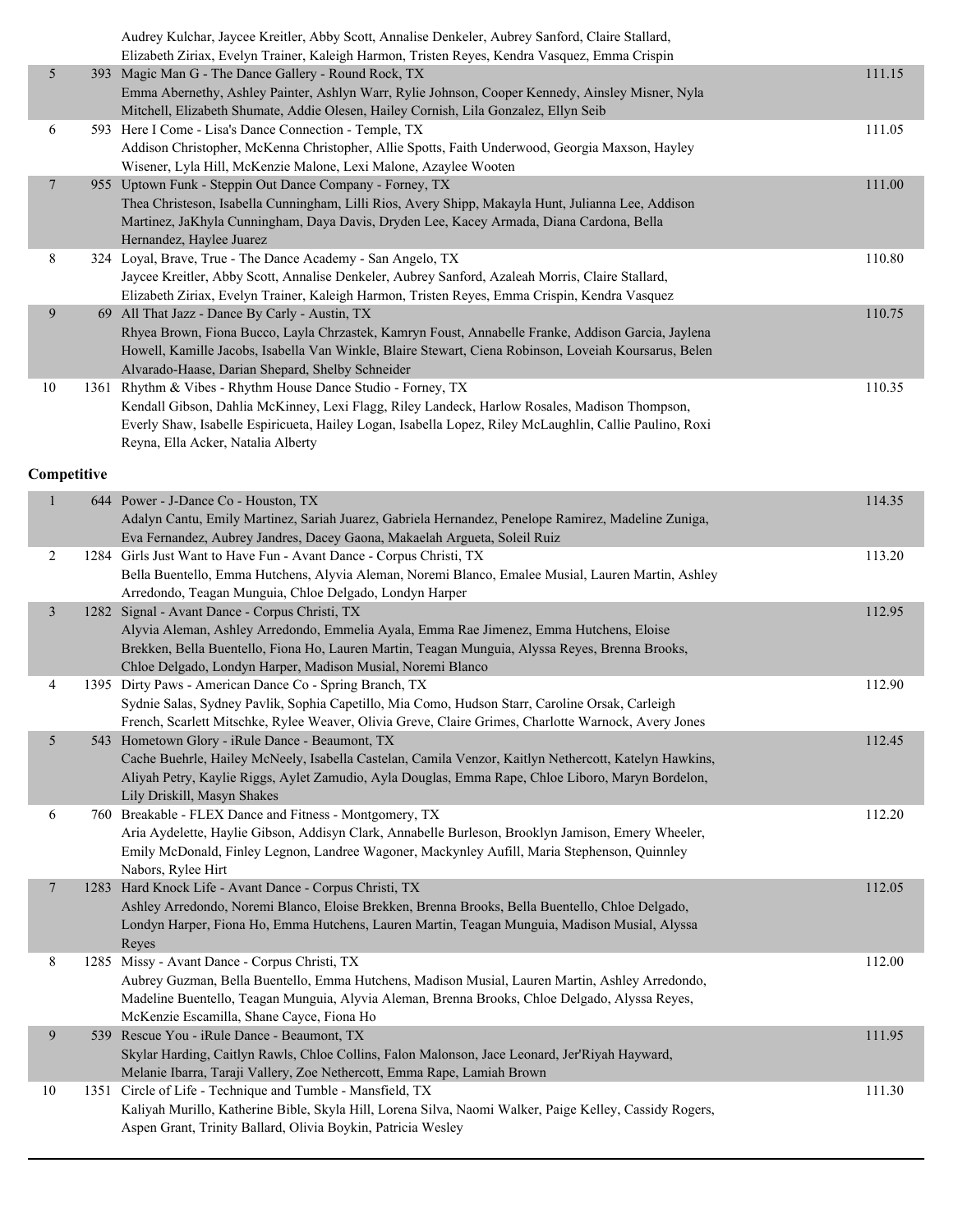# **Junior (9 - 11 yrs.) Super**

|                 | Performance |                                                                                                                                                                                                                                                                                                                                                                                                                                                                              |        |
|-----------------|-------------|------------------------------------------------------------------------------------------------------------------------------------------------------------------------------------------------------------------------------------------------------------------------------------------------------------------------------------------------------------------------------------------------------------------------------------------------------------------------------|--------|
| $\mathbf{1}$    |             | 194 GET YOUR CAPE ON - Brownsville Dance Center - Brownsville, TX<br>Fernanda Guerra, Kamila Gamboa, Isabella Gallegos, Gianna Gomez, Valentina Gomez, Fernanda Loya,<br>Camila Macias, Stella Saucedo, Mariapaula Villon, Giselle Atkinson, Katherine Green, Isabella Contreras,<br>Olivia Saldivar, Barbara Lopez, Ivanka Vicent, Regina Garza, Aliyah Hope Garcia, Celeste Rivera,<br>Isabella Garza, Micaela Chapa, Audrey Rodriguez                                     | 111.25 |
| <b>Advanced</b> |             |                                                                                                                                                                                                                                                                                                                                                                                                                                                                              |        |
| $\mathbf{1}$    |             | 700 Hand Jive - Dance Works - Sugar Land, TX<br>Madeleine Chang, Allison Holder, Alana Dichoso, Adrianna Rosa, Ashtyn Easter, Copeland Fulbright,<br>Claire Schneider, Catherine Smith, Emily Cashiola, Katie Arcuri, Julia Chang, Joslyn Trimble, Lexi<br>Lloyd, Michelle Maldonado, Lillian Reckers, Sophia Goins, Sofia Schnieders, Sarah Delgado, Abigail<br>Ivy, Gracie Meijer                                                                                          | 111.95 |
| Competitive     |             |                                                                                                                                                                                                                                                                                                                                                                                                                                                                              |        |
| 1               |             | 1396 Black Bird - American Dance Co - Spring Branch, TX<br>Sydnie Salas, Sydney Pavlik, Sophia Capetillo, Sadie Salas, Mia Como, Lyla Scanlan, Kaylee Weaver,<br>Jolie Davis, Hudson Starr, Chrissy Duncan, Cecily Warnock, Caroline Orsak, Carleigh French, Scarlett<br>Mitschke, Rylee Weaver, Olivia Greve, Macy Stafford, Kinley Allen, Kamryn Luirette, Gracie King,<br>Gracelyn Peterson, Emery Pierce, Claire Grimes, Charlotte Warnock, Bree Williamson, Avery Jones | 113.45 |
| 2               |             | 556 Let's Get Loud - iRule Dance - Beaumont, TX<br>Hailey McNeely, Isabella Castelan, Melanie Ibarra, Aaliyah Landry, Kaleigh Shaw, Skylar Harding, Jace<br>Leonard, Zoe Nethercott, Camila Venzor, Kaitlyn Nethercott, Caitlyn Rawls, Jer'Riyah Hayward, Chloe<br>Collins, Falon Malonson, Emma Rape, Taraji Vallery, Chloe Liboro, Maryn Bordelon, Lily Driskill,<br>Masyn Shakes                                                                                          | 112.95 |

# **Teen (12 - 14 yrs.) Solo**

|                | Performance |                                                                                            |       |
|----------------|-------------|--------------------------------------------------------------------------------------------|-------|
|                |             | 647 ALL I KNOW - J-Dance Co - Houston, TX<br>Areille Medina                                | 85.40 |
| 2              |             | 791 Diamonds - Evolution Performing Arts Center - BRENHAM, TX<br>Laura Beth Bodensteiner   | 84.50 |
| 2              |             | 800 Liar - Evolution Performing Arts Center - BRENHAM, TX<br>Kensey Landua                 | 84.50 |
| 3              |             | 1039 Hollywood Doll - Dance Works - Sugar Land, TX<br>Abigail Ivy                          | 84.35 |
| $\overline{4}$ |             | 1149 A Little Party - Steppin Out Dance Company - Forney, TX<br>Caylee Sanchez             | 84.15 |
| 5              |             | 446 Admire Her - Grace Dance Studio - San Antonio, TX<br>Gabriella McFarland               | 84.00 |
| 6              | 523         | Second Hand White Baby Grand - Stacia's School of Dance - Cedar Hill, TX<br>Kaydence Rojas | 83.90 |
| 6              |             | 916 Dangerzone - Steppin Out Dance Company - Forney, TX<br>Dryden Lee                      | 83.90 |
| 7              |             | 522 Lights - Stacia's School of Dance - Cedar Hill, TX<br>Lia Medeiros                     | 83.85 |
| $\tau$         | 1480        | Thank you - American Dance Co - Spring Branch, TX<br>Jolie Davis                           | 83.85 |
| 8              | 928         | Everything Must Go - Steppin Out Dance Company - Forney, TX<br><b>Hallie Barnes</b>        | 83.80 |
| 8              |             | 1368 Saving Grace - Performing Arts Studio - Georgetown, TX                                | 83.80 |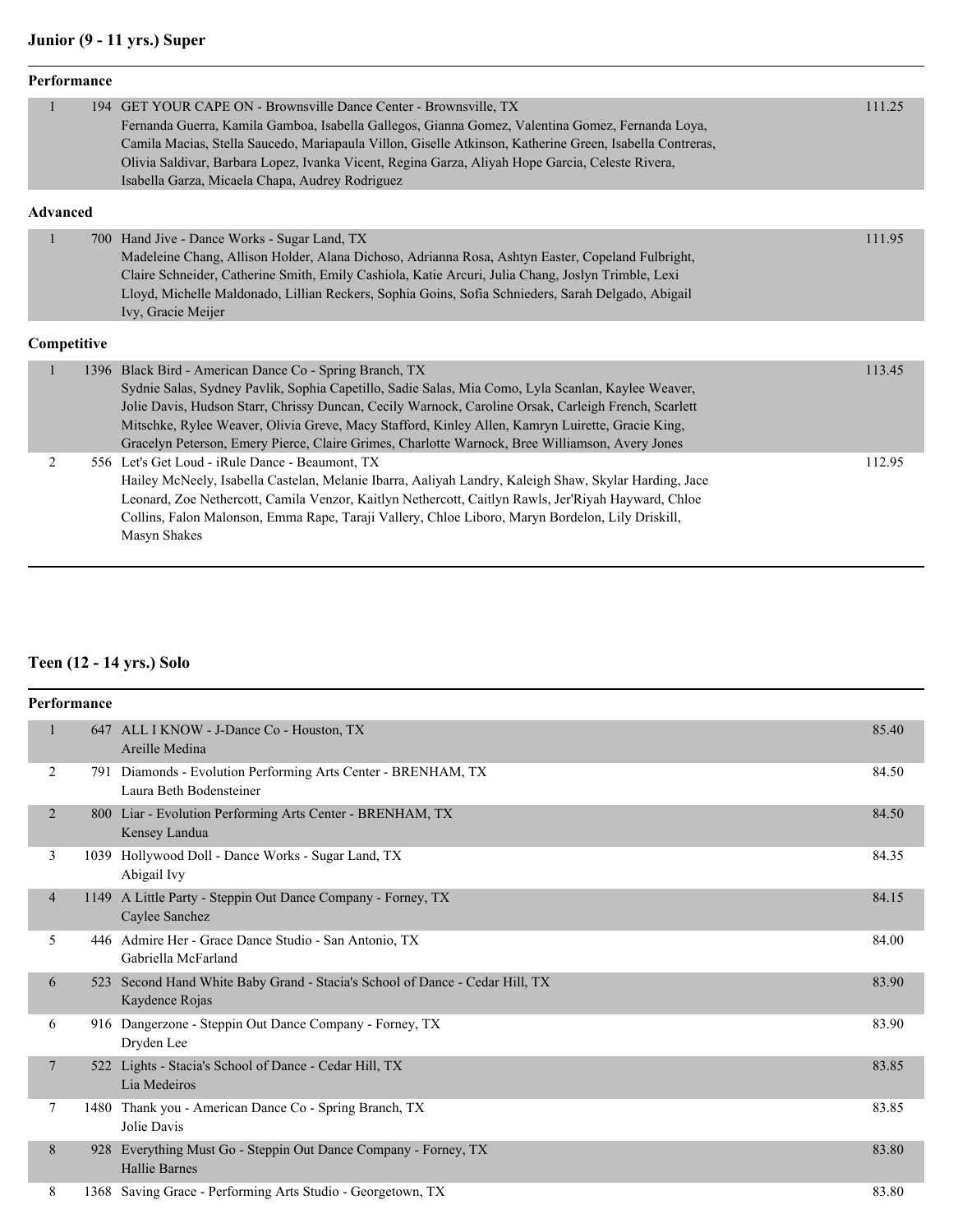|              |             | Parker Shelton                                                                        |       |
|--------------|-------------|---------------------------------------------------------------------------------------|-------|
| 9            |             | 797 Nightmares - Evolution Performing Arts Center - BRENHAM, TX<br>Sophia Broz        | 83.75 |
| 10           |             | 883 Wherever You Will Go - Steps of Faith Dance Studio - Prosper, TX<br>Kinsley Ray   | 83.70 |
| 10           |             | 922 9 to 5 - Steppin Out Dance Company - Forney, TX<br>Thea Christeson                | 83.70 |
| Advanced     |             |                                                                                       |       |
| $\mathbf{1}$ |             | 1031 Enough For You - Dance Works - Sugar Land, TX<br>Kadyn Bumgarner                 | 86.35 |
| 2            |             | 1449 Halo - South Texas Fuzion - Mcallen, TX<br>Casandra Caratachea                   | 86.20 |
| 3            |             | 1463 Hurt - Elite Institute of Dance - Laredo, TX<br>Christa Rodriguez                | 86.15 |
| 4            |             | 976 Wake Me Up - Dance Works - Sugar Land, TX<br>Erin Pearce                          | 85.95 |
| 4            |             | 1183 Voice Within - Dance Expressions - Brownsville, TX<br>Adriana Sanchez            | 85.95 |
| 5            |             | 1280 Paint It Black - JDF Elite Dance Academy - Pearland, TX<br>Madison McClain       | 85.90 |
| 6            |             | 107 Hero - The Dance Works - Round Rock, TX<br>Molly Firth                            | 85.85 |
| 6            |             | 109 Americano - The Dance Works - Round Rock, TX<br>Melany Behrens                    | 85.85 |
| 6            |             | 273 Turning Tables - Illusion Dance Center - New Braunfels, TX<br><b>Elise Grieve</b> | 85.85 |
| 6            |             | 1277 Fall in Line - JDF Elite Dance Academy - Pearland, TX<br>Aysha Mitchell          | 85.85 |
| 6            |             | 1371 I'm a Ruler - Performing Arts Studio - Georgetown, TX<br>Brennan Rider           | 85.85 |
| 7            |             | 278 Say You Won't Let Go - Illusion Dance Center - New Braunfels, TX<br>Kiely Moore   | 85.75 |
| $\tau$       |             | 822 Madness - The Academy FTK - Anacoco, LA<br>Brooklyn Shell                         | 85.75 |
| 8            |             | 279 I Want You - Illusion Dance Center - New Braunfels, TX<br>Lilyan Cross            | 85.70 |
| 8            |             | 1206 Titanium - Elite Institute of Dance - Laredo, TX<br>Lea Alfaro                   | 85.70 |
| 8            |             | 1216 River - Elite Institute of Dance - Laredo, TX<br>Kylie Garza                     | 85.70 |
| 9            |             | 626 Can't Buy Me Love - Lisa's Dance Connection - Temple, TX<br>Leah Kunz             | 85.65 |
| 10           |             | 283 Ain't She Sweet - Illusion Dance Center - New Braunfels, TX<br>Izabelle Singler   | 85.60 |
|              | Competitive |                                                                                       |       |
|              |             |                                                                                       |       |
| 1            |             | 502 Creep - American Dance Co - Spring Branch, TX<br>Sadie Salas                      | 88.40 |
| $\gamma$     |             | 268 I Will Be - Illusion Dance Center - New Braunfels TV                              | 87.85 |

|  | 268 I Will Be - Illusion Dance Center - New Braunfels, TX<br>Larkin Patek | 87.85 |
|--|---------------------------------------------------------------------------|-------|
|  | 1032 Human - Dance Works - Sugar Land, TX<br>Bella Cashiola               | 87.85 |
|  | 497 Seasons Of us - NB Dance and Co - New Braunfels, TX<br>Megan Percy    | 87.80 |
|  | 1278 Falling - JDF Elite Dance Academy - Pearland, TX                     | 87.75 |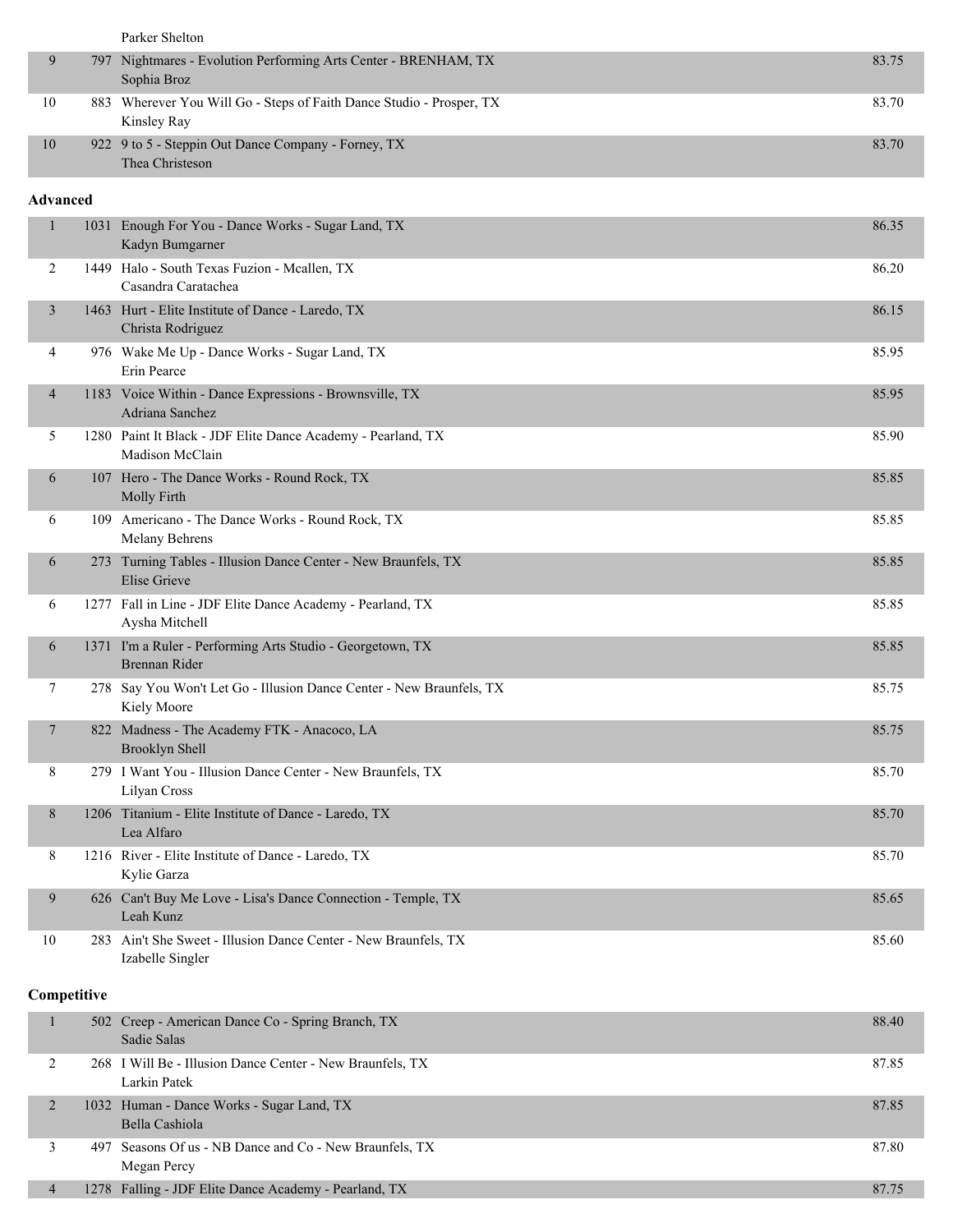|    |      | Ashlee Solomon                                                                                 |       |
|----|------|------------------------------------------------------------------------------------------------|-------|
| 5  |      | 1453 My Tears are Becoming the Sea - Illusion Dance Center - New Braunfels, TX<br>Emma Stevens | 87.70 |
| 6  | 493  | The After - NB Dance and Co - New Braunfels, TX<br>Sophie Zettler                              | 87.65 |
| 6  | 1306 | Under the Milky Way - Avant Dance - Corpus Christi, TX<br>Alyvia Aleman                        | 87.65 |
| 7  | 124  | New Attitude - The Dance Works - Round Rock, TX<br><b>Addison Haggerty</b>                     | 87.55 |
|    | 1189 | Rescue - Dance Expressions - Brownsville, TX<br>Gianna Jacinto                                 | 87.55 |
| 8  |      | 1223 Never Dreamed You'd Leave - Dancers Workshop - Austin, TX<br>Avery Childs                 | 87.45 |
| 9  | 1188 | Glamorous - Dance Expressions - Brownsville, TX<br>Antonella Gonzalez                          | 87.35 |
| 10 | 1020 | In The Sky - Chrissy's Dance Academy - Helotes, TX<br><b>Riley Corcoran</b>                    | 87.30 |
|    |      |                                                                                                |       |

# **Teen (12 - 14 yrs.) Duet/Trio**

|                | Performance     |                                                                                                                        |       |
|----------------|-----------------|------------------------------------------------------------------------------------------------------------------------|-------|
| $\mathbf{1}$   |                 | 833 CHANGES ON THE RISE - Relevè Dance Studios - Fredericksburg, TX<br>Isabella Sanchez, Natalya Rutledge              | 83.80 |
| 2              |                 | 805 Funky Grooves - Evolution Performing Arts Center - BRENHAM, TX<br>Gus Peacock, Jordan Evans                        | 83.60 |
| $\mathfrak{Z}$ |                 | 725 Popular - The Academy FTK - Anacoco, LA<br>J'Layah Jones, Chandler Koonce                                          | 83.40 |
| 4              |                 | 832 HOLD BACK THE RIVER - Relevè Dance Studios - Fredericksburg, TX<br>Prescilla Sanchez, Alessandra Zambrano          | 82.75 |
| 5              |                 | 250 The Other Side - Cinderella School of Dance - Corpus Christi, TX<br>Monica Rodriguez, Rigley Ickes                 | 82.60 |
| 6              |                 | 303 What You Need - First Class Dance Center - San Marcos, TX<br>Hadley Voigt, Soraiya Sneed                           | 82.55 |
| $\overline{7}$ |                 | 806 All I Ask - Evolution Performing Arts Center - BRENHAM, TX<br>Savannah Lindsay, Jacie Menefee, Sophia Broz         | 82.45 |
|                | <b>Advanced</b> |                                                                                                                        |       |
| $\mathbf{1}$   |                 | 516 Luigi's Mansion - Stacia's School of Dance - Cedar Hill, TX<br>Elena Phillips, Marin Williams, Madison Mudd        | 85.80 |
| 2              |                 | 1236 RUNAWAY - Brownsville Dance Center - Brownsville, TX<br>Alexandra Filizola, Maria Jose Guerrero, Isabella Salinas | 85.70 |
| $\overline{2}$ |                 | 1465 Leave The Light On - Elite Institute of Dance - Laredo, TX<br>Christa Rodriquez, Kylie Garza                      | 85.70 |
| 3              |                 | 138 Stayin' Alive In Funkytown - The Dance Works - Round Rock, TX<br>Alice Buchert, Payton Wilky                       | 85.65 |
| $\mathfrak{Z}$ |                 | 1113 My Best Friend - Dance Works - Sugar Land, TX<br>Abigail Ivy, Lexi Lloyd                                          | 85.65 |
| 4              |                 | 637 Jumpin' Jumpin' - Lisa's Dance Connection - Temple, TX<br>Olivia Maldonado, Sophie Xiao, Madeleine Spotts          | 85.60 |
| 5              |                 | 726 Bend & Snap - The Academy FTK - Anacoco, LA<br>Eryn Gray, Cadence Mattes                                           | 85.40 |
| 6              |                 | 857 Carry You - Steps of Faith Dance Studio - Prosper, TX<br>Averie Brooks, Gracie McInnis                             | 85.35 |
| 7              |                 | 585 Whatever Lola Wants - iRule Dance - Beaumont, TX                                                                   | 85.15 |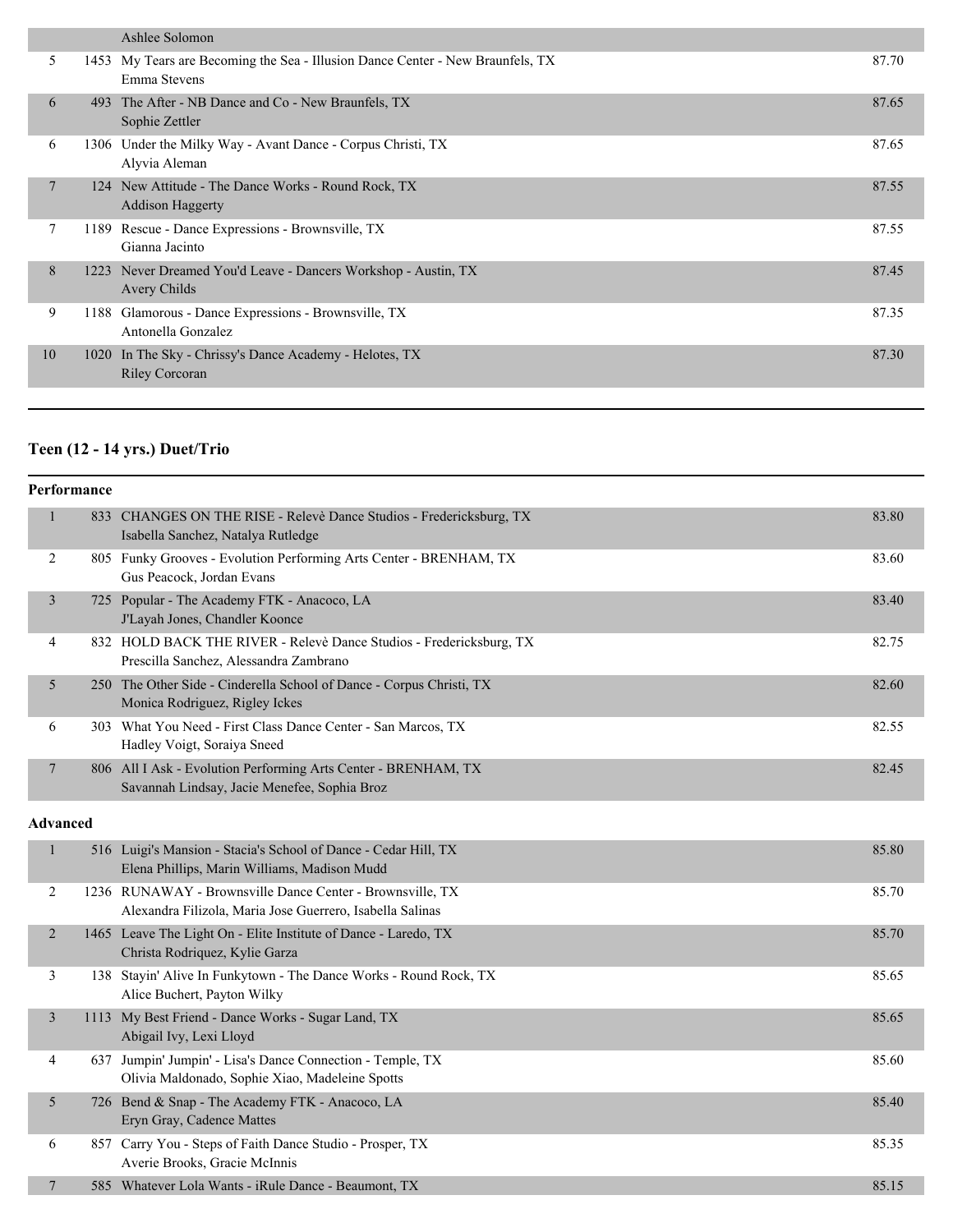|              |             | Jayci Mendez, Cameron Burgess                                                                                      |       |
|--------------|-------------|--------------------------------------------------------------------------------------------------------------------|-------|
| 8            |             | 582 Toot That - iRule Dance - Beaumont, TX<br>Kaleigh Shaw, Talia Leblanc, Katelyn Fillyaw                         | 85.10 |
| 8            |             | 1356 Sound Of Silence - Rhythm House Dance Studio - Forney, TX<br>Lexi Flagg, Madison Thompson                     | 85.10 |
| 9            |             | 723 Suffocate - The Academy FTK - Anacoco, LA<br>Gracie Cranford, Brooklyn Shell                                   | 85.00 |
| 9            |             | 1412 Teen Spirit - American Dance Co - Spring Branch, TX<br>Caroline Orsak, Scarlett Mitschke                      | 85.00 |
| 10           |             | 949 When I Grow Up - Steppin Out Dance Company - Forney, TX<br>Betty Guerrero, Faith Buckley                       | 84.95 |
|              | Competitive |                                                                                                                    |       |
| $\mathbf{1}$ |             | 1263 Trapped - JDF Elite Dance Academy - Pearland, TX<br>Madison McClain, TJ Solomon                               | 88.10 |
| 2            |             | 1286 Ne Me Quitte Pas - Avant Dance - Corpus Christi, TX<br>Alyvia Aleman, Londyn Harper                           | 87.75 |
| 3            |             | 141 Walls - The Dance Works - Round Rock, TX<br>Grace Haggerty, Addison Haggerty                                   | 87.60 |
| 3            |             | 1173 I Feel The Love - Dance Expressions - Brownsville, TX<br>Antonella Gonzalez, Gianna Jacinto                   | 87.60 |
| 4            |             | 139 I Felt Cute - The Dance Works - Round Rock, TX<br>Addison Haggerty, Molly Firth                                | 87.40 |
| 4            |             | 1004 Baby One More Time - Chrissy's Dance Academy - Helotes, TX<br>Isabella Dimiceli, Riley Corcoran, Mia Elizondo | 87.40 |
| 5            |             | 1405 Queendom - American Dance Co - Spring Branch, TX<br>Grace Dosek, Sadie Salas, Sydney Fountain                 | 87.10 |
| 6            |             | 1409 Let's Be Bad - American Dance Co - Spring Branch, TX<br>Sydnie Salas, Caroline Orsak, Olivia Greve            | 86.90 |
| 7            |             | 859 Bits And Pieces - Steps of Faith Dance Studio - Prosper, TX<br>Taylor Rowley, Emily Fea                        | 86.85 |
| 8            |             | 310 You Are Not Alone - First Class Dance Center - San Marcos, TX<br>Marlowe Congdon, Sam Jordan                   | 86.65 |
| 8            |             | 1446 I Found - Dance Works - Sugar Land, TX<br>Bella Cashiola, Stella Keel                                         | 86.65 |
| 9            |             | 1379 Call On Your Name - Performing Arts Studio - Georgetown, TX<br>McKinley Graves, Ruby Hellmann                 | 86.60 |
| 10           |             | 951 Lose Control - Steppin Out Dance Company - Forney, TX<br>Brooke Smith, Kiana Kendrick                          | 86.55 |
|              |             |                                                                                                                    |       |

# **Teen (12 - 14 yrs.) Small**

| Performance |                                                                                                                                                  |        |
|-------------|--------------------------------------------------------------------------------------------------------------------------------------------------|--------|
|             | 38 Tilted - Dancers Workshop - Austin, TX<br>Teresa Hernandez, Miller Williams, Celeste Banister, Ava Zumwalt, Caroline Tomkins, Eliza Hamilton, | 113.35 |
|             | Paige Taylor, Stella Gatke, Tesana Lux                                                                                                           |        |
|             | 45 To Feel Alive - Dancers Workshop - Austin, TX                                                                                                 | 113.35 |
|             | Charlotte Payne, Gillian Lawrence, Avery Miller, Sienna Martens, Payton Parsons-Cotton, Tatum Yuen                                               |        |
| 2           | 810 Me And My Shadow - Evolution Performing Arts Center - BRENHAM, TX                                                                            | 113.30 |
|             | Audrey Shackelford, Jacie Menefee, Laura Beth Bodensteiner, Sophia Broz, Delaney Turlington, Jordan                                              |        |
|             | Evans, Makayla Evans, Gus Peacock                                                                                                                |        |
|             | 39 Womanizer - Dancers Workshop - Austin, TX                                                                                                     | 113.10 |
|             | Charlotte Payne, Gillian Lawrence, Avery Miller, Sienna Martens, Payton Parsons-Cotton, Tatum Yuen                                               |        |
| 4           | 1226 1999 - Dancers Workshop - Austin, TX                                                                                                        | 112.95 |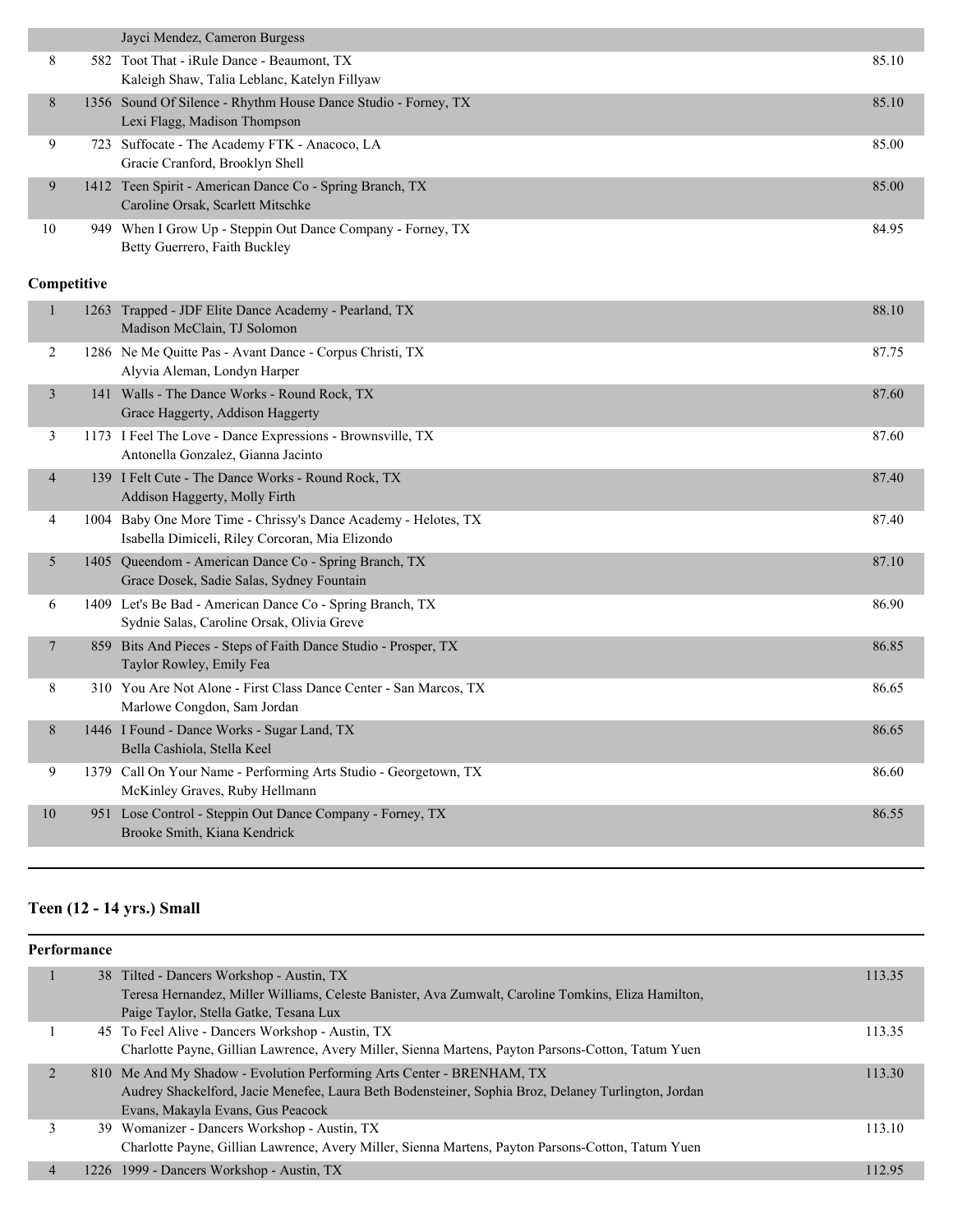|                 | Paige Taylor, Teresa Hernandez, Miller Williams, Celeste Banister, Ava Zumwalt, Caroline Tomkins,<br>Eliza Hamilton, Stella Gatke, Tesana Lux                                               |        |
|-----------------|---------------------------------------------------------------------------------------------------------------------------------------------------------------------------------------------|--------|
| 5               | 40 y2k - Dancers Workshop - Austin, TX                                                                                                                                                      | 112.90 |
|                 | Charlotte Payne, Gillian Lawrence, Avery Miller, Sienna Martens, Payton Parsons-Cotton, Tatum Yuen                                                                                          |        |
| 6               | 55 Beggin - Studio 203 Dance Centre - Killeen, TX                                                                                                                                           | 112.85 |
|                 | Maya Joseph, Sabrina Dickinson, Trinity Evans, Abigail Perales, Mariana Perales, Erinn Sewell, Jaylin<br>Smith, Tamari Hill                                                                 |        |
| 7               | 37 Super Sonic - Dancers Workshop - Austin, TX                                                                                                                                              | 112.70 |
|                 | Paige Taylor, Stella Gatke, Teresa Hernandez, Miller Williams, Celeste Banister, Ava Zumwalt, Caroline<br>Tomkins, Eliza Hamilton, Tesana Lux                                               |        |
| 8               | 815 Gears - Evolution Performing Arts Center - BRENHAM, TX<br>Audrey Shackelford, Gus Peacock, Jacie Menefee, Kenadie Kaye, Sophia Broz, Jordan Evans                                       | 112.50 |
| 9               | 737 Desperado - Performing Arts Studio - Georgetown, TX<br>Katie Albin, Sadie Alfau, Morgan Hutchings, Ava Schmidt, Parker Shelton                                                          | 112.45 |
| $10\,$          | 736 Fun - Performing Arts Studio - Georgetown, TX<br>Katie Albin, Ava Schmidt, Parker Shelton, Sadie Alfau, Morgan Hutchings                                                                | 112.35 |
| <b>Advanced</b> |                                                                                                                                                                                             |        |
|                 | 595 Let It Whip - Lisa's Dance Connection - Temple, TX                                                                                                                                      | 114.80 |
| $\mathbf{1}$    | Emma Hassell, Amelia Harris, Sophie Xiao, Olivia Maldonado, Madeleine Spotts, Leah Kunz, Noah<br>Johnson, Victoria Maxson                                                                   |        |
| 2               | 746 Good Enough - Performing Arts Studio - Georgetown, TX<br>Brennan Rider, JJ Rossorelli, Emily Eagle, Cora Howard, Erika Kauffman, Ryah Rossorelli                                        | 114.75 |
| 3               | 148 Ready, Set, Go - The Dance Works - Round Rock, TX<br>Esther Pi, Alisha Natarajan, Kambry Jackson, Molly Firth, Melany Behrens                                                           | 114.60 |
| 4               | 749 Air Force Ones - Performing Arts Studio - Georgetown, TX<br>McKinley Graves, Ruby Hellmann, Brennan Rider, Zoey Parker, JJ Rossorelli, Tatum Trubee, Ashley<br>Morris, Ryah Rossorelli  | 114.35 |
| $\overline{4}$  | 1397 Under Pressure - American Dance Co - Spring Branch, TX<br>Caroline Orsak, Cecily Warnock, Jolie Davis, Sydney Pavlik, Larissa Pfahning, Sydnie Salas, Lavelle<br>Olson, Kaylee Weaver  | 114.35 |
| 5               | 596 Baby I'm A Star - Lisa's Dance Connection - Temple, TX<br>Rainey Newman, Noah Johnson, Juliann Tomasek, Amelia Harris, McKenzie Malone, Madeleine Spotts,<br>Leah Kunz                  | 114.30 |
| 6               | 670 Wind it up - J-Dance Co - Houston, TX                                                                                                                                                   | 114.10 |
|                 | Leila Ramirez, Sophia Landa, Sariah Juarez, Leyla Limon, Alina Campos, Sophia Garcia, Gabriela<br>Hernandez, Bella Cisneros                                                                 |        |
| 7               | 657 I BELIEVE - J-Dance Co - Houston, TX                                                                                                                                                    | 113.95 |
|                 | Adalyn Cantu, Gabriela Hernandez, Sophia Garcia, Alina Campos, Areille Medina, Sariah Juarez, Leila<br>Ramirez                                                                              |        |
| 8               | 395 Time in a Bottle - The Dance Gallery - Round Rock, TX<br>Veronica Torres, Paulina Mounts, Lauren Kruse, Kailey Sepulvado, Isabella Chen, Farrah Elliott, Avery                          | 113.90 |
|                 | Paiz, Audrey Barner                                                                                                                                                                         |        |
| 9               | 262 Mona Lisa - Illusion Dance Center - New Braunfels, TX<br>Magnolia Janson, Celia Rivera, Emily Williams, Samantha Fain, Sophie Morgan, Alayna Pell                                       | 113.85 |
| 10              | 390 Levitating - The Dance Gallery - Round Rock, TX<br>Emma Abernethy, Ashley Painter, Riley Wahl, Ashlyn Warr, Addie Olesen, Hailey Cornish, Ellyn Seib,<br>Leighton Treece                | 113.80 |
| Competitive     |                                                                                                                                                                                             |        |
| $\mathbf{1}$    |                                                                                                                                                                                             | 116.55 |
|                 | 1253 Red Run Cold - JDF Elite Dance Academy - Pearland, TX<br>Ashlee Solomon, Aysha Mitchell, Caitlin Redmond, Lilly Garcia, Madison McClain, Nevaeh Valadez, TJ<br>Solomon, Madison Kenney |        |
| $\mathbf{1}$    | 1254 Recovery - JDF Elite Dance Academy - Pearland, TX<br>Ashlee Solomon, Aysha Mitchell, Lilly Garcia, Madison McClain, TJ Solomon, Yuri Morikawa, Hannah                                  | 116.55 |
|                 | Carrillo, Madison Kenney                                                                                                                                                                    |        |
| $\overline{2}$  | 1007 Bridge Over Troubled Waters - Chrissy's Dance Academy - Helotes, TX<br>Jayli Smith, Makayla Hernandez, Isabella Dimiceli, Nate Mueller, Riley Corcoran, Mia Elizondo                   | 116.45 |
| 3               | 472 Older Than I - NB Dance and Co - New Braunfels, TX<br>Cheyenne Guillory, Hailey Wilson, Kelsey Chapa, Megan Percy, Sophie Zettler, Lily Doepke                                          | 115.85 |

ı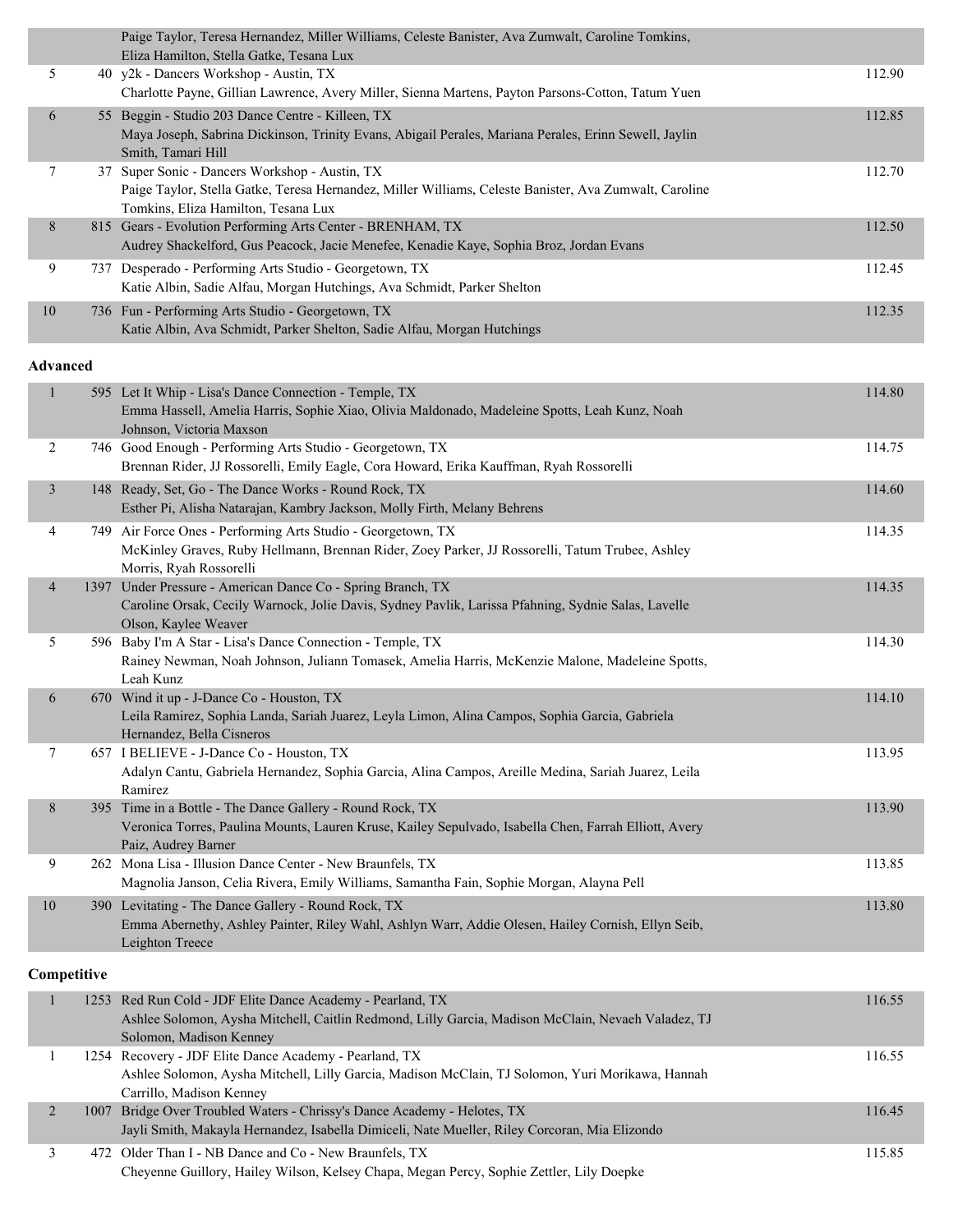| $\overline{4}$ | 1005 Take Me To Heaven - Chrissy's Dance Academy - Helotes, TX<br>Riley Corcoran, Mia Elizondo, Makayla Hernandez, Isabella Dimiceli                                                                        | 115.75 |
|----------------|-------------------------------------------------------------------------------------------------------------------------------------------------------------------------------------------------------------|--------|
| 5              | 1252 Before I Go - JDF Elite Dance Academy - Pearland, TX<br>Ashlee Solomon, Aysha Mitchell, Madison McClain, Nevaeh Valadez, TJ Solomon, Madison Kenney                                                    | 115.65 |
| 5              | 1256 Boogie Wonderland - JDF Elite Dance Academy - Pearland, TX<br>Ashlee Solomon, Caitlin Redmond, Madison McClain, TJ Solomon, Madison Kenney                                                             | 115.65 |
| 6              | 1006 Link Up - Chrissy's Dance Academy - Helotes, TX<br>Nate Mueller, Jayli Smith, Riley Corcoran, Mia Elizondo, Makayla Hernandez, Isabella Dimiceli                                                       | 115.55 |
| 7              | 263 Crowd Control - Illusion Dance Center - New Braunfels, TX<br>Larkin Patek, Elise Grieve, Kiely Moore, Reagan Muegge, Emma Stevens                                                                       | 115.40 |
| 7              | 1398 It's All Coming Back - American Dance Co - Spring Branch, TX<br>Sydney Fountain, Norah Charlton, Grace Dosek, Sydnie Salas, Sadie Salas, Lyla Scanlan, Cecily<br>Warnock, Caroline Orsak, Olivia Greve | 115.40 |
| 8              | 265 Bottom of the River - Illusion Dance Center - New Braunfels, TX<br>Larkin Patek, Lilyan Cross, Samantha Fain, Aliyah Kirschbaum, Alison Long, Presley Patek, Jordyn<br>Scudday, Emma Stevens            | 115.35 |
| 8              | 692 Eyes Shut - Dance Works - Sugar Land, TX<br>Payton Williams, Lexi Jones, Harmony Clay, Stella Keel, Kadyn Bumgarner, Jaedyn Thalji, Erin Pearce,<br>Bella Cashiola, Aubrey Berman                       | 115.35 |
| 9              | 260 Numb - Illusion Dance Center - New Braunfels, TX<br>Samantha Fain, Elise Grieve, Reagan Muegge, Larkin Patek, Emma Stevens, Kiely Moore                                                                 | 115.30 |
| 10             | 690 Another One Bites the Dust - Dance Works - Sugar Land, TX<br>Payton Williams, Stella Keel, Jaedyn Thalii, Bella Cashiola                                                                                | 115.25 |
| 10             | 1092 Good Luck - Jen's Dance Spot - Olmos Park, TX<br>Camille Coleman, Isabella De Leon, Talon Pena, Teryn Foster, Dallas Gaston                                                                            | 115.25 |
|                |                                                                                                                                                                                                             |        |

#### **Teen (12 - 14 yrs.) Large**

#### **Performance** 1 57 Material Girl - Studio 203 Dance Centre - Killeen, TX 112.70 Natania McGinnis, Penelope Groover, Xylia Rodriguez, Shay Jordan, Hannah Dinsmore, Vivian Esparza, Katelyn Reyes, Caroline Lueg, Esperanza Jones, Isabella Picacio, Lauren Heileson 2 56 Diamonds Are A Girls Best Friend - Studio 203 Dance Centre - Killeen, TX 112.45 Caroline Lueg, Esperanza Jones, Isabella Picacio, Katelyn Reyes, Lauren Heileson, Shay Jordan, Xylia Rodriguez, Hannah Dinsmore, Vivian Esparza, Penelope Groover, Natania McGinnis 3 705 It's Britany - The Academy FTK - Anacoco, LA 111.90 Sydney Fitzgerald, Hailee Jeane, Sachi Patel, Reagan Pickens, Abby Squires, Bailey Williams, Kylie Wolff, Kyra Denne, Gracie Cranford, J'Layah Jones, Chandler Koonce, Grace Anable, MyKelti Robinson, Zoey Taylor, Casey Reibold 4 835 DIAMONDS ARE A GIRL'S BEST FRIEND - Relevè Dance Studios - Fredericksburg, TX 111.50 Klara Atkins, Lyric Schlueter, Chelsea Sanchez, Dalia Holland, Kennedy Gallander, Natalya Rutledge, Alessandra Zambrano, Isabella Sanchez, Prescilla Sanchez, Paige Kuhlmann 5 1474 We Don't talk about Bruno - Cinderella School of Dance - Corpus Christi, TX 111.30 Brianna Cervantes, Kay Salik, Molly Pardo, Maisy Young, Eliza Elizondo, Mia Gabbard, Jazlyn De Leon, Morgan Rodriguez, Nadalyn Rodriguez, Alyssa Rucker Villarreal, Rigley Ickes, Monica Rodriguez **Advanced** 146 Fragments Of Time - The Dance Works - Round Rock, TX 114.90 Madison Lovitt, Melany Behrens, Molly Firth, Kambry Jackson, Alisha Natarajan, Haley Stonestreet,

|  | Madison Lovitt, Melany Behrens, Molly Firth, Kambry Jackson, Alisha Natarajan, Haley Stonestreet,      |        |
|--|--------------------------------------------------------------------------------------------------------|--------|
|  | Payton Wilky, Kensington Harting, Caitlin Stacer, Alice Buchert, Esther Pi, Sarah Bensimon             |        |
|  | 147 Destinations - The Dance Works - Round Rock, TX                                                    | 114.65 |
|  | Esther Pi, Kensington Harting, Caitlin Stacer, Sarah Bensimon, Alice Buchert, Alisha Natarajan, Kambry |        |
|  | Jackson, Haley Stonestreet, Madison Lovitt, Melany Behrens, Molly Firth, Payton Wilky                  |        |
|  | 1205 It's All Coming Back To Me Now - Elite Institute of Dance - Laredo, TX                            | 114.45 |
|  | Caitlyn Cremar, AnaKaren Estrada, Anali Flores, Kylie Garza, Andrea Flores, Caitlyn Jimenez, Niali     |        |
|  | Mahtani, Aimee Rubio, Sabrina Sanchez, Christa Rodriguez, Amavelly Chavez, Angela Rivera, Lea          |        |
|  | Alfaro                                                                                                 |        |
|  | 100 River Deep Mountain High - Elite Institute of Dance - Laredo, TX                                   | 114.20 |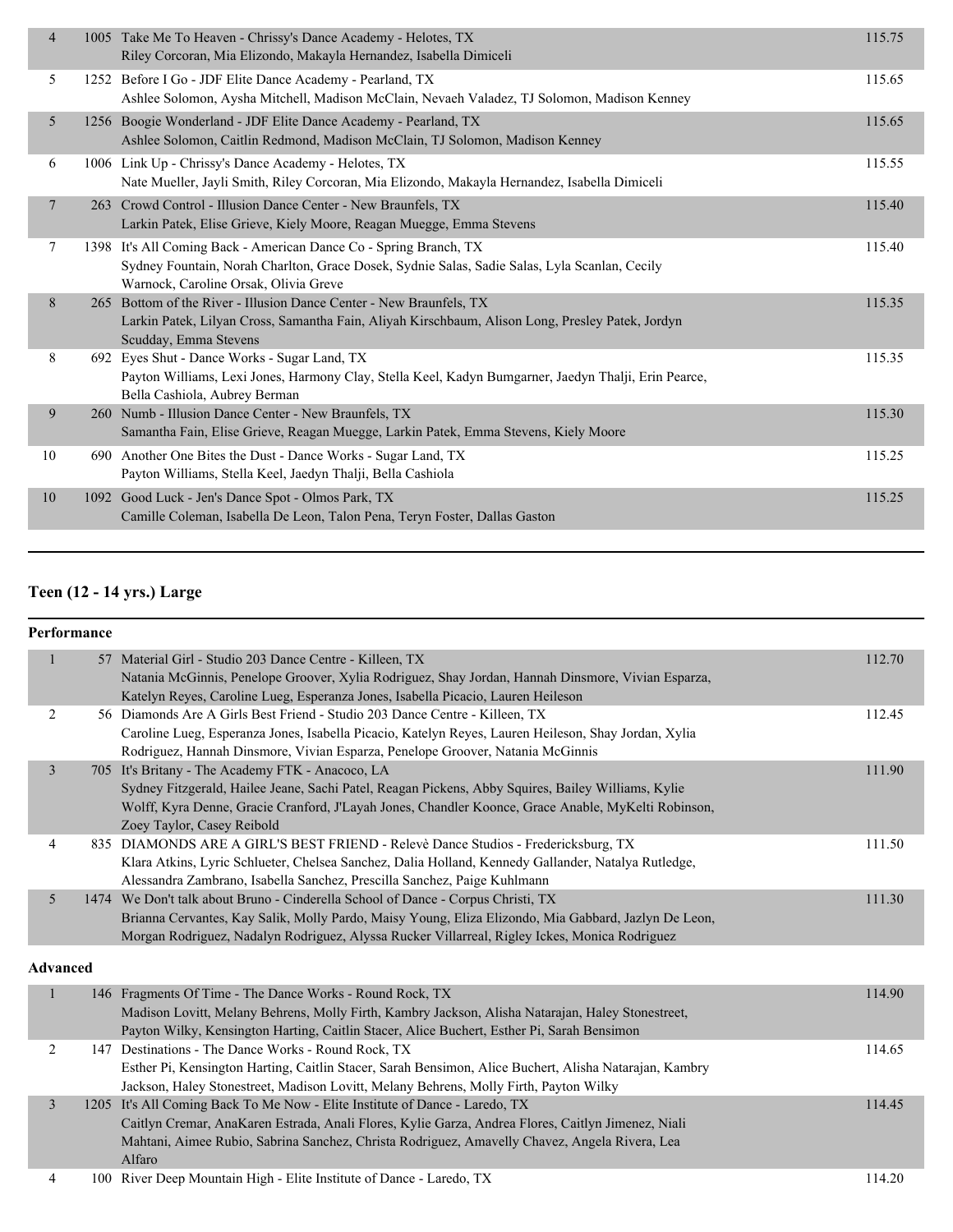|                |     | Caitlyn Cremar, AnaKaren Estrada, Anali Flores, Kylie Garza, Andrea Flores, Caitlyn Jimenez, Niali<br>Mahtani, Aimee Rubio, Christa Rodriguez, Amavelly Chavez, Angela Rivera, Lea Alfaro, Sabrina<br>Sanchez                                                                                                                              |        |
|----------------|-----|--------------------------------------------------------------------------------------------------------------------------------------------------------------------------------------------------------------------------------------------------------------------------------------------------------------------------------------------|--------|
| 5              |     | 745 Battle for the Beat - Performing Arts Studio - Georgetown, TX<br>Hayley Mashburn, Zoey Parker, Ashley Morris, Adelaide Bridges, Emily Eagle, Cora Howard, Erika<br>Kauffman, Brennan Rider, Ryah Rossorelli, JJ Rossorelli                                                                                                             | 114.00 |
| 6              |     | 601 Do You Love Me - Lisa's Dance Connection - Temple, TX<br>Makayla Wical, Addison Christopher, McKenna Christopher, Allie Spotts, Faith Jeanes, Faith<br>Underwood, Georgia Maxson, Hayley Wisener, Lyla Hill, Malaya Lucia, Pierce Parker, Monica Goenaga,<br>Olivia McRae, Lexi Malone, Joel Johnson                                   | 113.60 |
| $\overline{7}$ | 591 | Intergalactic - Lisa's Dance Connection - Temple, TX<br>Haley Albrecht, Alexis Ceniceros, Hannah Dycus, Emma Harvey, Emma Hassell, Noah Johnson, Leah<br>Kunz, Meghan Washburn, Olivia Maldonado, Sophie Xiao, Adrien Owens, Kyleigh Rea, Lindsey Riley,<br>Macy Martin, Rainey Newman, Trinity McDonald, Madeleine Spotts, Ellison Rogers | 113.50 |
| 8              |     | 706 Game Day - The Academy FTK - Anacoco, LA<br>Hailee Jeane, Paisley Alexander, Khloe Brewer, Kallie Hyatt, McKenzie Hyatt, Ashlyn Thomas, Lizzie<br>Ward, Eryn Gay, Cadence Mattes, Lauren Sanowar, Brooklyn Shell, Alexis Addison                                                                                                       | 113.45 |
| 9              |     | 53 X-ecute - Studio 203 Dance Centre - Killeen, TX<br>Natania McGinnis, Semiah Tillman, Shyan Rucker, Erinn Sewell, Isabella Picacio, Kierra Islas, Rebekah<br>Hoops, Teyanna Gibbs, Xylia Rodriguez, Hannah Dinsmore, Lanese Harris, Marisol Tovar                                                                                        | 113.25 |
| 10             |     | 425 Coming In Hot - Grace Dance Studio - San Antonio, TX<br>Jaycelyn Delgado, Arianna Guthrie, Eva Guzman, Charlese Jones, Iyana Keene, Aaliyah Medina, Leah<br>Moir, Miya Portillo, Kairi Briann Smith, Kiara Lynee Smith, Jaylen Torres                                                                                                  | 112.85 |
| $10\,$         |     | 956 Can Can - Steppin Out Dance Company - Forney, TX<br>Shaelee Johnson, LeeAnne Miller, Jhermani Spears, Jasmin Medina, Elizabeth Resendiz, Hannah Hood,<br>Hallie Barnes, Hailey Noyola, Chloe Star Noyola, Betty Guerrero, Ashlynn Gough, Caylee Sanchez,<br>Brooke Smith, Baylee Robinson                                              | 112.85 |
| 10             |     | 957 Its Quiet Uptown - Steppin Out Dance Company - Forney, TX<br>Shaelee Johnson, LeeAnne Miller, Jasmin Medina, Elizabeth Resendiz, Hannah Hood, Hallie Barnes,<br>Hailey Noyola, Faith Buckley, Chloe Star Noyola, Betty Guerrero, Ashlynn Gough, Brooke Smith, Baylee<br>Robinson                                                       | 112.85 |
| Competitive    |     |                                                                                                                                                                                                                                                                                                                                            |        |

| $\mathbf{1}$   | 656 Hot Girlz - J-Dance Co - Houston, TX                                                              | 116.65 |
|----------------|-------------------------------------------------------------------------------------------------------|--------|
|                | Lizette Gonzalez, Jacqueline Rocha, Daniela Moreno, Andrea Canales, Sariah Juarez, Kaitlyn Resendez,  |        |
|                | Jaquelyn Del Villar, Areille Medina, Soleil Ruiz, Makaelah Argueta, Gabriela Hernandez, Dacey Gaona,  |        |
|                | Adalyn Cantu, Eva Fernandez, Aubrey Jandres                                                           |        |
| $\overline{2}$ | 1169 Queen - Dance Expressions - Brownsville, TX                                                      | 116.60 |
|                | Antonella Gonzalez, Adriana Sanchez, Abigail Guerrero, Jaiden Parker, Isabella Maldonado, Gianna      |        |
|                | Jacinto, Fatima Valadez, Renata Cardenas, Yazzlin Picazo, Taylor Guerrero, Samantha Maldonado,        |        |
|                | Sabrina Herrera, Mia Gonzalez, Katya Juarez, Eva Snelson, Ana Isabel Valadez, America Sanchez         |        |
| $\mathfrak{Z}$ | 155 Last Train To London - The Dance Works - Round Rock, TX                                           | 116.45 |
|                | Morgan Muscato, Melany Behrens, Molly Firth, Kambry Jackson, Alisha Natarajan, Payton Wilky, Esther   |        |
|                | Pi, Lauren Bradley, Julie Rust, Grace Haggerty, Kacey Jackson, Faye Kennedy, Kate Firth, Hope Gray,   |        |
|                | Addison Haggerty, Abbi Kennedy, Brooke Perry, Azalei Rivera, Brinnley Toth                            |        |
| 4              | 1400 The Trouble - American Dance Co - Spring Branch, TX                                              | 115.85 |
|                | Sydney Fountain, Norah Charlton, Lavelle Olson, Larissa Pfahning, Grace Dosek, Sydnie Salas, Sydney   |        |
|                | Pavlik, Sophia Capetillo, Sadie Salas, Lyla Scanlan, Kaylee Weaver, Jolie Davis, Hudson Starr, Cecily |        |
|                | Warnock, Caroline Orsak, Carleigh French, Scarlett Mitschke, Olivia Greve, Claire Grimes              |        |
| 5              | 560 Teardrops - iRule Dance - Beaumont, TX                                                            | 115.80 |
|                | Allyn Rule, Hannah McNeely, Jaidyn Woodside, Braylie Blackwell, Presley King, Olivia Knott, Jayci     |        |
|                | Mendez, Macki Thillet, Reese Thillet, Brooklyn Herring, Brailee Chaney, Emma Broussard, Erin Harris,  |        |
|                | Sophia Dalpiaz, Annabelle Carter                                                                      |        |
| 6              | 1319 Spendin' - Avant Dance - Corpus Christi, TX                                                      | 115.65 |
|                | Emalee Musial, Londyn Harper, Noremi Blanco, Shane Cayce, JoJo Woodward, Kaitlyn Johnnie, Landry      |        |
|                | Jones, Lauren Barnec, Rebecca Gentry, Melayna Manzano                                                 |        |
| $\overline{7}$ | 842 Broken Pieces - Steps of Faith Dance Studio - Prosper, TX                                         | 115.15 |
|                | Averie Brooks, Emmaleigh Shatto, Gracie McInnis, Taylor Rowley, Carrington Golden, Emily Fea,         |        |
|                | Gabriella Mason, Jayslynn Sinclair, Kayla Smith, Kennady Shatto, Madelyn McBryde, Maris Fogo, Brinly  |        |
|                | Lewis, Kennedy Golden                                                                                 |        |
| 8              | 958 Power - Steppin Out Dance Company - Forney, TX                                                    | 114.90 |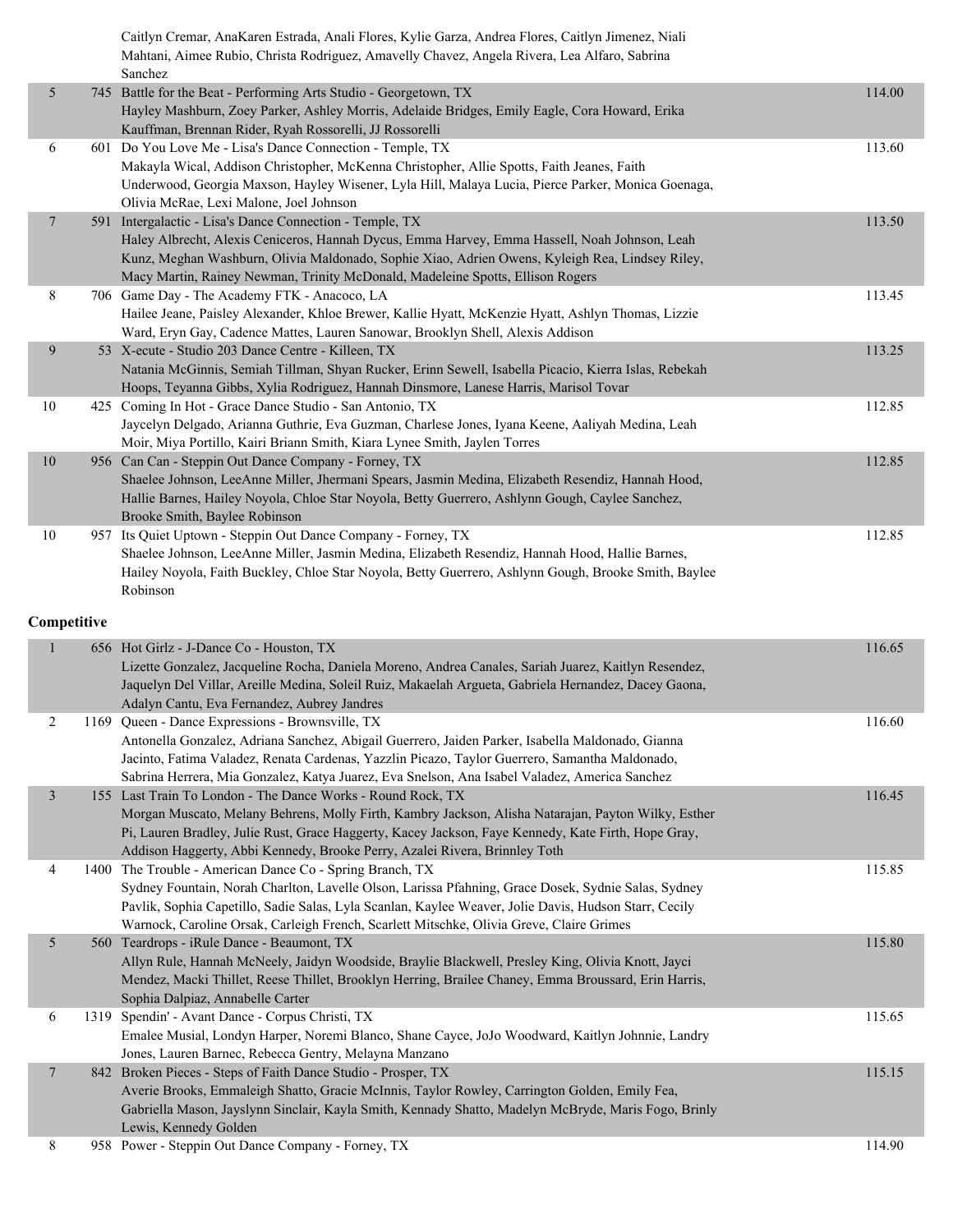|    | Bianca Monrreal, Jakhyla Cunningham, Faith Buckley, Betty Guerrero, Baylee Robinson, Allison             |        |
|----|----------------------------------------------------------------------------------------------------------|--------|
|    | Dominguez, Brooke Smith, Ava Mitchell, Addison Martinez, Kiana Kendrick, Joselyn Quinones, Ashlynn       |        |
|    | Gough                                                                                                    |        |
| 9  | 289 Miami - First Class Dance Center - San Marcos, TX                                                    | 114.70 |
|    | Alexa Taylor, Brooklyn Tansil, Karissa Ybarra, Milana Ellis, Sam Jordan, Marlowe Congdon, Rose Leal,     |        |
|    | Ava Maldonado, Hadley Voigt, Ethan Wang, Karyme Lopez, Sandra Thompson                                   |        |
| 10 | 426 Be Humble - Grace Dance Studio - San Antonio, TX                                                     | 114.40 |
|    | Aniya Crump, Ally Bernal, Kiley Forrest, Mia Pineda, Abigail Ramirez, Shaelly Arriaga, Jillian Ortega De |        |

# **Teen (12 - 14 yrs.) Super**

Silva, Amaya Grant, Ty Curry, Gabriella McFarland

| $\mathbf{1}$<br>1483 JLO - J-Dance Co - Houston, TX<br>116.75<br>Aubrey Jandres, Eva Fernandez, Madeline Zuniga, Penelope Ramirez, Adalyn Cantu, Dacey Gaona, Emily<br>Martinez, Gabriela Hernandez, Makaelah Argueta, Sariah Juarez, Soleil Ruiz, Sophia Garcia, Andrea<br>Canales, Areille Medina, Jaquelyn Del Villar, Kaitlyn Resendez, Lizette Gonzalez, Alyssa Hernandez,<br>Jacqueline Rocha, Leila Ramirez<br>$\overline{c}$<br>557 Word Up - iRule Dance - Beaumont, TX<br>115.40<br>Cache Buehrle, Jaidyn Woodside, Braylie Blackwell, Presley King, Olivia Knott, Hailey McNeely, Jayci<br>Mendez, Macki Thillet, Reese Thillet, Isabella Castelan, Camila Venzor, Kaitlyn Nethercott, Katelyn<br>Hawkins, Emma Rape, Chloe Liboro, Maryn Bordelon, Lily Driskill, Masyn Shakes, Ayla Douglas,<br>Annabelle Carter, Hannah McNeely, Sophia Dalpiaz, Aliyah Petry, Kaylie Riggs, Aylet Zamudio<br>3<br>115.15<br>569 iRule Tik Tok - iRule Dance - Beaumont, TX<br>Emma Driskill, Hailey McNeely, Jayci Mendez, Isabella Castelan, Cera Kirk, Skylar Harding, Armani<br>Keegan, Jace Leonard, Baylee Manning, Zoe Nethercott, Camila Venzor, Kaitlyn Nethercott, Katelyn<br>Hawkins, Peyton Spencer, Ayla Douglas, Riley Howard, Bentlee Roberts, Nevaeh Wilson, Arleth<br>Zamudio, Caitlyn Rawls, Gabrielle Appu, Lauren Cayetano, Danielle Fernandez, Maddison Fontenot,<br>Soliiyah Johnson, Nia Williams, Jer'Riyah Hayward, Lamiah Brown, McKenzie Carr, Melanie Ibarra,<br>Daje Johnson, Aaliyah Landry, Talia Leblanc, Aliyah Petry, Kaylie Riggs, Kelsey Riggs, Kaleigh Shaw,<br>Aylet Zamudio, Chloe Collins, Kalyn Holt, Falon Malonson, Emma Rape, Taraji Vallery, Chloe Liboro,<br>Maryn Bordelon, Lily Driskill, Masyn Shakes, Katelyn Fillyaw, Cache Buehrle<br>3<br>777 Fast and Furious - FLEX Dance and Fitness - Montgomery, TX<br>115.15<br>Aria Aydelette, Haylie Gibson, Addisyn Clark, Annabelle Burleson, Brooklyn Jamison, Presley Mayes,<br>Maria Stephenson, Mackynley Aufill, Landree Wagoner, Finley Legnon, Emily McDonald, Emery<br>Wheeler, Ellison McDonald, Devanee Nunez, Cali Anzelotti, Addison Cano, Rylee Hirt, Quinnley<br>Nabors, Grace Henry, Emma Huseby, Zoe Angelo, Manning Gordon, Emma Lee, Brooke Cillis<br>114.95<br>$\overline{4}$<br>1079 Poppins - Just Dance!, LLC - Carlsbad, NM<br>Mali Ybaben, Samantha Bradford, Payton Norman, Yazmin Ortega, Mickeyla VanPatten, Julz Zuniga,<br>Jaycie Burton, Taylor Caddell, Emilee Good, Felicity Hernandez, Madison Hutchinson, Leah Ingram,<br>Jayden James, Kailey Lambert, Bailey Moisa, Nick Moisa, Zoe Montoya, Sariah Noble, Brooke Owen,<br>Ariyana Rogers, Makailee Saiz<br>5<br>586 A Thousand Years - iRule Dance - Beaumont, TX<br>114.45<br>Arleth Zamudio, Bentlee Roberts, Aaliyah Landry, Kaylie Riggs, Kelsey Riggs, McKenzie Carr, Nevaeh<br>Wilson, Peyton Labove, Riley Howard, Alex Goss, Aylet Zamudio, Braylie Blackwell, Cache Buehrle,<br>Daje Johnson, Jayci Mendez, Kaitlyn Nethercott, Kaleigh Shaw, Lamiah Brown, Talia Leblanc, Vanessa<br>Cruz, Annabelle Carter, Cameron Burgess, Katelyn Fillyaw, Sophia Dalpiaz, Tia Nolbert<br>114.05<br>6<br>559 Timber - iRule Dance - Beaumont, TX<br>Cache Buehrle, Kaitlyn Nethercott, Lamiah Brown, McKenzie Carr, Vanessa Cruz, Melanie Ibarra, Daje<br>Johnson, Aaliyah Landry, Talia Leblanc, Aliyah Petry, Kaylie Riggs, Kelsey Riggs, Kaleigh Shaw, Aylet<br>Zamudio, Katelyn Fillyaw, Riley Howard, Peyton Labove, Bentlee Roberts, Nevaeh Wilson, Arleth<br>Zamudio | Competitive |  |  |  |  |
|-------------------------------------------------------------------------------------------------------------------------------------------------------------------------------------------------------------------------------------------------------------------------------------------------------------------------------------------------------------------------------------------------------------------------------------------------------------------------------------------------------------------------------------------------------------------------------------------------------------------------------------------------------------------------------------------------------------------------------------------------------------------------------------------------------------------------------------------------------------------------------------------------------------------------------------------------------------------------------------------------------------------------------------------------------------------------------------------------------------------------------------------------------------------------------------------------------------------------------------------------------------------------------------------------------------------------------------------------------------------------------------------------------------------------------------------------------------------------------------------------------------------------------------------------------------------------------------------------------------------------------------------------------------------------------------------------------------------------------------------------------------------------------------------------------------------------------------------------------------------------------------------------------------------------------------------------------------------------------------------------------------------------------------------------------------------------------------------------------------------------------------------------------------------------------------------------------------------------------------------------------------------------------------------------------------------------------------------------------------------------------------------------------------------------------------------------------------------------------------------------------------------------------------------------------------------------------------------------------------------------------------------------------------------------------------------------------------------------------------------------------------------------------------------------------------------------------------------------------------------------------------------------------------------------------------------------------------------------------------------------------------------------------------------------------------------------------------------------------------------------------------------------------------------------------------------------------------------------------------------------------------------------------------------------------------------------------------------------------------------------------------------------------------------------------------------------------------------------------------------------------------------------------------------------------------|-------------|--|--|--|--|
|                                                                                                                                                                                                                                                                                                                                                                                                                                                                                                                                                                                                                                                                                                                                                                                                                                                                                                                                                                                                                                                                                                                                                                                                                                                                                                                                                                                                                                                                                                                                                                                                                                                                                                                                                                                                                                                                                                                                                                                                                                                                                                                                                                                                                                                                                                                                                                                                                                                                                                                                                                                                                                                                                                                                                                                                                                                                                                                                                                                                                                                                                                                                                                                                                                                                                                                                                                                                                                                                                                                                                             |             |  |  |  |  |
|                                                                                                                                                                                                                                                                                                                                                                                                                                                                                                                                                                                                                                                                                                                                                                                                                                                                                                                                                                                                                                                                                                                                                                                                                                                                                                                                                                                                                                                                                                                                                                                                                                                                                                                                                                                                                                                                                                                                                                                                                                                                                                                                                                                                                                                                                                                                                                                                                                                                                                                                                                                                                                                                                                                                                                                                                                                                                                                                                                                                                                                                                                                                                                                                                                                                                                                                                                                                                                                                                                                                                             |             |  |  |  |  |
|                                                                                                                                                                                                                                                                                                                                                                                                                                                                                                                                                                                                                                                                                                                                                                                                                                                                                                                                                                                                                                                                                                                                                                                                                                                                                                                                                                                                                                                                                                                                                                                                                                                                                                                                                                                                                                                                                                                                                                                                                                                                                                                                                                                                                                                                                                                                                                                                                                                                                                                                                                                                                                                                                                                                                                                                                                                                                                                                                                                                                                                                                                                                                                                                                                                                                                                                                                                                                                                                                                                                                             |             |  |  |  |  |
|                                                                                                                                                                                                                                                                                                                                                                                                                                                                                                                                                                                                                                                                                                                                                                                                                                                                                                                                                                                                                                                                                                                                                                                                                                                                                                                                                                                                                                                                                                                                                                                                                                                                                                                                                                                                                                                                                                                                                                                                                                                                                                                                                                                                                                                                                                                                                                                                                                                                                                                                                                                                                                                                                                                                                                                                                                                                                                                                                                                                                                                                                                                                                                                                                                                                                                                                                                                                                                                                                                                                                             |             |  |  |  |  |
|                                                                                                                                                                                                                                                                                                                                                                                                                                                                                                                                                                                                                                                                                                                                                                                                                                                                                                                                                                                                                                                                                                                                                                                                                                                                                                                                                                                                                                                                                                                                                                                                                                                                                                                                                                                                                                                                                                                                                                                                                                                                                                                                                                                                                                                                                                                                                                                                                                                                                                                                                                                                                                                                                                                                                                                                                                                                                                                                                                                                                                                                                                                                                                                                                                                                                                                                                                                                                                                                                                                                                             |             |  |  |  |  |
|                                                                                                                                                                                                                                                                                                                                                                                                                                                                                                                                                                                                                                                                                                                                                                                                                                                                                                                                                                                                                                                                                                                                                                                                                                                                                                                                                                                                                                                                                                                                                                                                                                                                                                                                                                                                                                                                                                                                                                                                                                                                                                                                                                                                                                                                                                                                                                                                                                                                                                                                                                                                                                                                                                                                                                                                                                                                                                                                                                                                                                                                                                                                                                                                                                                                                                                                                                                                                                                                                                                                                             |             |  |  |  |  |
|                                                                                                                                                                                                                                                                                                                                                                                                                                                                                                                                                                                                                                                                                                                                                                                                                                                                                                                                                                                                                                                                                                                                                                                                                                                                                                                                                                                                                                                                                                                                                                                                                                                                                                                                                                                                                                                                                                                                                                                                                                                                                                                                                                                                                                                                                                                                                                                                                                                                                                                                                                                                                                                                                                                                                                                                                                                                                                                                                                                                                                                                                                                                                                                                                                                                                                                                                                                                                                                                                                                                                             |             |  |  |  |  |

# **Teen (12 - 14 yrs.) Production**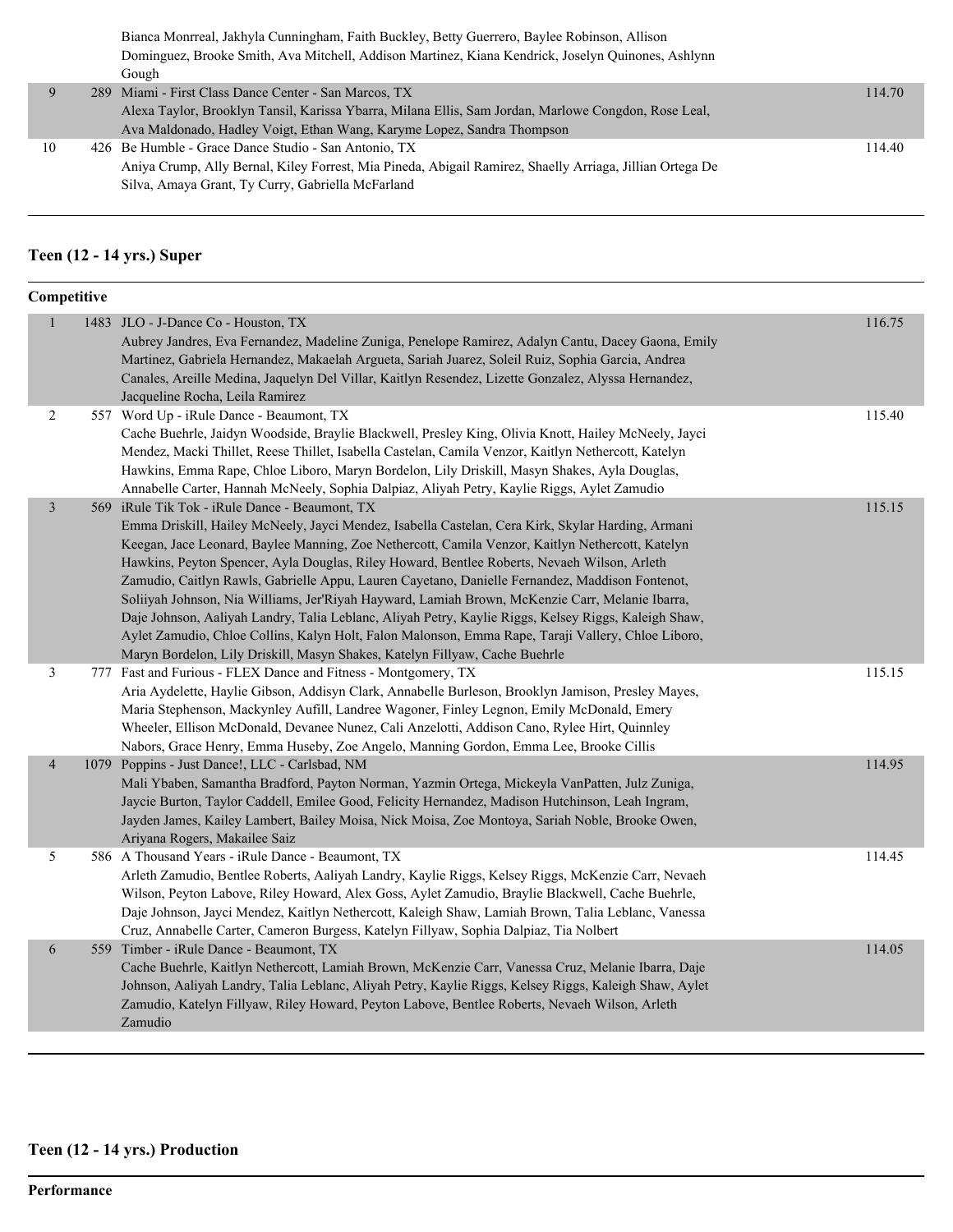| $\mathbf{1}$    | 783 Advertising At It's Finest - Evolution Performing Arts Center - BRENHAM, TX<br>Zoey Collins, Eden Hargrave, Audrey Shackelford, Kenadie Kaye, Sophia Broz, Gus Peacock, Delaney<br>Turlington, Jordan Evans, Makayla Evans, Laura Beth Bodensteiner, Cronin Bogust, Nora Broz, Hadley<br>Delancy, Gracyn Center, Jacie Menefee, Elaina Shupak, Charlee Menefee                                                                                                                                                                                                                                                                                                                                               | 112.30 |
|-----------------|------------------------------------------------------------------------------------------------------------------------------------------------------------------------------------------------------------------------------------------------------------------------------------------------------------------------------------------------------------------------------------------------------------------------------------------------------------------------------------------------------------------------------------------------------------------------------------------------------------------------------------------------------------------------------------------------------------------|--------|
| <b>Advanced</b> |                                                                                                                                                                                                                                                                                                                                                                                                                                                                                                                                                                                                                                                                                                                  |        |
|                 | 608 Newsies - Lisa's Dance Connection - Temple, TX<br>Kyra Kirchmeier, Grace Frazier, Aubree Wright, Alexis Ceniceros, Pierce Parker, Paola Melendez, Olivia<br>McRae, Meghan Washburn, Makayla Wical, Maggie Nicholson, Isabella Slover, Hannah Dycus, Emma<br>Harvey, Lexi Malone, Faith Underwood, Allie Spotts, Victoria Maxson, Rainey Newman, Noah Johnson,<br>Lindsey Riley, Juliann Tomasek, Haley Albrecht, Emma Hassell, Amelia Harris, Adrien Owens,<br>McKenzie Malone, Madeleine Spotts, Leah Kunz, Hailey Czerwinski, Georgia Maxson                                                                                                                                                               | 114.55 |
| 2               | 402 Down the Rabbit Hole - The Dance Gallery - Round Rock, TX<br>Megan Falsone, Brandon Le, Isabella Frierson, Violet Galinat, Brooklynn Patterson, Natalia Cordeiro,<br>Matilyn Cothern, Audrey Poplin, Sofia Sorgenfrei, Emma Abernethy, Audrey Barner, Paulina Mounts,<br>Ashley Painter, Avery Paiz, Mackenzie Thurman, Riley Wahl, Ashlyn Warr, Isabella Chen, Lauren Kruse,<br>Veronica Torres, Kailey Sepulvado, Gianna Zarate, Rylie Johnson, Cooper Kennedy, Ainsley Misner,<br>Nyla Mitchell, Elizabeth Shumate, Addie Olesen, Farrah Elliott, Olivia Willemsen, Hailey Cornish, Lila<br>Gonzalez, Ellyn Seib, Leighton Treece                                                                         | 114.35 |
| Competitive     |                                                                                                                                                                                                                                                                                                                                                                                                                                                                                                                                                                                                                                                                                                                  |        |
|                 | 993 The City That Never Sleeps - Chrissy's Dance Academy - Helotes, TX<br>Abby Melendez, Alayna Martinez, Avery Medley, Audrey Bierschwale, Mariah Waters, Lily Sixtos, Jenna<br>Schuurman, Haiden Kezar, Giselle Martinez, Emma Montemayor, Dominique Rodriguez, Daniela<br>Rodriguez, Piper Perrenoud, Thessaly Mendler, Nola Sturdevant, Isabella Govoni-Metzger, Francesca<br>Pena, Elliot Carrillo, Billie Hall, Riley Corcoran, Mia Elizondo, Makayla Hernandez, Isabella Dimiceli,<br>Jayli Smith, Nate Mueller                                                                                                                                                                                           | 117.10 |
| 2               | 156 Elton John - The Dance Works - Round Rock, TX<br>Morgan Muscato, Dennis Paul Haggerty, Sadie Bonner, Katie Savage, Holly Linstruth, Brooke Booker,<br>Rory Hillyer, Charlotte Wells, Liam Haggerty, Melany Behrens, Molly Firth, Kambry Jackson, Alisha<br>Natarajan, Haley Stonestreet, Payton Wilky, Kensington Harting, Caitlin Stacer, Alice Buchert, Esther Pi,<br>Sarah Bensimon, Chelsea Matz, Rylie Bonner, Maizy Behrens, Kendall Wilky, Addie Firth, Lily Clark,<br>Ava Richardson, Lauren Bradley, Julie Rust, Grace Haggerty, Kacey Jackson, Faye Kennedy, Kate Firth,<br>Hope Gray, Addison Haggerty, Abbi Kennedy, Brooke Perry, Azalei Rivera, Brinnley Toth, Hannah<br>Garza, Madison Lovitt | 116.60 |
| $\mathfrak{Z}$  | 643 The Jungle - J-Dance Co - Houston, TX<br>Andrea Canales, Eva Fernandez, Aubrey Jandres, Alyssa Hernandez, Emily Martinez, Jacqueline Rocha,<br>Adalyn Cantu, Kaitlyn Resendez, Sariah Juarez, Gabriela Hernandez, Leila Ramirez, Jaquelyn Del Villar,<br>Penelope Ramirez, Madeline Zuniga, Elizabella Echegoyen, Alessandre Rubio, Eriany Zavala, Devany<br>Delao, Analee Resendiz, Areille Medina, Dacey Gaona, Lizette Gonzalez, Makaelah Argueta, Sophia<br>Garcia, Emma Campos, Mariana Garcia, Soleil Ruiz, Alina Campos, Leyla Limon, Meranda Garcia,<br>Sophia Landa, Daniela Moreno                                                                                                                 | 116.40 |
| 4               | 1077 Bring it Back - Just Dance!, LLC - Carlsbad, NM<br>Cali Castillo, Mali Ybaben, Samantha Bradford, Hannah Brown, Yazmin Ortega, Marley Suggs, Julz<br>Zuniga, Sadie Bryant, Jaycie Burton, Taylor Caddell, Emilee Good, Sydney Hanway, Felicity Hernandez,<br>Hana Holman, Madison Hutchinson, Jayden James, Kailey Lambert, Bailey Moisa, Nick Moisa, Zoe<br>Montoya, Sariah Noble, Brooke Owen, Ariyana Rogers                                                                                                                                                                                                                                                                                             | 116.00 |
| 5               | 776 Work - FLEX Dance and Fitness - Montgomery, TX<br>Zoe Angelo, Manning Gordon, Emma Lee, Brooke Cillis, Grace Henry, Emma Huseby, Ellison<br>McDonald, Devanee Nunez, Cali Anzelotti, Addison Cano, Rylee Hirt, Quinnley Nabors, Presley Mayes,<br>Maria Stephenson, Mackynley Aufill, Landree Wagoner, Finley Legnon, Emily McDonald, Emery<br>Wheeler, Brooklyn Jamison, Annabelle Burleson, Addisyn Clark, Raylyn Aufill, Haylie Gibson, Hannah<br>Long, Grace Reyes, Ellanora House, Charlee Hines, Caroline Stuart, Aria Aydelette                                                                                                                                                                       | 115.15 |
| 6               | 70 Madagascar - Dance By Carly - Austin, TX<br>Matthew Vargas, Gaby Alvarado, Sidney Bennett, Bonnie Bigham, Nevaeh Boone, Rhyea Brown, Fiona<br>Bucco, Layla Chrzastek, Kamryn Foust, Annabelle Franke, Addison Garcia, Jaylena Howell, Kamille<br>Jacobs, Isabella Moran, Ariana Salazar, Madison Sauer, Adele Sprissler, Bella Stewart, Emma Tanguy,<br>Nicole Wagoner, Angelica Herrera, Isabella Van Winkle, Blaire Stewart, Ciena Robinson, Loveiah<br>Koursarus, Belen Alvarado-Haase, Anastacia Jaimes, Lia Simental, Darian Shepard, Shelby Schneider,<br>Sophie Schneider                                                                                                                              | 114.85 |
| 7               | 967 Life in the Dreamhouse - Steppin Out Dance Company - Forney, TX                                                                                                                                                                                                                                                                                                                                                                                                                                                                                                                                                                                                                                              | 114.55 |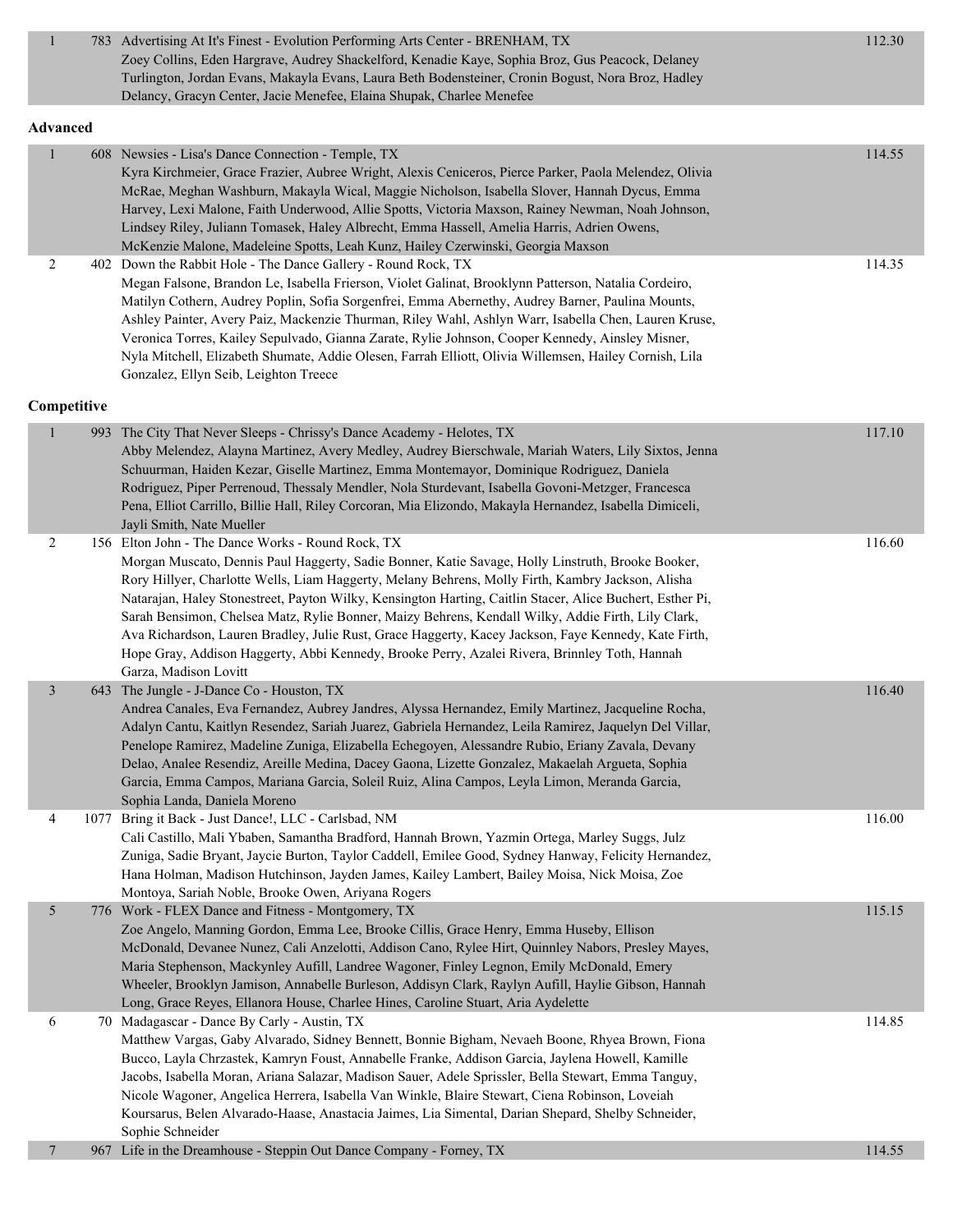#### **Senior (15 - 19 yrs.) Solo**

|              | Performance |                                                                                                         |       |
|--------------|-------------|---------------------------------------------------------------------------------------------------------|-------|
| $\mathbf{1}$ |             | 802 Fortitude - Evolution Performing Arts Center - BRENHAM, TX<br>Caroline Reed                         | 86.10 |
| 2            |             | 819 If You Love Her - Evolution Performing Arts Center - BRENHAM, TX<br>Makayla Evans                   | 85.90 |
| 3            |             | 784 Trying - Evolution Performing Arts Center - BRENHAM, TX<br>Sierra Unger                             | 85.85 |
| 4            |             | 785 Train Wreck - Evolution Performing Arts Center - BRENHAM, TX<br>Sarah Davidson                      | 85.05 |
| 5            |             | 941 Station - Steppin Out Dance Company - Forney, TX<br>Shaelee Johnson                                 | 84.95 |
| 6            |             | 451 You've Got Hot Girl Guidance - Grace Dance Studio - San Antonio, TX<br>Ty Curry                     | 84.80 |
| 7            |             | 934 Put It On Me - Steppin Out Dance Company - Forney, TX<br>Chloe Cox                                  | 84.50 |
| 8            |             | 505 Christmas Morning - American Dance Co - Spring Branch, TX<br>Lavelle Olson                          | 84.25 |
| 8            |             | 830 IF TODAY WAS YOUR LAST DAY - Relevè Dance Studios - Fredericksburg, TX<br>Paige Kuhlmann            | 84.25 |
| 9            |             | 938 As the World Caves In - Steppin Out Dance Company - Forney, TX<br>LeeAnne Miller                    | 84.20 |
| 10           |             | 788 Everybody Loves Somebody Sometimes - Evolution Performing Arts Center - BRENHAM, TX<br>Jordan Evans | 84.05 |
| Advanced     |             |                                                                                                         |       |
| $\mathbf{1}$ |             | 406 Sparks - The Dance Gallery - Round Rock, TX<br>Brandon Le                                           | 86.80 |
| 1            |             | 642 Fire In The Sky - Lisa's Dance Connection - Temple, TX<br>Noah Johnson                              | 86.80 |
| 2            |             | 1050 Afterlight - Dance Works - Sugar Land, TX<br>Jaedyn Thalji                                         | 86.55 |
| 3            |             | 1373 Queen of Swing - Performing Arts Studio - Georgetown, TX<br>Erika Kauffman                         | 86.35 |
| 4            |             | 1455 Love Me or Leave Me - Illusion Dance Center - New Braunfels, TX<br>Payton Gibson                   | 86.05 |
| 5            |             | 1034 Anything Worth Holding Onto - Dance Works - Sugar Land, TX<br>Harmony Clay                         | 86.00 |
| 6            |             | 1123 Everybody Wants to rule the world - South Texas Fuzion - Mcallen, TX<br>Aylani Toscano             | 85.95 |
| 7            |             | 275 Writer in the Dark - Illusion Dance Center - New Braunfels, TX<br>Samantha Fain                     | 85.85 |
| $\tau$       |             | 864 By Me - Steps of Faith Dance Studio - Prosper, TX<br>Kennedy Golden                                 | 85.85 |
| 8            |             | 173 HUMAN - Stone Oak Dance Academy - San Antonio, TX<br><b>Addison Holmes</b>                          | 85.75 |
| 9            |             | 890 The Altar - Steps of Faith Dance Studio - Prosper, TX                                               | 85.70 |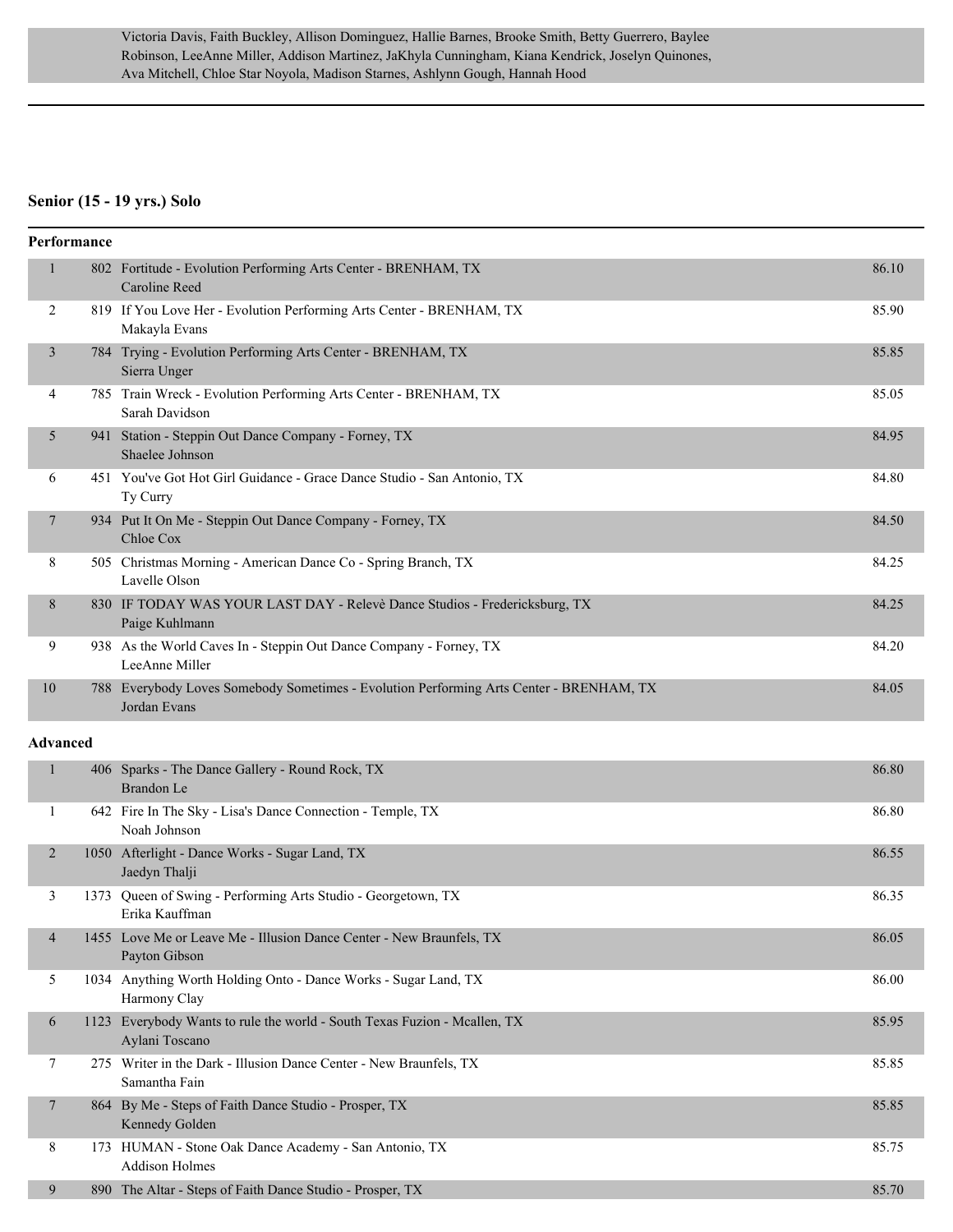|             | Maris Fogo                                                                          |       |
|-------------|-------------------------------------------------------------------------------------|-------|
| 10          | 935 Afterglow - Steppin Out Dance Company - Forney, TX<br>Daisy Orozco              | 85.65 |
| 10          | 1383 Drops of Jupiter - Performing Arts Studio - Georgetown, TX<br>Madeline Krause  | 85.65 |
| Competitive |                                                                                     |       |
| 1           | 1194 Cellophane - Dance Expressions - Brownsville, TX<br>America Sanchez            | 88.55 |
| 2           | 1290 Counter Point - Avant Dance - Corpus Christi, TX<br>Julianna Perez             | 88.05 |
| 3           | 269 Angel By The Wings - Illusion Dance Center - New Braunfels, TX<br>Presley Patek | 88.00 |
| 3           | 1197 Lady Grinning Soul - Dance Expressions - Brownsville, TX<br>Katya Juarez       | 88.00 |
| 4           | 134 Home With You - The Dance Works - Round Rock, TX<br>Lauren Bradley              | 87.80 |
| 5           | 1022 I'm Not In Love - Chrissy's Dance Academy - Helotes, TX<br>Nate Mueller        | 87.75 |
| 6           | 1297 Harmony - Avant Dance - Corpus Christi, TX<br>Kaitlyn Johnnie                  | 87.70 |
| 7           | 487 Clean - NB Dance and Co - New Braunfels, TX<br>Cheyenne Guillory                | 87.55 |
| 7           | 1200 Dragon - Dance Expressions - Brownsville, TX<br>Yazzlin Picazo                 | 87.55 |
| 8           | 159 A GOZAR! - Brownsville Dance Center - Brownsville, TX<br>Francelli Orta         | 87.50 |
| 8           | 360 Butterfly - Dance By Carly - Austin, TX<br>Matthew Vargas                       | 87.50 |
| 8           | 501 The Dance - American Dance Co - Spring Branch, TX<br>Sydney Fountain            | 87.50 |
| 9           | 169 YOUNGER - Brownsville Dance Center - Brownsville, TX<br>Victoria Lopez          | 87.45 |
| 9           | 1054 Lost - Performing Arts Studio - Georgetown, TX<br>Alaina Graves                | 87.45 |
| 9           | 1057 Brilliant Vengeance - Performing Arts Studio - Georgetown, TX<br>Kara Given    | 87.45 |
| 10          | 123 Till Now - The Dance Works - Round Rock, TX<br>Julie Rust                       | 87.40 |

# **Senior (15 - 19 yrs.) Duet/Trio**

| Performance |  |                                                                                                                          |       |
|-------------|--|--------------------------------------------------------------------------------------------------------------------------|-------|
|             |  | 796 The Night We Met - Evolution Performing Arts Center - BRENHAM, TX<br>Sophia Broz, Makayla Evans                      | 84.45 |
|             |  | 1436 Heal Me - Carpe Diem Dance And Fitness - Madisonville, TX<br>Carlie-Rae Warren, Hailey Jeffries                     | 83.85 |
|             |  | 1437 Still Have Me - Carpe Diem Dance And Fitness - Madisonville, TX<br>Kimberly Juarez, Hailey Jeffries, Aryel Grimalda | 83.70 |
|             |  | 1438 Proud Mary - Carpe Diem Dance And Fitness - Madisonville, TX<br>Kimberly Juarez, Hailey Jeffries, Aryel Grimalda    | 83.45 |

| 852 Jesus Is - Steps of Faith Dance Studio - Prosper, TX | 85.30 |
|----------------------------------------------------------|-------|
|                                                          |       |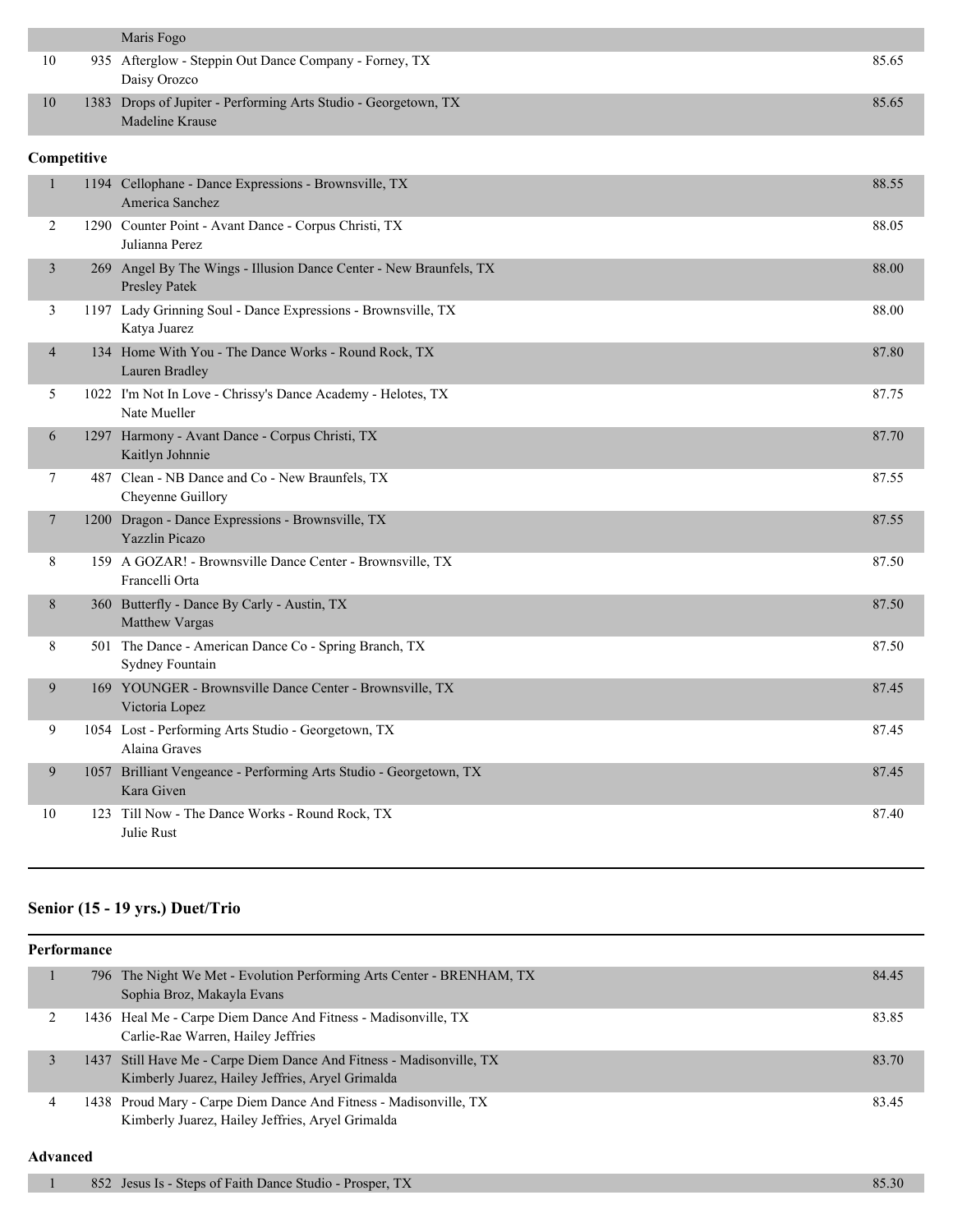|                 | Kennedy Golden, Carrington Golden                                                                                  |       |
|-----------------|--------------------------------------------------------------------------------------------------------------------|-------|
| 2               | 1422 Found - Carpe Diem Dance And Fitness - Madisonville, TX<br>Caitlyn Curry, Cheyenne Curry                      | 85.05 |
| 3               | 1419 Afterglow - Carpe Diem Dance And Fitness - Madisonville, TX<br>Caitlyn Curry, Teilani Lain, Cheyenne Curry    | 84.90 |
| 4               | 1262 Lost Without You - JDF Elite Dance Academy - Pearland, TX<br>Hannah Carrillo, Yuri Morikawa                   | 84.85 |
| 5               | 851 Hold Me While You Wait - Steps of Faith Dance Studio - Prosper, TX<br>Kennedy Golden, Carrington Golden        | 84.80 |
| 6               | 408 Black Magic Woman - The Dance Gallery - Round Rock, TX<br>Megan Falsone, Brandon Le                            | 84.60 |
| $7\phantom{.0}$ | 346 Better Together - A&K Dance and Acro - Killeen, TX<br>Emily Hicks, Ashley Kinateder                            | 84.55 |
| $\tau$          | 781 End of an Era - Evolution Performing Arts Center - BRENHAM, TX<br>Sarah Davidson, Sierra Unger, Ellie Anderson | 84.55 |
| 7               | 1162 Poison - A&K Dance and Acro - Killeen, TX<br>Mariya Wilson, Marisa Aycock                                     | 84.55 |
| 7               | 1418 Slip - Carpe Diem Dance And Fitness - Madisonville, TX<br>Caitlyn Curry, Teilani Lain, Cheyenne Curry         | 84.55 |
| 8               | 635 Sisters - Lisa's Dance Connection - Temple, TX<br>Georgia Maxson, Victoria Maxson                              | 83.70 |
| 9               | 634 Bills - Lisa's Dance Connection - Temple, TX<br>Lauren Riley, Lindsey Riley                                    | 83.30 |
| 10              | 632 Teen Beach Groovy - Lisa's Dance Connection - Temple, TX<br>Kyra Kirchmeier, Aubree Wright                     | 83.00 |

#### **Competitive**

|    | 573  | Everest - iRule Dance - Beaumont, TX<br>Julianne Johnston, Elizabeth Hanna, Allyn Rule                 | 88.65 |
|----|------|--------------------------------------------------------------------------------------------------------|-------|
| 2  |      | 572 Lost Without You - iRule Dance - Beaumont, TX<br>Jenna Robertson, Allyn Rule, Chesney King         | 88.20 |
| 3  | 1288 | Forever Alone - Avant Dance - Corpus Christi, TX<br>Julianna Perez, Kaitlyn Johnnie                    | 88.05 |
| 4  |      | 1172 I Hear Crying - Dance Expressions - Brownsville, TX<br>America Sanchez, Katya Juarez              | 88.00 |
| 5  | 1009 | Swipe Right - Chrissy's Dance Academy - Helotes, TX<br>Nate Mueller, Jayli Smith                       | 87.65 |
| 6  | 1202 | Knife - Dance Expressions - Brownsville, TX<br>Mia Gonzalez, Samantha Maldonado                        | 87.55 |
| 7  |      | 137 Let It All Go - The Dance Works - Round Rock, TX<br>Brooke Perry, Kate Firth                       | 87.40 |
| 8  | 1008 | World Town - Chrissy's Dance Academy - Helotes, TX<br>Nate Mueller, Jayli Smith                        | 87.35 |
| 8  | 1287 | Hold On - Avant Dance - Corpus Christi, TX<br>Eliza Rozacky, Lexi Rendon                               | 87.35 |
| 9  |      | 574 Once Upon Another Time - iRule Dance - Beaumont, TX<br>Chesney King, Allyn Rule, Abigail Gutierrez | 87.30 |
| 10 | 478  | If I Ain't Got You - NB Dance and Co - New Braunfels, TX<br>Cheyenne Guillory, Lily Doepke             | 87.20 |

# **Senior (15 - 19 yrs.) Small**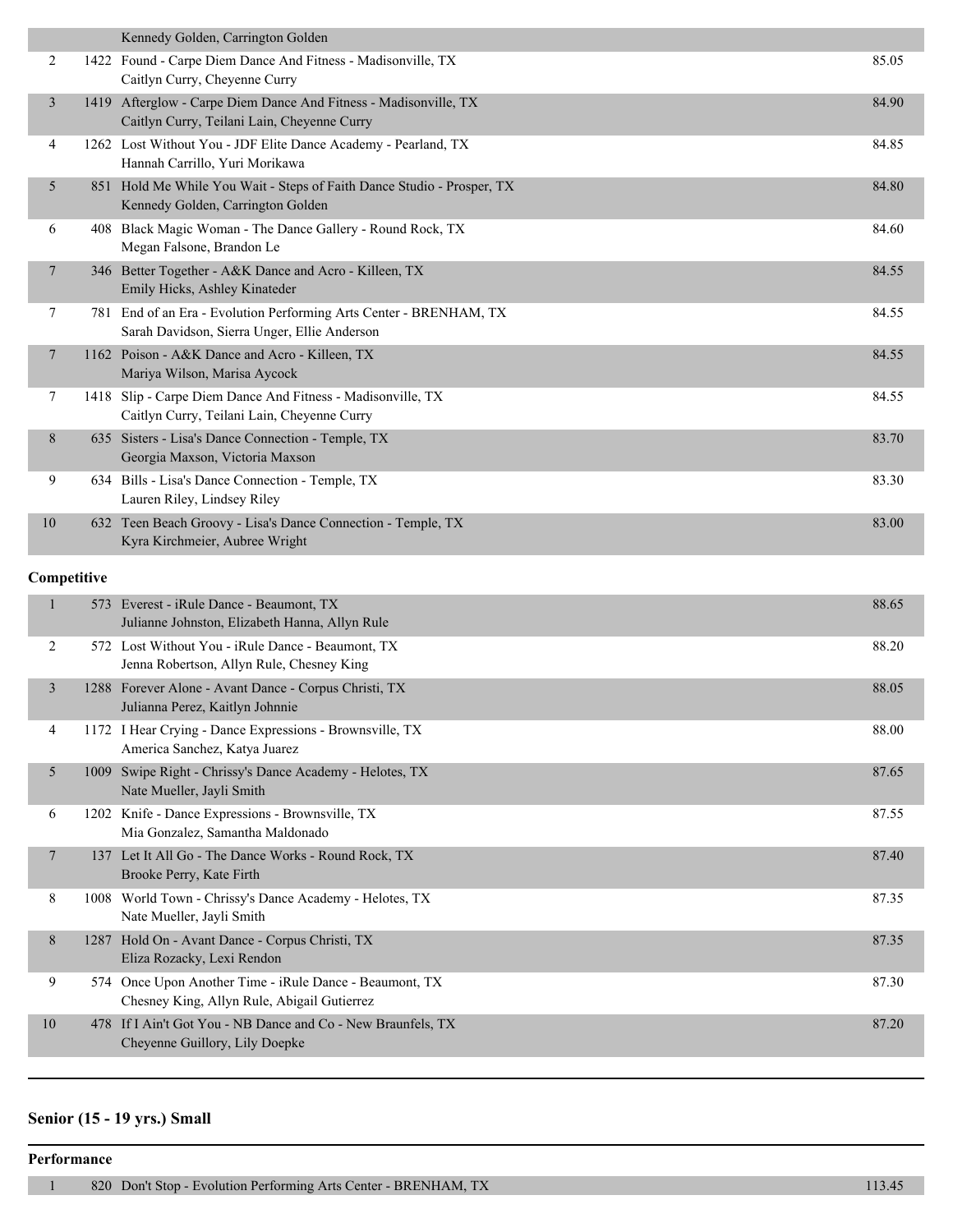|  | Caroline Reed, Makayla Evans, Sarah Davidson, Sierra Unger, Laura Beth Bodensteiner              |        |
|--|--------------------------------------------------------------------------------------------------|--------|
|  | 807 The Breakup Song - Evolution Performing Arts Center - BRENHAM, TX                            | 113.05 |
|  | Kenadie Kaye, Kensey Landua, Laura Beth Bodensteiner, Sophia Broz, Caroline Reed, Makayla Evans, |        |
|  | Sarah Davidson, Sierra Unger                                                                     |        |
|  |                                                                                                  |        |

#### **Advanced**

|                | 1434 Lost without you - Carpe Diem Dance And Fitness - Madisonville, TX<br>Caitlyn Curry, Teilani Lain, Cheyenne Curry, Peyton Wiseman                 | 115.10 |
|----------------|--------------------------------------------------------------------------------------------------------------------------------------------------------|--------|
| $\overline{2}$ | 1445 Speaking French - Dance Works - Sugar Land, TX<br>Lexi Jones, Jaedyn Thalji, Harmony Clay, Aubrey Berman, Erin Pearce                             | 114.85 |
| 3              | 399 Jolene - The Dance Gallery - Round Rock, TX<br>Olivia Willemsen, Megan Falsone, Mackenzie Thurman, Gianna Zarate, Brandon Le, Isabella Frierson    | 114.80 |
| 4              | 398 The Trick - The Dance Gallery - Round Rock, TX<br>Megan Falsone, Brandon Le, Isabella Frierson, Mackenzie Thurman, Olivia Willemsen, Gianna Zarate | 114.65 |
| 5              | 397 Medicine - The Dance Gallery - Round Rock, TX<br>Megan Falsone, Brandon Le, Isabella Frierson, Mackenzie Thurman, Gianna Zarate, Olivia Willemsen  | 114.25 |
| 6              | 58 7 Nation Army - Studio 203 Dance Centre - Killeen, TX<br>Daylin Young, Kayla LaBoy, Marisol Tovar, Vanessa Aragon, Ioranna Fuentes                  | 113.75 |
|                | 59 Put Your Record On - Studio 203 Dance Centre - Killeen, TX<br>Ioranna Fuentes, Daylin Young, Kayla LaBoy, Marisol Tovar, Vanessa Aragon             | 113.40 |
| 8              | 1417 Money Makers - Carpe Diem Dance And Fitness - Madisonville, TX<br>Caitlyn Curry, Teilani Lain, Hailey Jeffries, Kimberly Juarez, Aryel Grimalda   | 112.45 |

#### **Competitive**

| 1              |     | 566 Suite - iRule Dance - Beaumont, TX<br>Julianne Johnston, Kaitlin Burns, Jenna Robertson, Ellie Miller, Elizabeth Hanna, Chesney King, Allyn<br>Rule, Abigail Gutierrez          | 117.30 |
|----------------|-----|-------------------------------------------------------------------------------------------------------------------------------------------------------------------------------------|--------|
| $\overline{2}$ | 477 | Stay - NB Dance and Co - New Braunfels, TX<br>Kelsey Chapa, Megan Percy, Audrey Cunningham, Kaitlyn Chapa, Maeve Spiegel                                                            | 117.20 |
| $\mathfrak{Z}$ |     | 1168 Illicit Affairs - Dance Expressions - Brownsville, TX<br>Antonella Gonzalez, Gianna Jacinto, America Sanchez, Katya Juarez, Eva Snelson, Yazzlin Picazo                        | 117.10 |
| $\overline{4}$ |     | 741 Human - Performing Arts Studio - Georgetown, TX<br>Heaven Chody, Julia Vickers, Alexa Daigle, Aby Graves, Kara Given, Cathy Martin, Anna Kate Seaback,<br>Alaina Graves         | 117.05 |
| $\overline{4}$ |     | 1167 Supercut - Dance Expressions - Brownsville, TX<br>Antonella Gonzalez, Gianna Jacinto, America Sanchez, Katya Juarez, Eva Snelson, Yazzlin Picazo,<br>Taylor Guerrero           | 117.05 |
| 5              |     | 568 Brighter Day - iRule Dance - Beaumont, TX<br>Julianne Johnston, Kendalyn Breakfield, Kaitlin Burns, Jenna Robertson, Ellie Miller, Elizabeth Hanna,<br>Chesney King, Allyn Rule | 116.90 |
| 6              |     | 740 Strut - Performing Arts Studio - Georgetown, TX<br>Heaven Chody, Alexa Daigle, Aby Graves, Alaina Graves, Kara Given, Anna Kate Seaback, Cathy<br>Martin, Julia Vickers         | 116.80 |
| 7              |     | 152 UnHoly War - The Dance Works - Round Rock, TX<br>Julie Rust, Lauren Bradley, Grace Haggerty, Addison Haggerty, Brinnley Toth, Morgan Muscato                                    | 116.35 |
| 8              |     | 562 Colors - iRule Dance - Beaumont, TX<br>Julie Johnston, Julie, Chesney King, Kaitlin Burns, Jenna Robertson, Allyn Rule, Aralyn Arline, Haden<br>Blanchard, Brooklyn Herring     | 116.15 |
| 9              | 473 | Reaching Out For Cold Hands - NB Dance and Co - New Braunfels, TX<br>Emma Flores, Gianna Baeza, Audrey Cunningham, Kaitlyn Chapa, Maeve Spiegel                                     | 115.90 |
| 10             |     | 158 SAVE ME - Brownsville Dance Center - Brownsville, TX<br>Francelli Orta, Venezia Luna, Seleste Parra, Ingrid Vicent, Susana Emilia Filizola, Mariarenee Leal, Kayla<br>Cisneros  | 115.85 |

# **Senior (15 - 19 yrs.) Large**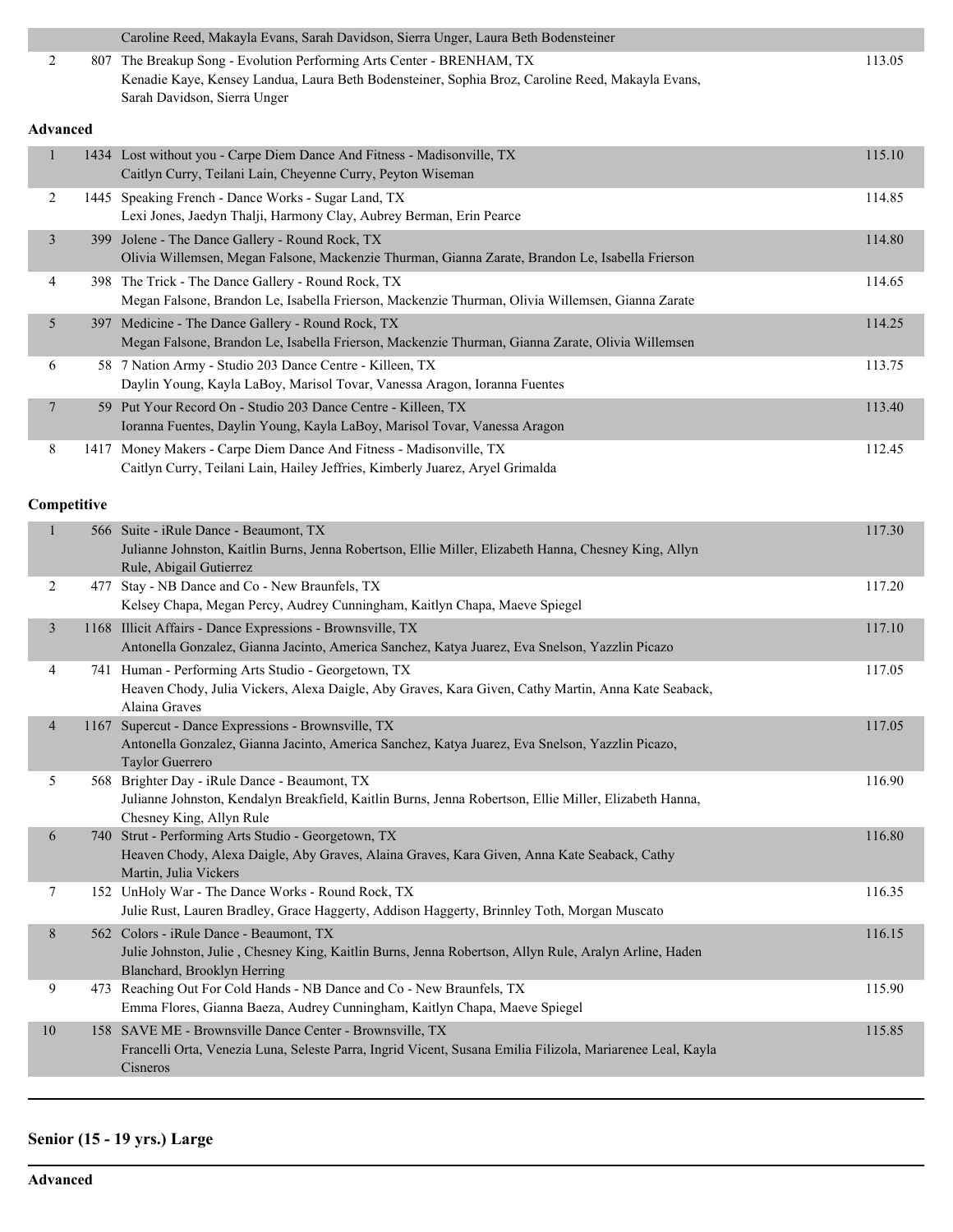| $\mathbf{1}$             | 401 Orbital Bebop - The Dance Gallery - Round Rock, TX                                                                                                                                                  | 114.75 |
|--------------------------|---------------------------------------------------------------------------------------------------------------------------------------------------------------------------------------------------------|--------|
|                          | Megan Falsone, Brandon Le, Isabella Frierson, Audrey Barner, Paulina Mounts, Avery Paiz, Mackenzie<br>Thurman, Gianna Zarate, Kailey Sepulvado, Farrah Elliott, Olivia Willemsen                        |        |
| Competitive              |                                                                                                                                                                                                         |        |
|                          | 151 Selah - The Dance Works - Round Rock, TX                                                                                                                                                            | 117.25 |
|                          | Lauren Bradley, Julie Rust, Grace Haggerty, Kacey Jackson, Faye Kennedy, Kate Firth, Hope Gray,                                                                                                         |        |
|                          | Addison Haggerty, Abbi Kennedy, Brooke Perry, Azalei Rivera, Brinnley Toth, Morgan Muscato, Hannah                                                                                                      |        |
|                          | Garza                                                                                                                                                                                                   |        |
| 1                        | 561 End of Love - iRule Dance - Beaumont, TX                                                                                                                                                            | 117.25 |
|                          | Abigail Gutierrez, Allyn Rule, Aralyn Arline, Brooklyn Herring, Chesney King, Elizabeth Hanna, Ellie                                                                                                    |        |
|                          | Miller, Erin Harris, Haden Blanchard, Jenna Robertson, Kaitlin Burns, Kendalyn Breakfield, Lola Carr,                                                                                                   |        |
|                          | Stafford Baber, Antonio Joubert, Julianne Johnston, Larry Gregory, Xavier Richmond                                                                                                                      |        |
| $\overline{2}$           | 1248 DE AQUI NO SALES - Brownsville Dance Center - Brownsville, TX                                                                                                                                      | 117.05 |
|                          | Susana Emilia Filizola, Luz Camila Frias, Anel Valdivia, Samantha Estrella, Frida Zedillo, Kayla                                                                                                        |        |
|                          | Cisneros, Anylem Gonzalez, Venezia Luna, Seleste Parra, Ann Putegnat, Ingrid Vicent, Mariarenee Leal,                                                                                                   |        |
|                          | Marlie Alejandra Garcia                                                                                                                                                                                 |        |
| 3                        | 567 Godspeed - iRule Dance - Beaumont, TX                                                                                                                                                               | 117.00 |
|                          | Jenna Robertson, Allyn Rule, Hannah McNeely, Emma Broussard, Olivia Knott, Aralyn Arline, Brooklyn                                                                                                      |        |
|                          | Herring, Chesney King, Brailee Chaney, Kendalyn Breakfield, Julianne Johnston, Elizabeth Hanna, Lola                                                                                                    |        |
|                          | Carr, Erin Harris                                                                                                                                                                                       |        |
| $\overline{\mathcal{A}}$ | 738 The Chain - Performing Arts Studio - Georgetown, TX                                                                                                                                                 | 116.95 |
|                          | Heaven Chody, Alexa Daigle, Kara Given, Aby Graves, Alaina Graves, Ruby Hellmann, Finley Huston,                                                                                                        |        |
|                          | Hannah Hutchings, Cathy Martin, Anna Kate Seaback, Julia Vickers                                                                                                                                        |        |
| 5                        | 1322 Red Hearse - Avant Dance - Corpus Christi, TX                                                                                                                                                      | 116.80 |
|                          | Alyvia Aleman, Londyn Harper, Noremi Blanco, Bella Salem, Cate Jones, Courtney Johnnie, Eliza                                                                                                           |        |
|                          | Rozacky, JoJo Woodward, Julianna Perez, Kaitlyn Johnnie, Landry Jones, Lauren Barnec, Lexi Rendon,                                                                                                      |        |
|                          | Rebecca Gentry, Melayna Manzano, Emalee Musial                                                                                                                                                          |        |
| 6                        | 474 Everybody Loves You - NB Dance and Co - New Braunfels, TX                                                                                                                                           | 116.70 |
|                          | Cheyenne Guillory, Lily Doepke, Emma Flores, Gianna Baeza, Sophie Zettler, Audrey Cunningham,                                                                                                           |        |
|                          | Kaitlyn Chapa, Kelsey Chapa, Maeve Spiegel, Megan Percy                                                                                                                                                 |        |
| 6                        | 565 Tilted - iRule Dance - Beaumont, TX                                                                                                                                                                 | 116.70 |
|                          | Lola Carr, Kendalyn Breakfield, Kaitlin Burns, Jenna Robertson, Erin Harris, Emma Broussard, Elizabeth                                                                                                  |        |
|                          | Hanna, Chesney King, Brooklyn Herring, Brailee Chaney, Aralyn Arline, Allyn Rule, Hannah McNeely,                                                                                                       |        |
|                          | Julianne Johnston, Abigail Gutierrez                                                                                                                                                                    |        |
| 7                        | 195 CHAMPIONS - Brownsville Dance Center - Brownsville, TX                                                                                                                                              | 116.65 |
|                          | Luz Camila Frias, Paola Gallegos, Kayla Cisneros, Victoria Lopez, Bianca Lopez, Anel Valdivia,                                                                                                          |        |
|                          | Samantha Estrella, Chloe Ybarra, Analisa Armendariz, Francelli Orta, Frida Zedillo, Mariarenee Leal,<br>Anylem Gonzalez, Venezia Luna, Seleste Parra, Ann Putegnat, Valentina Rodriguez, Ingrid Vicent, |        |
|                          | Susana Emilia Filizola                                                                                                                                                                                  |        |
| 8                        | 150 Glitter - The Dance Works - Round Rock, TX                                                                                                                                                          | 116.60 |
|                          | Lauren Bradley, Julie Rust, Grace Haggerty, Kacey Jackson, Faye Kennedy, Kate Firth, Hope Gray,                                                                                                         |        |
|                          | Addison Haggerty, Abbi Kennedy, Brooke Perry, Azalei Rivera, Brinnley Toth, Hannah Garza, Morgan                                                                                                        |        |
|                          | Muscato                                                                                                                                                                                                 |        |
| 8                        | 1320 Run, Run - Avant Dance - Corpus Christi, TX                                                                                                                                                        | 116.60 |
|                          | Alyvia Aleman, Julianna Perez, Landry Jones, Lexi Rendon, JoJo Woodward, Cate Jones, Emalee Musial,                                                                                                     |        |
|                          | Lauren Barnec, Bella Salem, Kaitlyn Johnnie, Eliza Rozacky, Briley Wilson                                                                                                                               |        |
| 9                        | 475 Fly Away - NB Dance and Co - New Braunfels, TX                                                                                                                                                      | 116.25 |
|                          | Cheyenne Guillory, Lily Doepke, Emma Flores, Gianna Baeza, Sophie Zettler, Audrey Cunningham,                                                                                                           |        |
|                          | Kaitlyn Chapa, Kelsey Chapa, Maeve Spiegel, Megan Percy                                                                                                                                                 |        |
| $10\,$                   | 739 Perhaps, Perhaps, Perhaps - Performing Arts Studio - Georgetown, TX                                                                                                                                 | 116.20 |
|                          | Alaina Graves, Alexa Daigle, Aby Graves, Cathy Martin, Heaven Chody, Ruby Hellmann, Anna Kate                                                                                                           |        |
|                          | Seaback, Julia Vickers, Finley Huston, Hannah Hutchings, Kara Given                                                                                                                                     |        |
| $10\,$                   | 750 Miss E - Performing Arts Studio - Georgetown, TX                                                                                                                                                    | 116.20 |
|                          | Alaina Graves, Alexa Daigle, Aby Graves, Cathy Martin, Heaven Chody, Anna Kate Seaback, Madeline                                                                                                        |        |
|                          | Krause, Julia Vickers, Hannah Hutchings, Abby Tull, Cora Howard, Erika Kauffman                                                                                                                         |        |

# **Senior (15 - 19 yrs.) Super**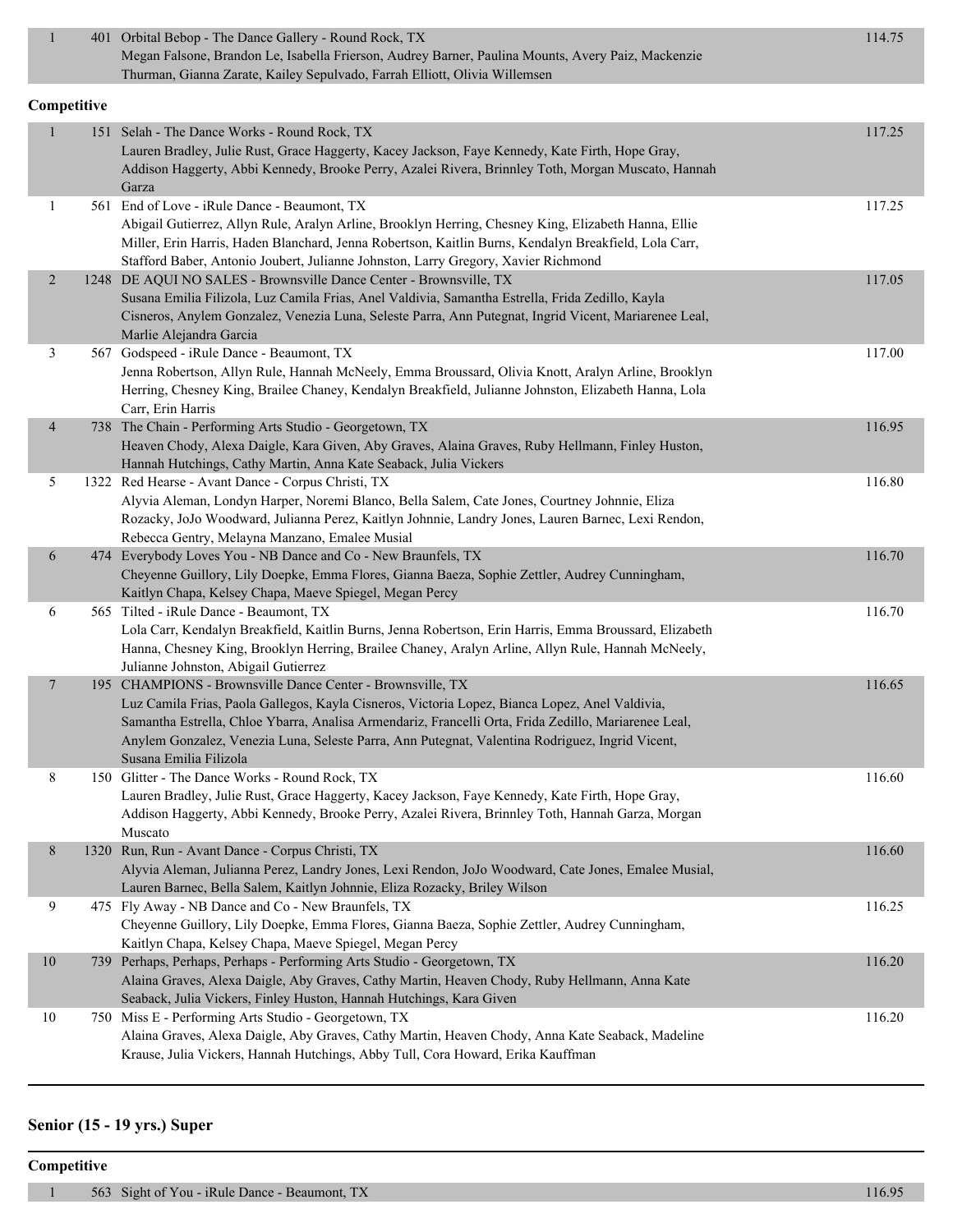|   |  | Xavier Richmond, Larry Gregory, Julianne Johnston, Antonio Joubert, Stafford Baber, Lola Carr,            |        |
|---|--|-----------------------------------------------------------------------------------------------------------|--------|
|   |  | Kendalyn Breakfield, Kaitlin Burns, Jenna Robertson, Haden Blanchard, Erin Harris, Emma Broussard,        |        |
|   |  | Ellie Miller, Elizabeth Hanna, Chesney King, Brooklyn Herring, Brailee Chaney, Aralyn Arline, Allyn       |        |
|   |  | Rule, Alex Sanders, Abigail Gutierrez, Jaidyn Woodside, Hannah McNeely                                    |        |
| 2 |  | 564 Have Mercy - iRule Dance - Beaumont, TX                                                               | 116.60 |
|   |  | Xavier Richmond, Larry Gregory, Julianne Johnston, Antonio Joubert, Stafford Baber, Sophia Dalpiaz,       |        |
|   |  | Lola Carr, Kendalyn Breakfield, Kaitlin Burns, Jenna Robertson, Haden Blanchard, Erin Harris, Emma        |        |
|   |  | Broussard, Chesney King, Cameron Burgess, Brooklyn Herring, Brailee Chaney, Aralyn Arline,                |        |
|   |  | Annabelle Carter, Allyn Rule, Alex Sanders, Abigail Gutierrez, Reese Thillet, Presley King, Olivia Knott, |        |
|   |  | Macki Thillet, Jayci Mendez, Jaidyn Woodside, Hannah McNeely, Braylie Blackwell, Alex Goss                |        |
|   |  |                                                                                                           |        |

# **Senior (15 - 19 yrs.) Production**

#### **Competitive**

|  | 968 Are You Afraid of the Dark? - Steppin Out Dance Company - Forney, TX                               | 115.35 |
|--|--------------------------------------------------------------------------------------------------------|--------|
|  | Tori Kuykendall, Shaelee Johnson, Madison Starnes, LeeAnne Miller, Joselyn Quinones, Jhermani          |        |
|  | Spears, Jasmin Medina, Izzy Garcia, Elizabeth Resendiz, Daisy Orozco, Chloe Cox, Ava Mitchell, Allison |        |
|  | Dominguez, Lilli Rios, Kiana Kendrick, Hannah Hood, Hallie Barnes, Hailey Noyola, Faith Buckley,       |        |
|  | Chloe Star Noyola, Betty Guerrero, Ashlynn Gough, Thea Christeson, Makayla Hunt, Julianna Lee,         |        |
|  | JaKhyla Cunningham, Isabella Cunningham, Haylee Juarez, Dryden Lee, Diana Cardona, Daya Davis,         |        |
|  | Caylee Sanchez, Brooke Smith, Baylee Robinson, Addison Martinez, Natalie Newhouse, Lola Martindale,    |        |
|  | Kylie Murray, Emma Woods, Emery Fisher, Cora Ortiz, Bella Hernandez, Avery Shipp                       |        |

# **Adult (20 yrs. & Over) Solo**

| Performance     |                                                                                |       |
|-----------------|--------------------------------------------------------------------------------|-------|
|                 | 24 Take Me For What I Am - Elevate Dance Company - Cedar Park, TX<br>Janet Van | 84.00 |
|                 | 25 There Will Be Peace - Elevate Dance Company - Cedar Park, TX<br>Sarah Neil  | 83.85 |
| <b>Advanced</b> |                                                                                |       |
|                 | 1141 The River - Steppin Out Dance Company - Forney, TX<br>Tori Kuykendall     | 84.90 |

# **Adult (20 yrs. & Over) Duet/Trio**

| 1444 Same Guy - Carpe Diem Dance And Fitness - Madisonville, TX | 84.35 |
|-----------------------------------------------------------------|-------|
| Cheyenne Curry, Peyton Wiseman                                  |       |